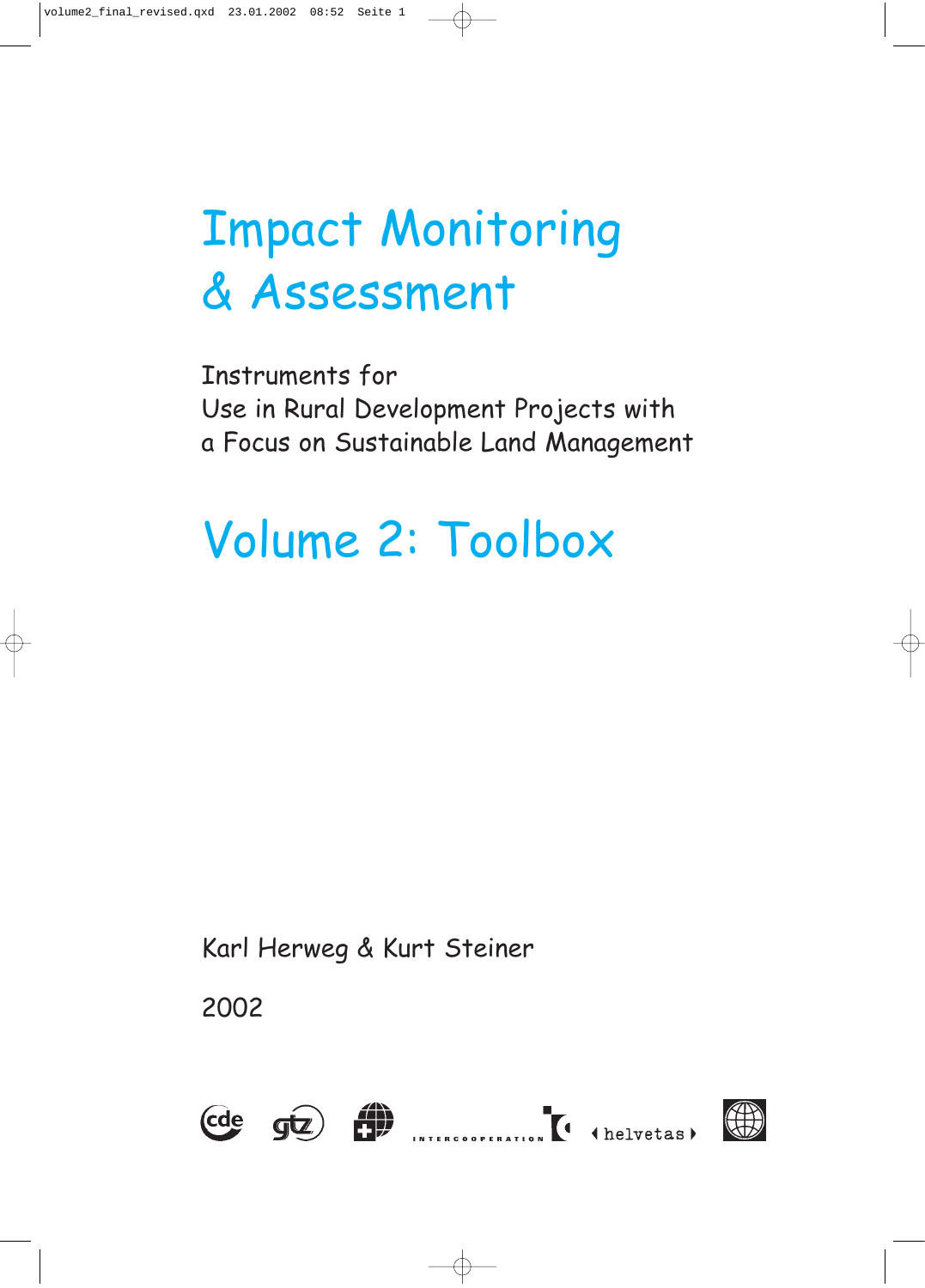### IMPACT MONITORING & ASSESSMENT

Instruments for Use in Rural Development Projects with a Focus on Sustainable Land Management

Volume 2: Toolbox

Authors: Karl Herweg (CDE), Kurt Steiner (GTZ)

### Contributing Institutions:

Centre for Development and Environment (CDE, Switzerland), Deutsche Gesellschaft für Technische Zusammenarbeit (GTZ, Germany), Swiss Agency for Development and Cooperation (SDC, Switzerland), Intercooperation (Switzerland), Helvetas (Switzerland), Rural Development Department of the World Bank

### Contributors (in alphabetical order):

Peter Bieler (SDC), Lukas Frey (CDE), Markus Giger (CDE), Matthias Görgen (consultant), Charl Goodwin (Dpt. of Land Affairs, RSA), N.R. Jagannath (SDC, Bangalore, India), Andreas Kläy (CDE), Adrian Maître (Intercooperation, ATICA, Bolivia), Peter Meier (SDC), Hans-Peter Müller (SDC, PDR Korea), Dieter Nill (consultant), Cordula Ott (CDE), Stephan Rist (CDE), Jochen Schmitz (Helvetas), Kai Schrader (consultant), Sigfrid Schröder-Breitschuh (GTZ), Francis Shaxson (consultant), Thomas Stadtmüller (Intercooperation), Brigitta Stillhardt (CDE), Georg Weber (Intercooperation, Nepal)

Layout: Lukas Frey

Drawings & Cartoons: Karl Herweg

Printed by: Buri Druck AG, 3084 Wabern, Switzerland

© CDE & GTZ 2002

ISBN: 3–906151–59–X

#### Please address comments, suggestions, orders, etc. to:

Dr. Karl Herweg Centre for Development and Environment Hallerstr. 12 CH-3012 Bern Tel.: +41 31 631 88 22 Fax: +41 31 631 85 44 E-mail: herweg@giub.unibe.ch

Dr. Kurt Steiner GTZ Dag-Hammarskjöld-Weg 1-5 D-65760 Eschborn Tel. & Fax: +49 6196 79 10 81 E-mail: kurt.steiner@gtz.de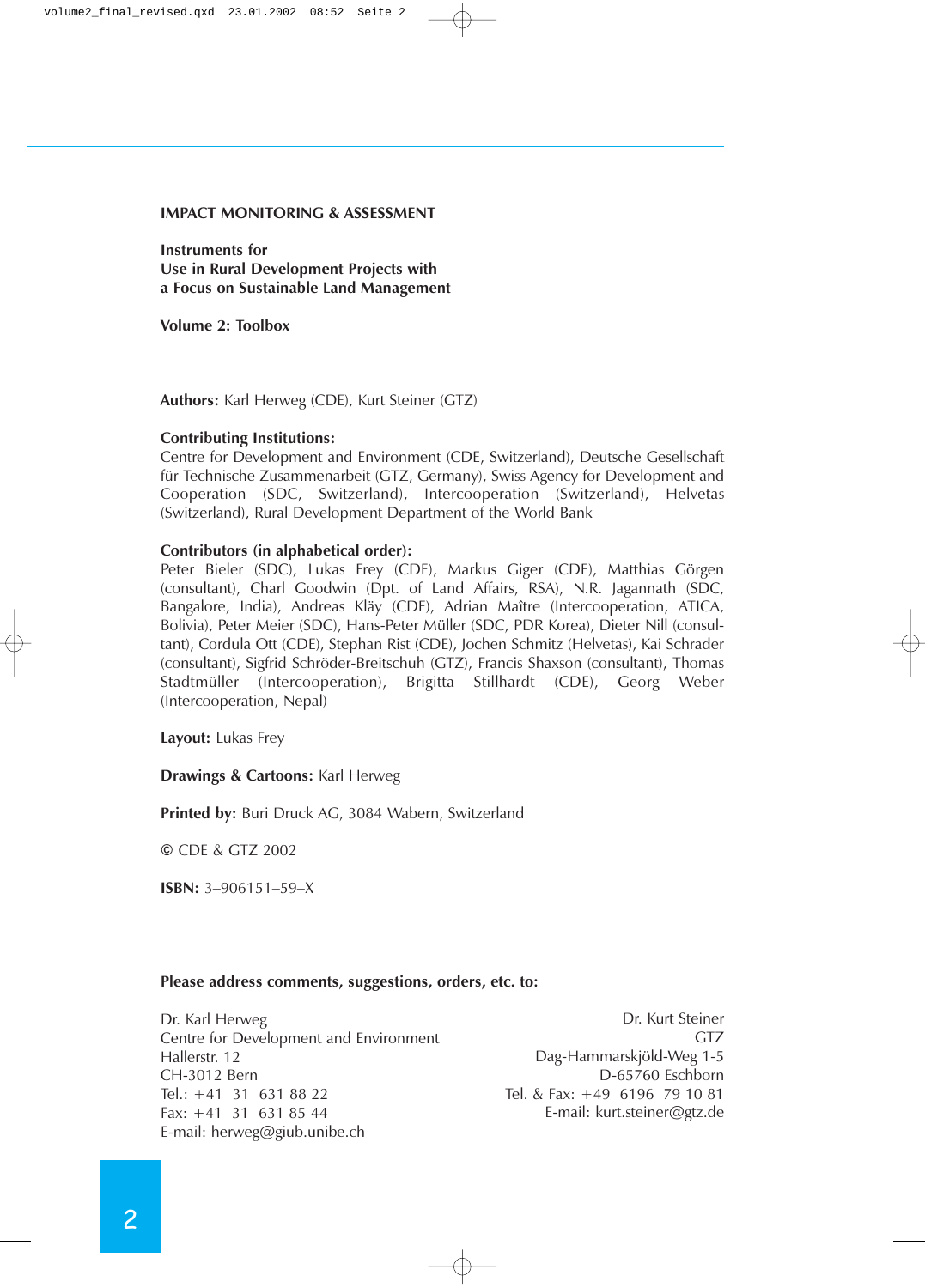# Table of Contents

| Step 1: Involvement of Stakeholders and       |    |
|-----------------------------------------------|----|
| <b>Information Management</b>                 | 5. |
| Step 2: Review of Problem Analysis            |    |
| Step 3: Formulation of Impact Hypotheses      | 17 |
| Step 4: Selection of Impact Indicators        | 23 |
| Step 5: Development and Application of Impact |    |
| <b>Monitoring Methods</b>                     | 29 |
| Step 6: Impact Assessment                     | 43 |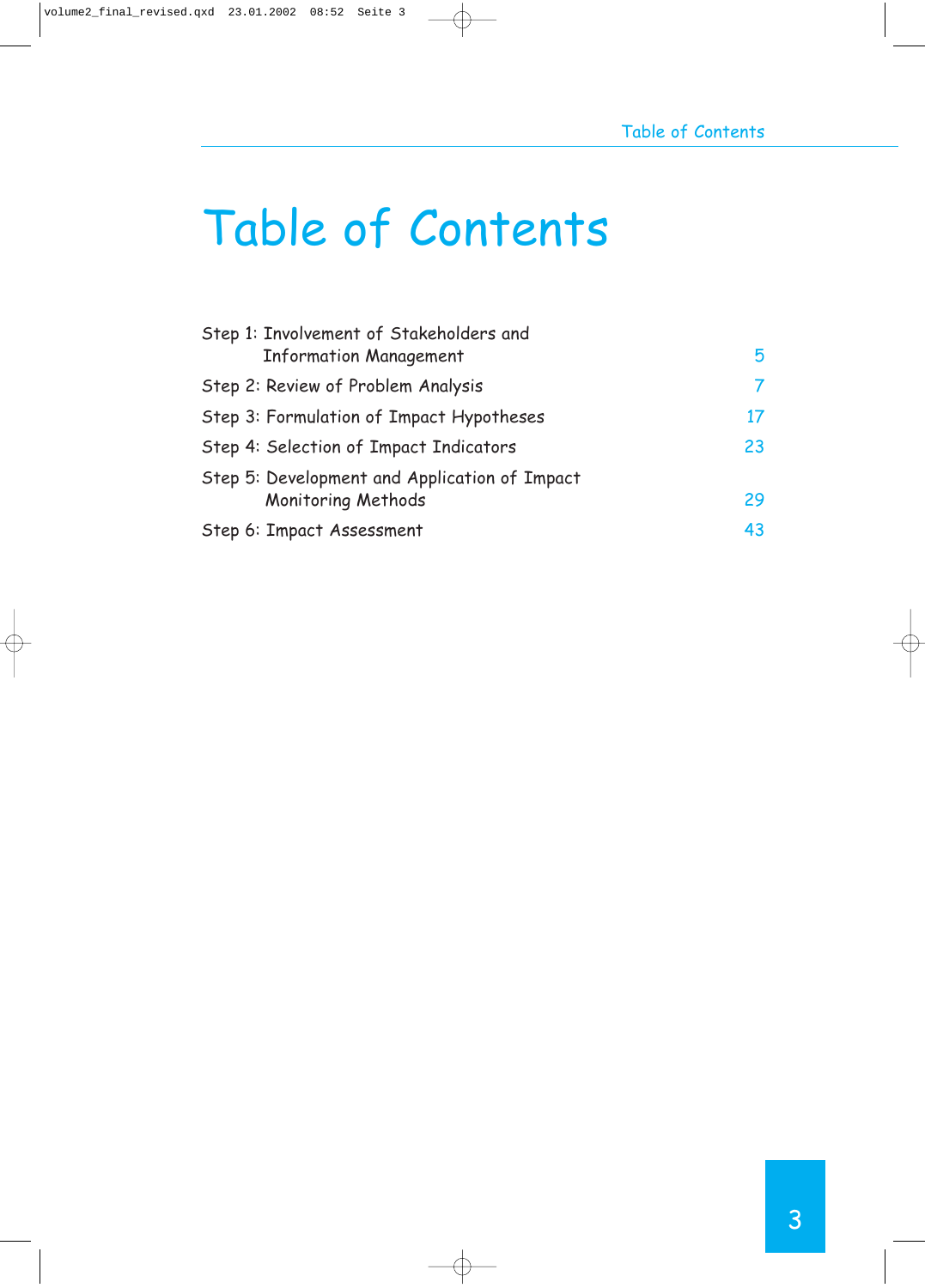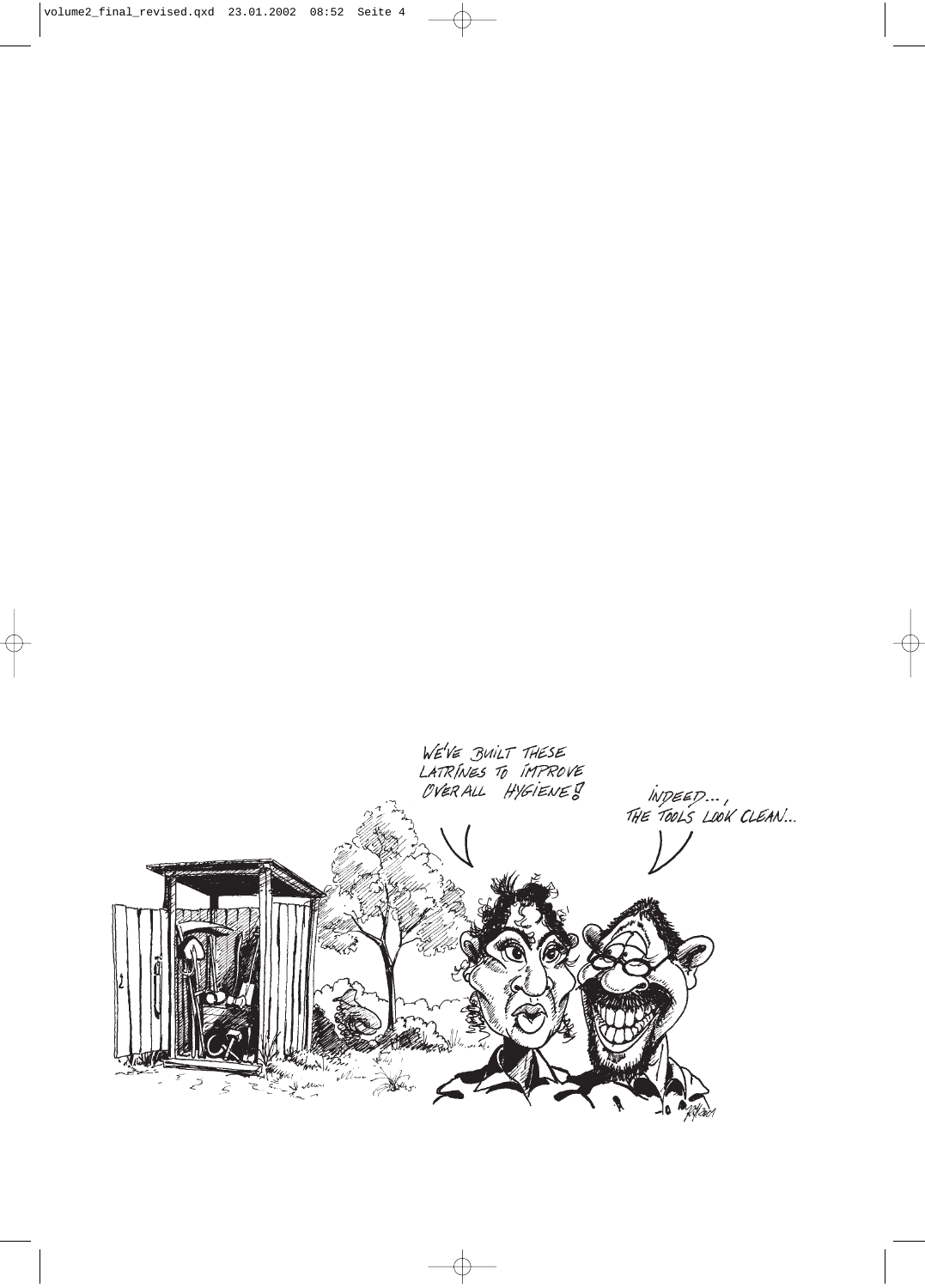# Step 1: Involvement of Stakeholders and Information Management



- NARMS (Pilot Project Natural Resource Management by Self-help Promotion) 1996. Process Monitoring (ProM), Work Document for project staff, GTZ, department 402, (402/96, 22e NARMS); Eschborn.
- PASOLAC / INTERCOOPERATION 1999. Evaluación participativa por productores. Programa para la agricultura sostenible en laderas de América Central; Doc. No. 216: 58 p.; Managua.
- PASOLAC / INTERCOOPERATION 1999. Evaluación participativa por productores. Programa para la agricultura sostenible en laderas de América Central; Doc. No. 200: 33 p.; San Salvador.
- Pretty, J.N., Guijt, I., Thompson, J., Scoones, I. 1995. Participatory Learning and Action. A Trainer's Guide. IIED Participatory Methodology Series; London.
- PROASEL / INTERCOOPERATION 1999. Evaluación participativa por productores. Programa Suizo con organizaciones privadas para la agricultura sostenible en laderas de América Central; Doc. No. 57: 30 p.; Tegucigalpa.
- Schönhuth, M., Kievelitz, U. 1994. Participatory Learning Approaches Rapid Rural Appraisal; Participatory Appraisal; An Introductory Guide. Ed. GTZ. Schriftenreihe No. 248.
- Zweifel, H. 1998. The realities of gender in sustainable land management. Inputs for reflection and action. Development and Environment Reports, No. 16: 54 p.; Bern.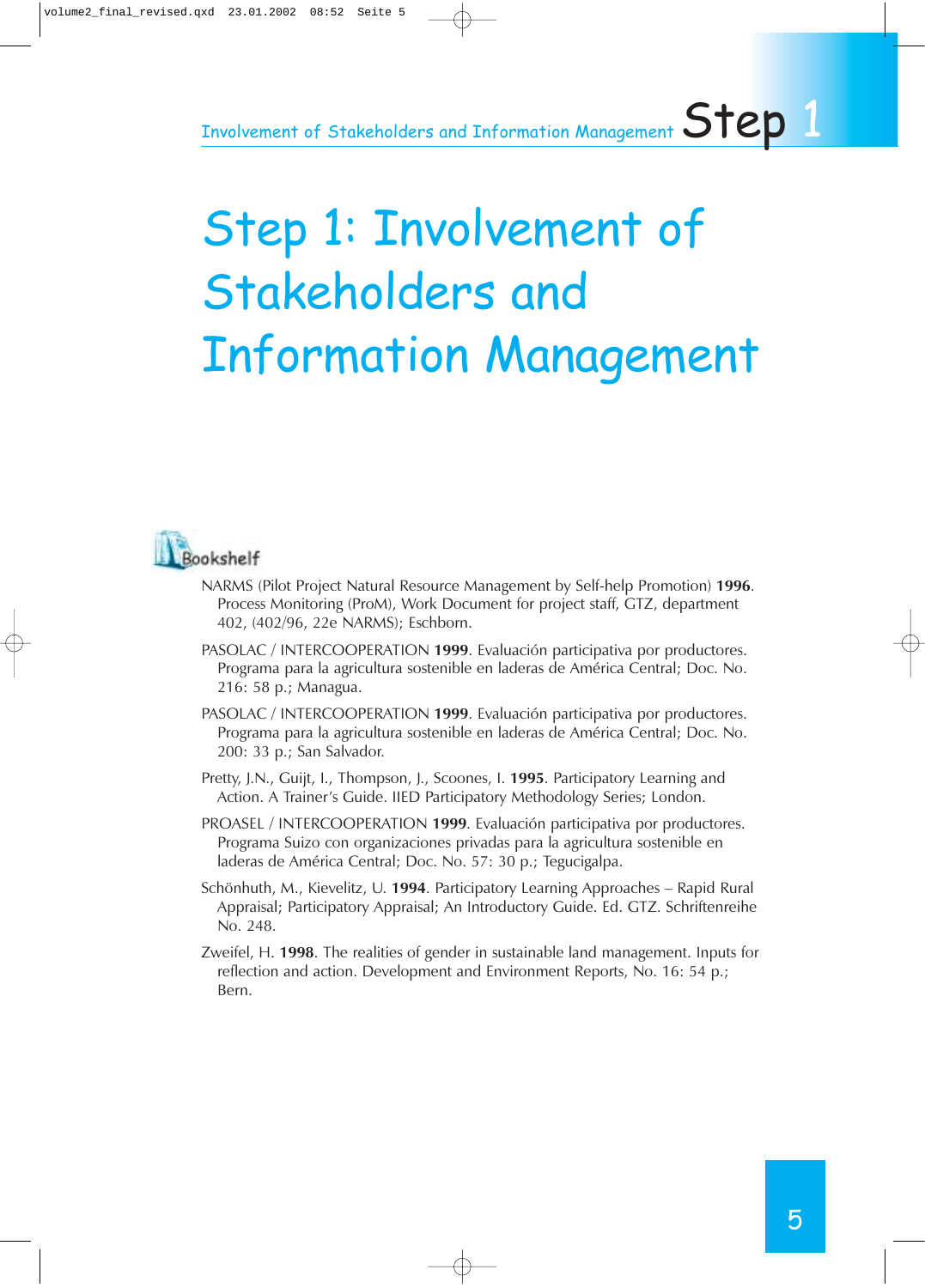Matrix: Stakeholders and Information Management

| <b>Stakeholders</b> | <b>Provision of</b><br>information | <b>Information needs</b> Preferred form / | media | <b>Dissemination</b> | <b>Storage</b> |
|---------------------|------------------------------------|-------------------------------------------|-------|----------------------|----------------|
|                     |                                    |                                           |       |                      |                |
|                     |                                    |                                           |       |                      |                |
|                     |                                    |                                           |       |                      |                |
|                     |                                    |                                           |       |                      |                |
|                     |                                    |                                           |       |                      |                |
|                     |                                    |                                           |       |                      |                |
|                     |                                    |                                           |       |                      |                |
|                     |                                    |                                           |       |                      |                |
|                     |                                    |                                           |       |                      |                |
|                     |                                    |                                           |       |                      |                |
|                     |                                    |                                           |       |                      |                |
|                     |                                    |                                           |       |                      |                |
|                     |                                    |                                           |       |                      |                |
|                     |                                    |                                           |       |                      |                |
|                     |                                    |                                           |       |                      |                |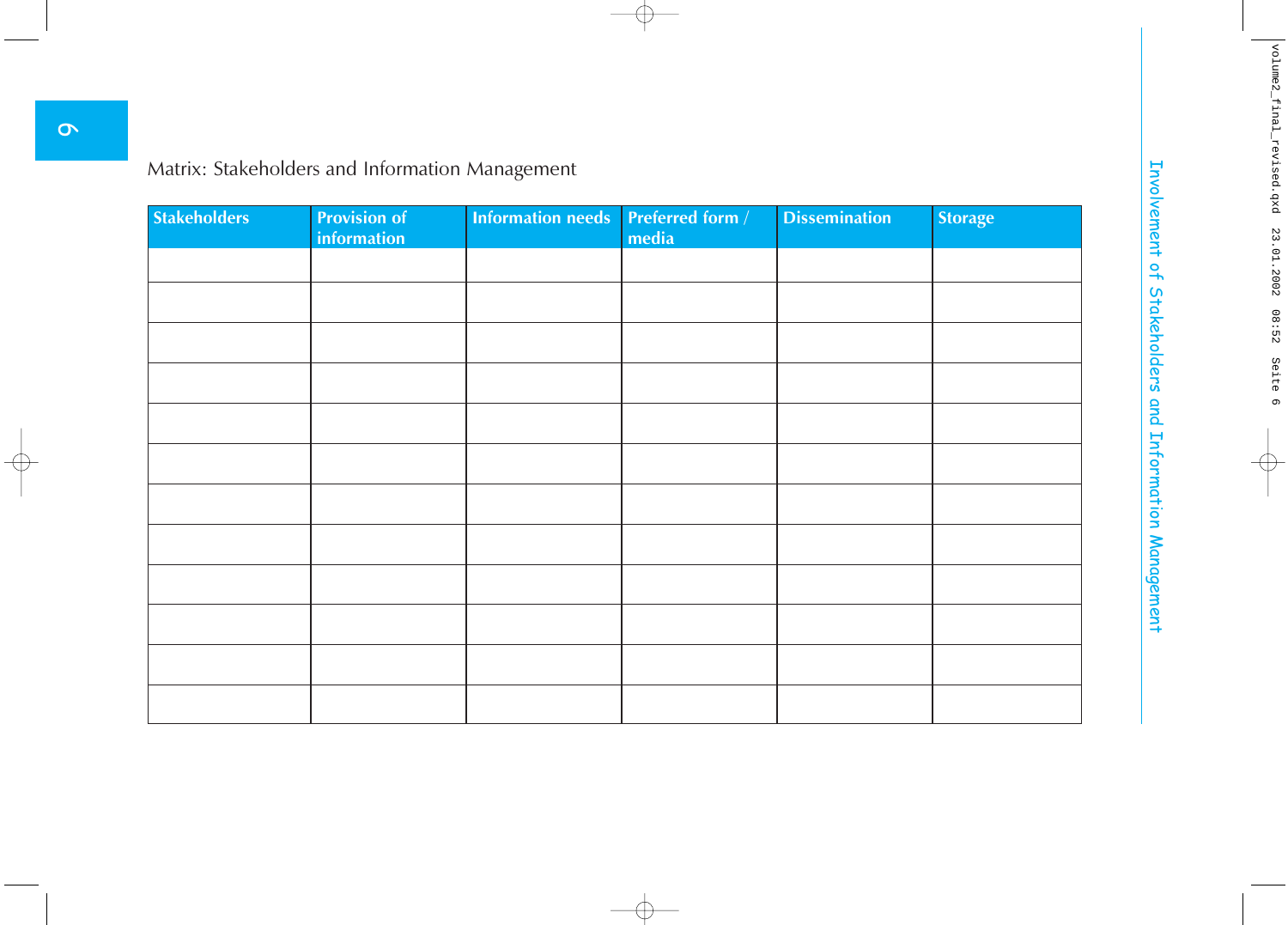# Step 2: Review of Problem Analysis

## Participatory Systems Analysis

### Objective and Brief Description of the Method

A network or systems analysis is more appropriate than a simple cause-effect analysis for understanding how a project context functions, why problems occur, why an intervention does or does not lead to achieving a goal, etc. However, a sound scientific systems analysis would be too costly and too complicated for most development projects. In this sense, the Participatory Systems Analysis (PSA) presented here is a manageable compromise.

PSA led to interesting results in several workshops. A variety of stakeholders defined important elements of a project context and their relationships during a participatory exercise, based on their specific backgrounds, knowledge, expertise and experiences. After some initial astonishment and learning about how different perceptions of the same context can be, PSA always stimulated fascinating discussions among participants. It is a good starting point for obtaining more complex views of reality, particularly for people with little experience in systems thinking. PSA is a first step in moving away from "repairshop thinking" towards more flexible management of an unpredictable project context.

PSA complements problem analysis (e.g. problem tree), it serves as a basis for further project planning, and finally, it helps to structure the project planning matrix. It is designed to evaluate the relationships among relevant elements within a project context. It reveals which elements can be potential starting points for project activities, and which ones may require further investigation and better understanding (e.g. field trips, discussions, interviews, transect walks; cf. Step 5).

PSA is neither a mathematical model nor a scientific method and does not reveal a "right" or "wrong" way of looking at a project context. Rather it reflects the perceptions and knowledge of the participants. The more seriously the elements are chosen and their relationships are evaluated, the more realistic will be the results.

### Procedure / Steps – and an Explanatory Example

### (1) Setting the stage

• The exercise should be carried out in groups with no less than 5 or 6 persons, in order to incorporate differing points of view and to stimulate worthwhile discussions. Homogeneous groups are likely to arrive at the expected results and may miss the chance to look at the context from different angles! Even though the ratings of the relationships are done jointly, the results can often be surprising and provoke a debate. This may require a repetition of the exercise with improved ratings.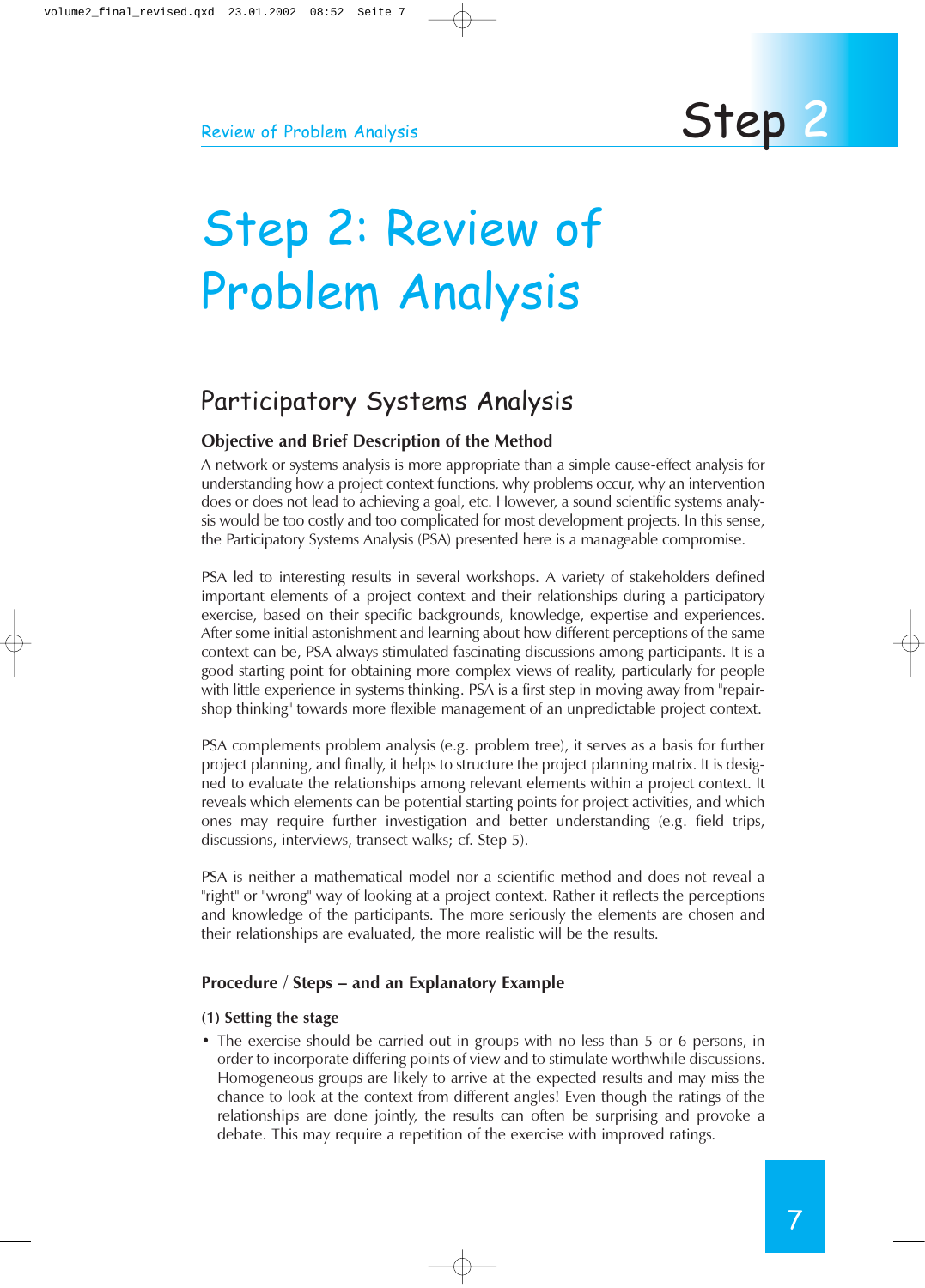- A participatory systems analysis can be carried out with a random number of elements, but our experience indicates that the optimal number is 12. Less than 12 elements may not represent the complexity of the context sufficiently, while more than 12 elements are difficult to manage in a short time.
- In order to incorporate the idea of "sustainability", we propose including all dimensions of sustainability. In the example, we have selected 4 ecological, 4 economic and 4 social / institutional elements. But the number of elements in each dimension does not need to be 4; it can vary according to the project context. It is more important that no dimension be neglected if sustainable development or sustainable resource management is mentioned in the project goal or purpose.
- The ratings (2 = strong influence; 1 = moderate influence;  $0.5$  = weak influence;  $0.1$  = very weak influence) are experiential values and do not reflect scientific knowledge. They may be changed, but this will only influence the scales and not the relative location in the system of co-ordinates. The rating  $0 (=$  no influence) cannot be used because calculations include a division. All elements in a system are assumed to have at least a weak and indirect influence on each other.

### (2) Selecting the elements of the project context

The elements of the project context in question are listed. The justification of a selection is the basis for a common understanding of why exactly these elements were chosen and how the relationships were estimated. It is particularly helpful at a later stage when details will be forgotten.



Example Selection of important elements in a project context: a smallholder village in the rangelands of the southern part of Africa. The elements represent the three dimensions of sustainability.

| No.            | <b>Dimension of</b><br>sustainability     | <b>Element</b>        | <b>Description / Justification</b>                        |
|----------------|-------------------------------------------|-----------------------|-----------------------------------------------------------|
| 1              | Ecological                                | Water availability    | Low due to rainfall, no maintenance<br>of supply pipeline |
| $\overline{2}$ |                                           | Overgrazing           | Low rainfall and uncontrolled grazing                     |
| 3              |                                           | Soil erosion          | High on crop and grazing land                             |
| $\overline{4}$ |                                           | Water quality         | Poor because wells are not maintained                     |
| 5              | Economic                                  | Household (HH) income | Low due to declining yields and mar-<br>ket prices        |
| 6              |                                           | Off-farm jobs         | Limited, no small-scale industries,<br>handicrafts, etc.  |
| $\overline{7}$ |                                           | Crop production       | Low due to subsistence agriculture, no<br>external inputs |
| 8              |                                           | Distance to market    | Difficulties in marketing of products                     |
| 9              | Social / institutional Level of education |                       | Low because teachers not motivated<br>to work here        |
| 10             |                                           | Social conflicts      | Increasing social disparities                             |
| 11             |                                           | Access to land        | Limited due to insecure land use rights                   |
| 12             |                                           | Innovative potential  | Low due to out-migration of young men                     |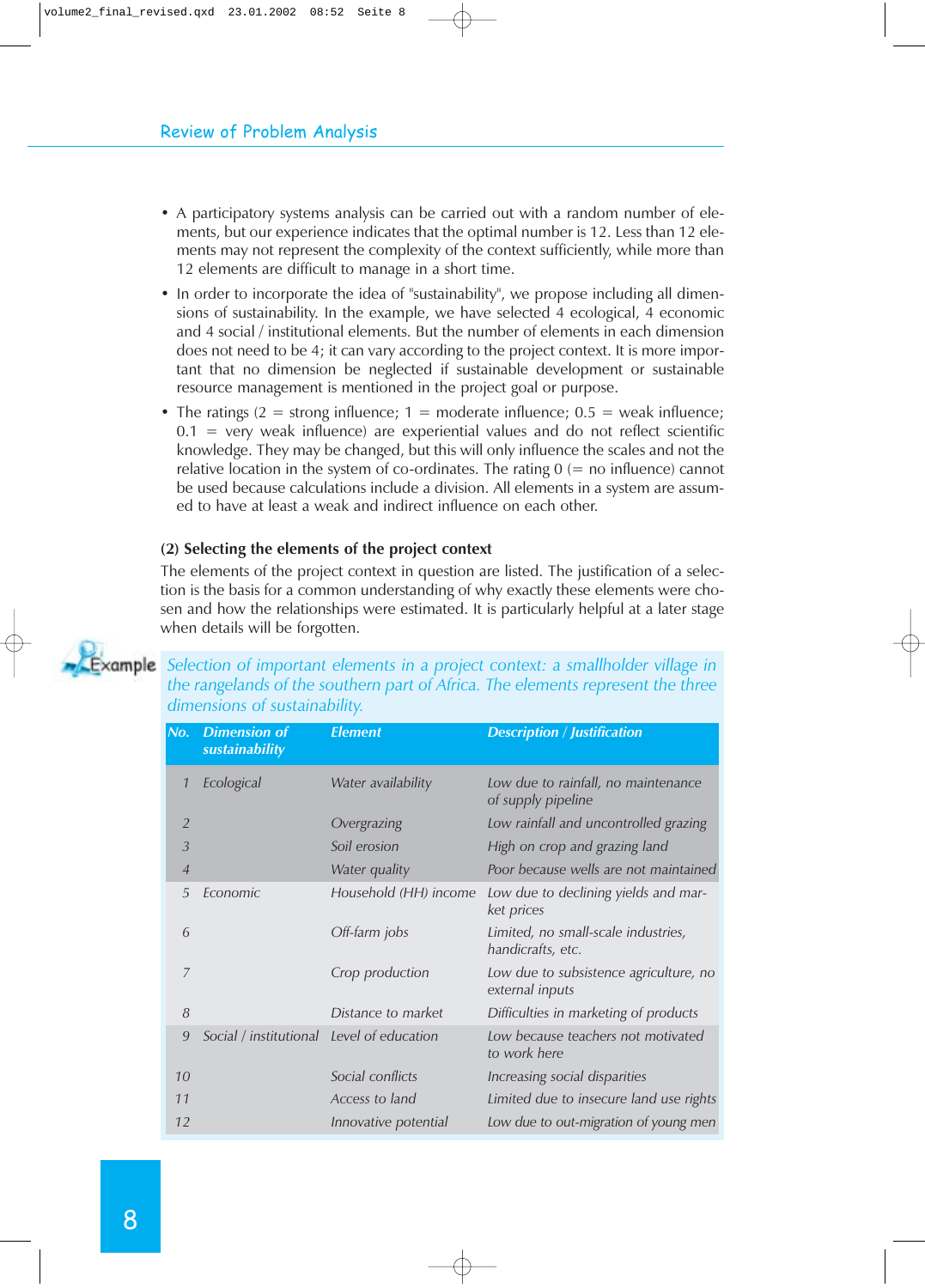| No.                    | $\overline{1}$ | $\overline{2}$ | $\overline{3}$ | $\overline{4}$ | 5 <sup>1</sup> | 6 | $\overline{7}$ | $\bf{8}$ | 9 | 10 | 11 | 12 |                    |                                  |
|------------------------|----------------|----------------|----------------|----------------|----------------|---|----------------|----------|---|----|----|----|--------------------|----------------------------------|
| <b>Elements</b>        |                |                |                |                |                |   |                |          |   |    |    |    | Active sum<br>(AS) | Degree of<br>interrel. (AS · PS) |
|                        |                |                |                |                |                |   |                |          |   |    |    |    |                    |                                  |
| $\overline{2}$         |                |                |                |                |                |   |                |          |   |    |    |    |                    |                                  |
| 3                      |                |                |                |                |                |   |                |          |   |    |    |    |                    |                                  |
| $\overline{A}$         |                |                |                |                |                |   |                |          |   |    |    |    |                    |                                  |
| $\overline{5}$         |                |                |                |                |                |   |                |          |   |    |    |    |                    |                                  |
| $\mathbf b$            |                |                |                |                |                |   |                |          |   |    |    |    |                    |                                  |
| 7                      |                |                |                |                |                |   |                |          |   |    |    |    |                    |                                  |
| 8                      |                |                |                |                |                |   |                |          |   |    |    |    |                    |                                  |
| 9                      |                |                |                |                |                |   |                |          |   |    |    |    |                    |                                  |
| 10                     |                |                |                |                |                |   |                |          |   |    |    |    |                    |                                  |
| 11                     |                |                |                |                |                |   |                |          |   |    |    |    |                    |                                  |
| 12                     |                |                |                |                |                |   |                |          |   |    |    |    |                    |                                  |
| Passive sum (PS)       |                |                |                |                |                |   |                |          |   |    |    |    |                    |                                  |
| Activity ratio (AS/PS) |                |                |                |                |                |   |                |          |   |    |    |    |                    |                                  |

 $\bullet$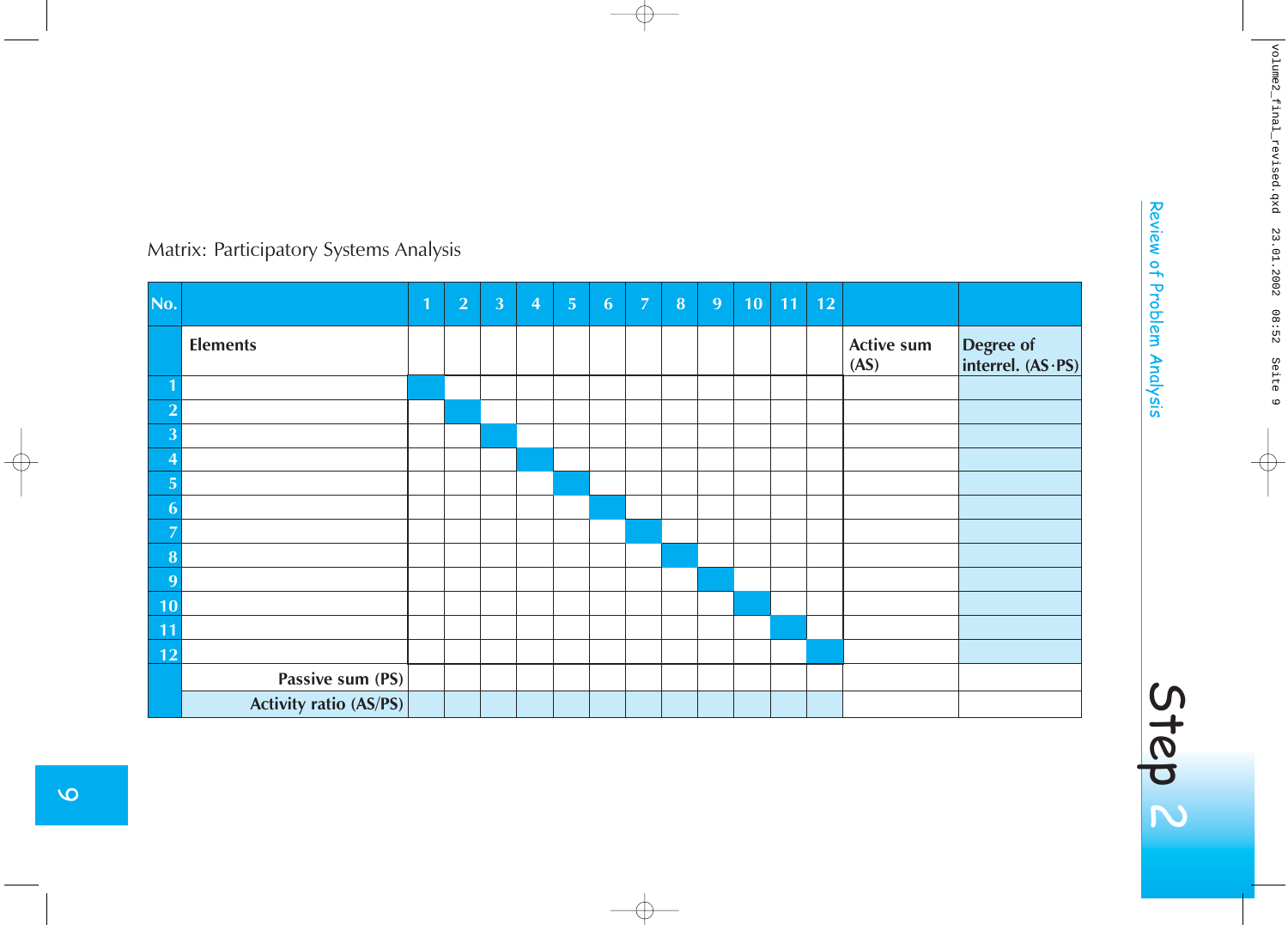### (3) Determination of the relationships between all elements: completing the matrix

### Rating:

- 2.0 strong influence<br>1.0 moderate influe
- moderate influence
- 0.5 weak influence
- 0.1 very weak influence

The basis for the PSA is the matrix presented on the previous page. To fill in the matrix, it is important to start with line No. 1 (not the column!) and to ask: what is the "influence" of element No. 1 on elements No. 2 (column 2), No. 3 (column 3), etc. Whether the influence is positive or negative plays only a minor role at the moment. After the rating is completed, each line will reflect the influence that the element in question has on the other elements of the system. This can be called the active character of an element. Similarly, each column reflects the influence of all other elements on the element in question. This can be called the passive character of an element.

| No. |                    |                   | $\overline{2}$                                                               |                 |  |
|-----|--------------------|-------------------|------------------------------------------------------------------------------|-----------------|--|
|     | <b>Elements</b>    | Water<br>availab. | Over-<br>grazing                                                             | Soil<br>erosion |  |
|     | Water availability |                   |                                                                              |                 |  |
|     | Overgrazing        |                   |                                                                              |                 |  |
|     | Soil erosion       |                   | N.B. Start with line No. 1 and the<br>influence of element No. 1 on elements |                 |  |
|     |                    |                   | No. 2 (column 2), No. 3 (column 3), etc.                                     |                 |  |

### (4) Calculation of active sum and passive sum

Adding up all values of one line results in the active sum of the element in question.

| No. |                           |                   |                  |          | 12                                             |                         |
|-----|---------------------------|-------------------|------------------|----------|------------------------------------------------|-------------------------|
|     | <b>Elements</b>           | Water<br>availab. | Over-<br>grazing | $\cdots$ | Innovative <b>Active</b><br>potential sum (AS) |                         |
|     | <b>Water</b> availability |                   |                  |          | 0.5                                            | 11.9                    |
|     | $\ddotsc$                 | $\cdots$          |                  | $\cdots$ | $\cdots$                                       | $\bullet\bullet\bullet$ |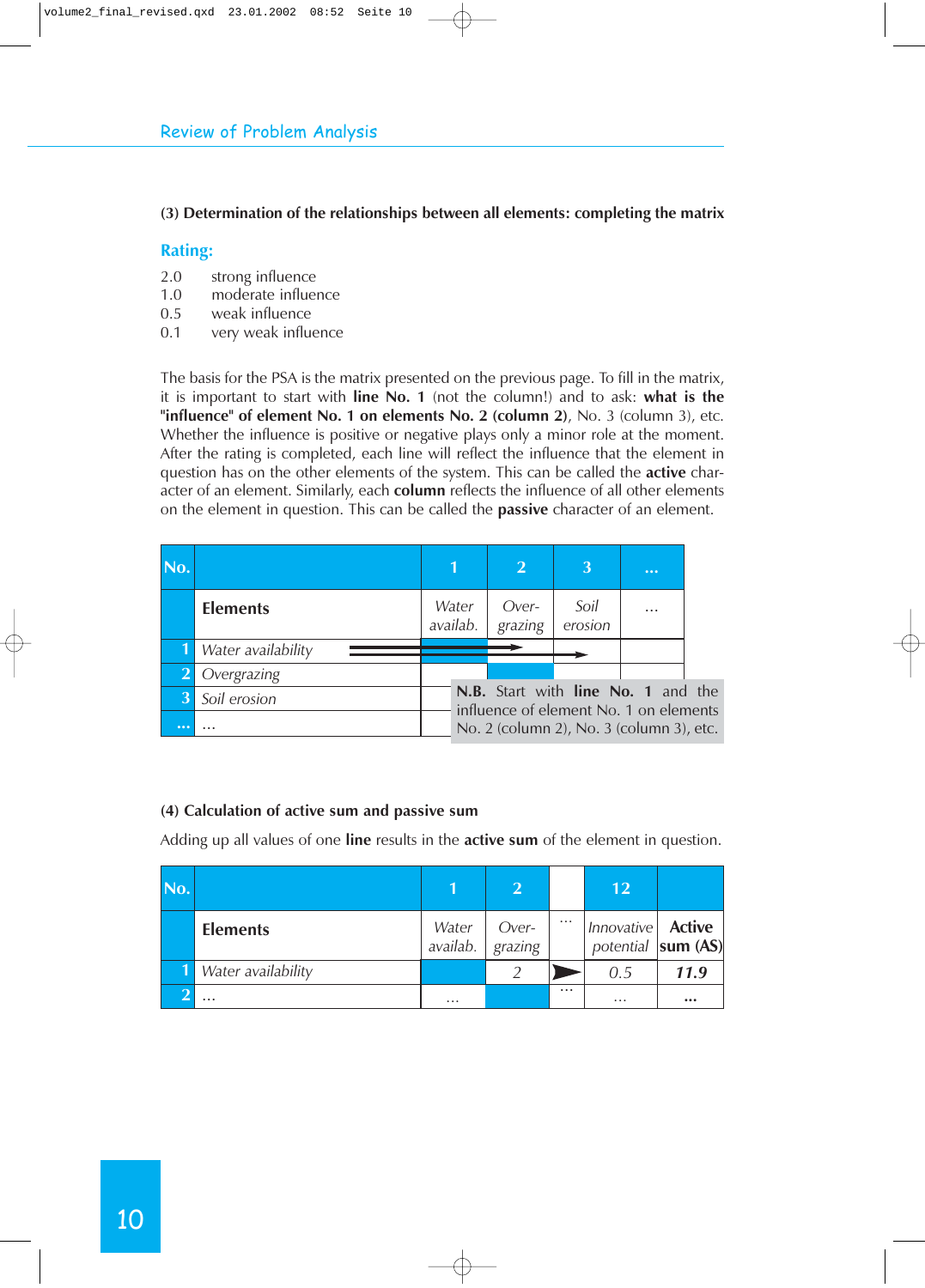| No.            |                         |                   |   |
|----------------|-------------------------|-------------------|---|
|                | <b>Elements</b>         | Water<br>availab. | . |
| 1              | Water availability      |                   |   |
| $\overline{2}$ | Overgrazing             |                   |   |
|                |                         |                   |   |
|                | 12 Innovative potential | $\mathcal{P}$     |   |
|                | Passive sum (PS)        | 8.0               |   |

Adding up all values of one column results in the passive sum of this element.

### (5) Calculation of the degree of interrelation and the activity ratio

Multiplying the active sum by the passive sum of each element gives its **degree of** interrelation within the system. This reflects how strongly or how weakly an element is "networking" within the project context. A high degree of interrelation implies, for example, that there are many direct and indirect ways to influence this element.

Dividing the active sum of each element by its passive sum gives its **activity ratio**. This reflects the proportion of active influences and passive influences in each element and indicates whether an element plays a rather active role  $(> 1)$  or a rather passive role  $(< 1)$  within the project context. Passive elements, for example, are not the best starting points for changing a context.

| No.   |                        |                   |                         | 12                |          |                                                           |
|-------|------------------------|-------------------|-------------------------|-------------------|----------|-----------------------------------------------------------|
|       | <b>Elements</b>        | Water<br>availab. |                         | Innovative Active |          | Deg. of inter-<br>potential $\vert$ sum (AS) rel. (AS·PS) |
|       | Water availability     |                   | $\cdots$                | $\cdots$          | 11.9     | 95.2                                                      |
|       | $\cdots$               | $\cdots$          |                         | $\cdot\cdot\cdot$ | $\cdots$ | $\cdots$                                                  |
| $-12$ | Innovative potential   | $\cdots$          | $\cdots$                |                   | 10.3     | 80.3                                                      |
|       | Passive sum (PS)       | 8.0               | $\cdots$                | 7.8               |          |                                                           |
|       | Activity ratio (AS/PS) | 1.5               | $\bullet\bullet\bullet$ | 1.3               |          |                                                           |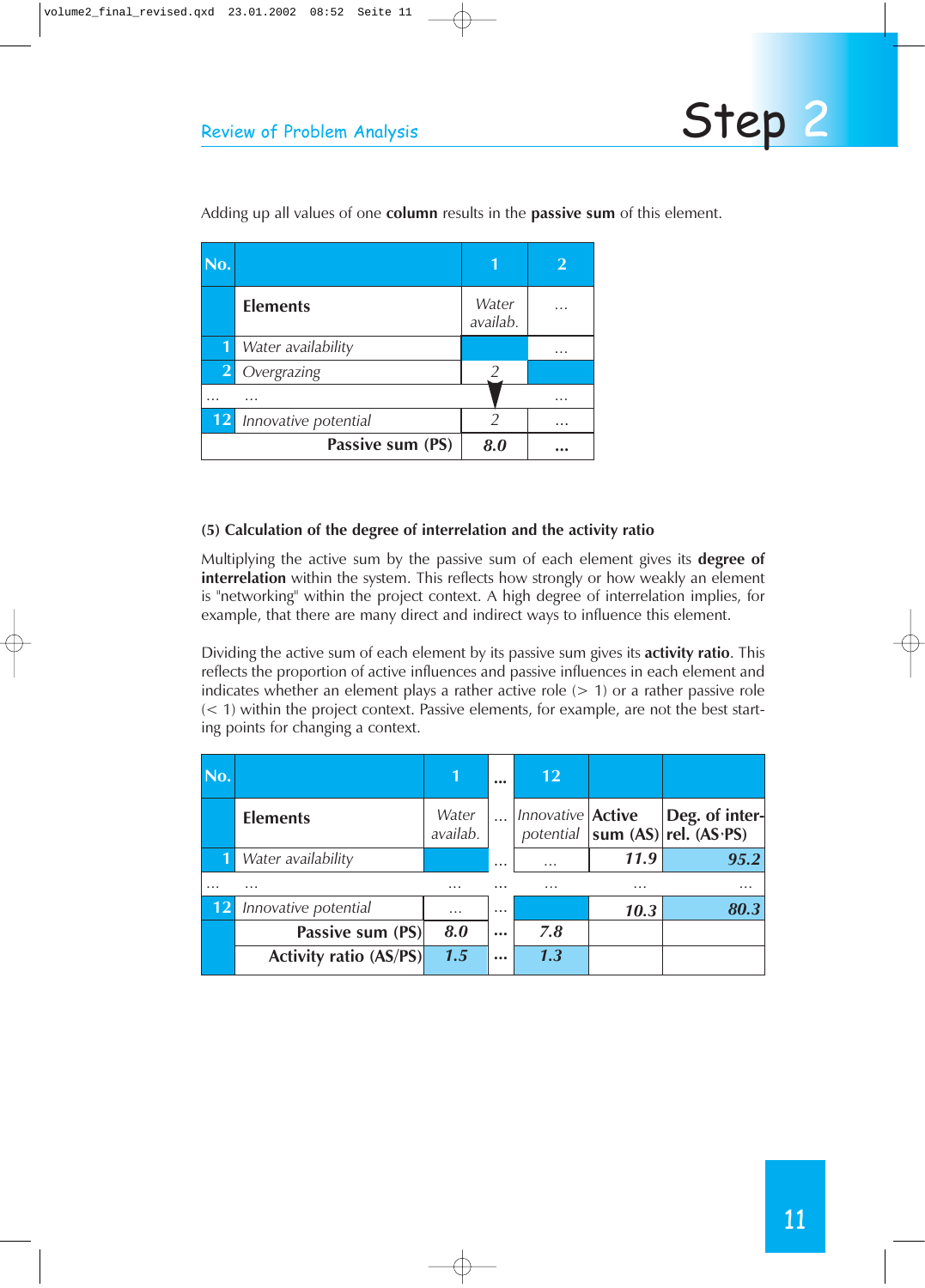|              | Participatory systems analysis: a complete rating for a smallholder village in the rangelands of the southern part of Africa |                |                     |                |                     |                    |                  |                    |                             |                |                    |                |                |                           |                                        |
|--------------|------------------------------------------------------------------------------------------------------------------------------|----------------|---------------------|----------------|---------------------|--------------------|------------------|--------------------|-----------------------------|----------------|--------------------|----------------|----------------|---------------------------|----------------------------------------|
| No.          |                                                                                                                              |                | $\overline{2}$      | 3              | 4                   | $\overline{5}$     | 6                | $\overline{7}$     | 8                           | 9              | 10                 | 11             | 12             |                           |                                        |
|              | <b>Elements</b>                                                                                                              |                | $(WA)$ $(OG)$       |                | $(E)$ $(WQ)$ $(HI)$ |                    |                  |                    | $(OJ)$ $(CP)$ $(DM)$ $(LE)$ |                | (SC)               | (AL)           | (IP)           | <b>Active sum</b><br>(AS) | Degree of<br>interrel. $(AS \cdot PS)$ |
|              | Water availability (WA)                                                                                                      |                | $\overline{2}$      |                | $\overline{2}$      | $\overline{2}$     | 0.1              | $\overline{2}$     | 0.1                         | 0.1            | $\overline{2}$     | 0.1            | 0.5            | 11.9                      | 95.2                                   |
|              | Overgrazing (OG)                                                                                                             | $\overline{2}$ |                     | $\overline{2}$ |                     |                    | 0.1              | 0.5                | 0.1                         | 0.1            |                    | 0.5            | 0.1            | 8.4                       | 110.0                                  |
|              | Soil erosion (SE)                                                                                                            | $\overline{1}$ | $\mathcal{I}$       |                |                     | $\overline{2}$     | 0.1              | $\overline{2}$     | 0.1                         | 0.1            | 0.1                | 0.1            | 0.1            | 7.6                       | 96.5                                   |
|              | Water quality (WQ)                                                                                                           | 0.1            | 0.1                 | 0.1            |                     | $\mathcal{I}$      | 0.1              | 0.1                | 0.1                         |                |                    | 0.5            | 0.5            | 4.6                       | 38.2                                   |
| 5            | Household income (HI)                                                                                                        | $\mathcal{I}$  | $\overline{2}$      | 0.5            |                     |                    | 0.1              | 0.5                | 0.1                         | $\overline{2}$ | $\overline{2}$     | $\overline{2}$ | 0.5            | 10.7                      | 214.0                                  |
| $\mathbf{b}$ | Off-farm jobs (OJ)                                                                                                           | 0.1            | $\overline{2}$      | $\overline{2}$ | 0.5                 | $\overline{2}$     |                  | 0.5                | 0.1                         | $\overline{2}$ | 0.5                | 0.5            |                | 11.2                      | <b>37.0</b>                            |
|              | Crop production (CP)                                                                                                         | 0.1            | 0.5                 |                | 0.1                 | $\overline{2}$     | 0.1              |                    | 0.5                         | 0.1            | $\overline{2}$     | 0.1            | 0.1            | 6.6                       | 73.3                                   |
|              | Long distance to market (DM)                                                                                                 | 0.1            | 0.5                 | 0.1            | 0.1                 | $\overline{2}$     | 0.1              | 0.5                |                             | $\overline{2}$ | 0.1                | 0.1            | $\overline{2}$ | 6.6                       | 15.8                                   |
|              | Level of education (LE)                                                                                                      | 0.5            |                     | $\overline{2}$ | 0.5                 | $\overline{2}$     |                  | $\overline{2}$     | 0.1                         |                |                    | 0.1            | $\overline{2}$ | 12.2                      | 104.9                                  |
| 10           | Social conflicts (SC)                                                                                                        | $\overline{2}$ | $\mathcal{I}$       |                |                     | $\overline{2}$     |                  | -1                 | $\mathcal I$                |                |                    | $\overline{2}$ |                | 13.0                      | 158.6                                  |
| 11           | Access to land (AL)                                                                                                          | 0.1            | $\overline{2}$      |                | 0.1                 | $\overline{2}$     | 0.1              |                    | 0.1                         | 0.1            | $\overline{2}$     |                |                | 9.5                       | 48.5                                   |
| 12           | Innovative potential (IP)                                                                                                    | $\overline{2}$ |                     |                |                     | $\mathfrak{D}$     | 0.5              |                    | 0.1                         | 0.5            | 0.5                | 0.1            |                | 10.3                      | 80.3                                   |
|              | Passive sum (PS)                                                                                                             |                | $8.0$   13.1   12.7 |                |                     |                    | 8.3   20.0   3.3 | 11.1               | 2.4                         |                | $8.6$   12.2   5.1 |                | 7.8            |                           |                                        |
|              | Activity ratio (AS/PS)                                                                                                       | 1.5            |                     |                | 0.6 0.6 0.6         | $\boldsymbol{0.5}$ | 3.4              | $\boldsymbol{0.6}$ | 2.8                         | 1.4            | 1.1                | 1.9            | 1.3            |                           |                                        |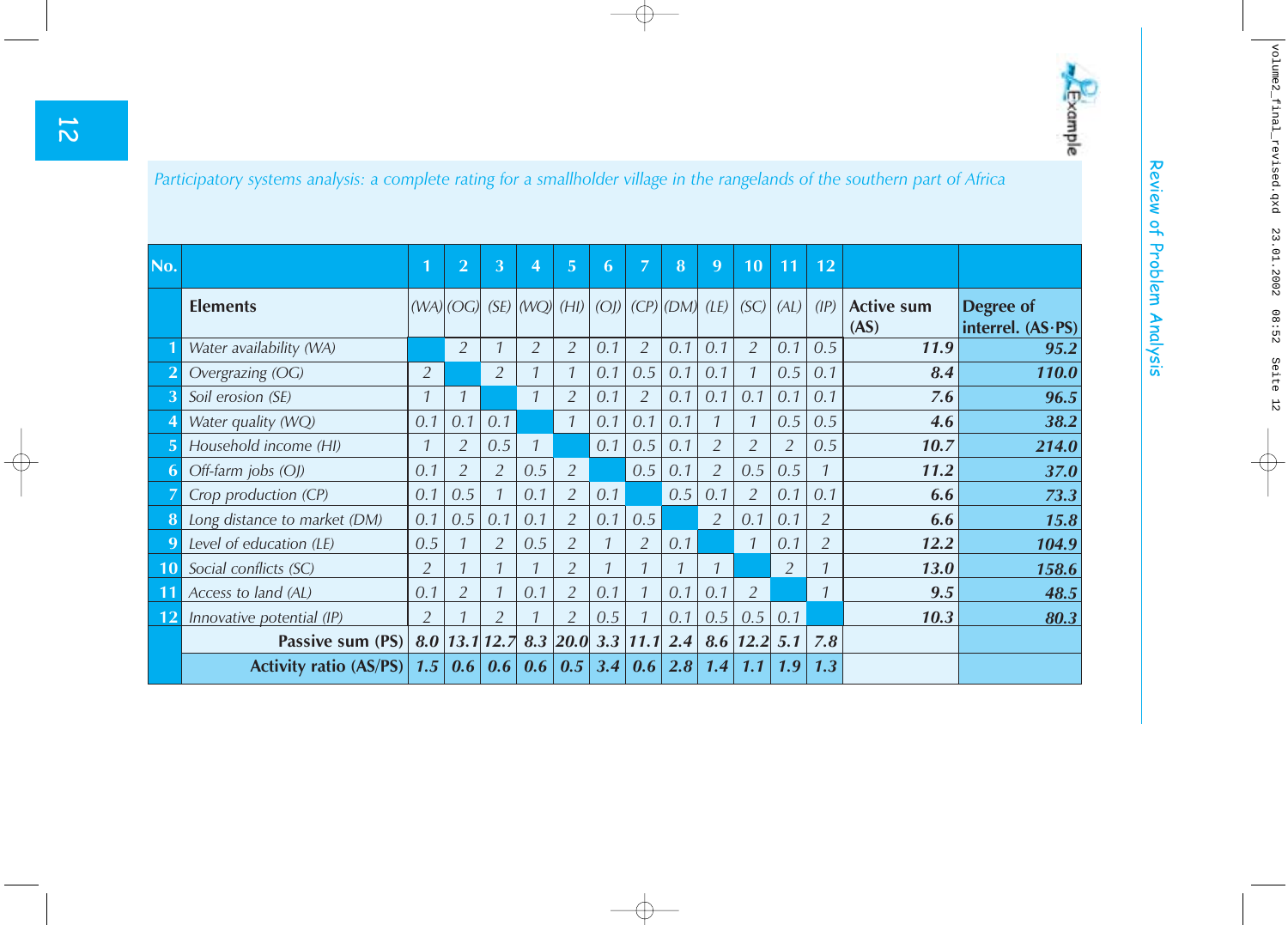### (6) Establishing the system of co-ordinates

In order to get an overview of all elements and their role within the context, the **degree** of interrelation and activity ratio are positioned in a system of co-ordinates. This illustrates the "relative" position of each element vis-à-vis the others (cf. Figure 12).

- The Y-axis has a linear scale, and the length of the axis is determined by the highest degree of interrelation obtained in the exercise (rule of thumb: calculated maximum degree of interrelation  $+20$  to 30 to round it up).
- To keep the size of the system of co-ordinates small, the X-axis (activity ratio) has a logarithmic scale with a total length of 10, while the middle of the X-axis is 1.



### **Example** Co-ordinates of elements

| No.            | <b>Elements</b>         | <b>Activity ratio</b> | <b>Degree of interrelation</b> |
|----------------|-------------------------|-----------------------|--------------------------------|
| $\mathcal{I}$  | Water availability      | 1.5                   | 95.2                           |
| $\overline{2}$ | Overgrazing             | 0.6                   | 110.0                          |
| $\overline{3}$ | Soil erosion            | 0.6                   | 96.5                           |
| $\overline{4}$ | Water quality           | 0.6                   | 38.2                           |
| 5              | Household income        | 0.5                   | 214.0                          |
| 6              | Off-farm jobs           | 3.4                   | 37.0                           |
| $\overline{7}$ | Crop production         | 0.6                   | 73.3                           |
| 8              | Long distance to market | 2.8                   | 15.8                           |
| 9              | Level of education      | 1.4                   | 104.9                          |
| 10             | Social conflicts        | 1.1                   | 158.6                          |
| 11             | Access to land          | 1.9                   | 48.5                           |
| 12             | Innovative potential    | 1.3                   | 80.3                           |

### (7) Interpreting the results of the PSA

The system of co-ordinates is divided into four main sectors. Each sector implies a certain character or function within the system (see Figure 11). Note that in reality the "borders" between the four sectors are gradual transitions and not sharp lines. As all numerical values reflect the experiences and knowledge of the participants (and not a mathematical algorithm), it is the relative (and not the absolute) position of each element in relation to others that is important!

- A symptom is an element that is greatly influenced by other elements but may not have much power to change the system itself. Symptoms can be useful indicators of context changes, but development activities in this sector may only amount to a "treatment of the symptom, not the cause".
- A buffer is characterised by low importance in the context. It is rather unremarkable because it neither influences other elements much nor is it influenced much by others. Development activities in this sector are expected to have little impact on the context.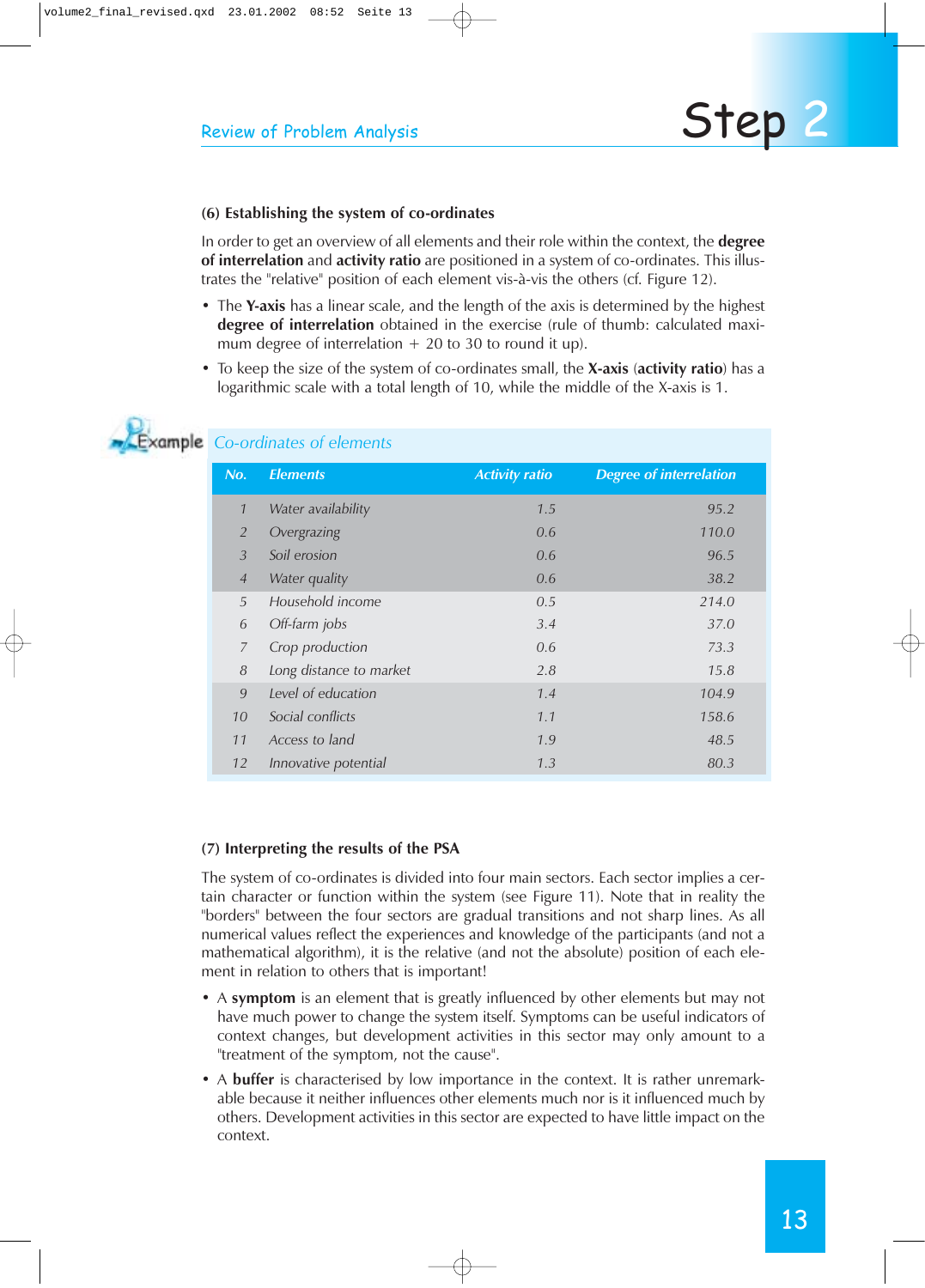- A critical element is an accelerator or catalyst in the system. It changes many things quickly, but may also create many unexpected and undesired side effects. Development activities in this sector can be highly uncertain, and impacts may be unpredictable. Therefore, critical elements have to be treated very carefully. It is particularly important to formulate impact hypotheses for this sector (cf. Step 3)!
- A motor or lever is an active element with predictable impacts. This is the most interesting sector for development activities.



Figure 11: The functions of elements within a project context

- Elements in the two sectors on the left (symptom & buffer) are rather passive, i.e. they are influenced by other elements more than they influence others.
- Elements in the two sectors on the right (critical element & motor) are rather active, i.e. they influence other elements more than they are influenced.
- Elements in the two lower sectors (buffer & motor) are rather weakly interrelated.
- Elements in the two upper sectors (symptom & critical element) are rather highly interrelated.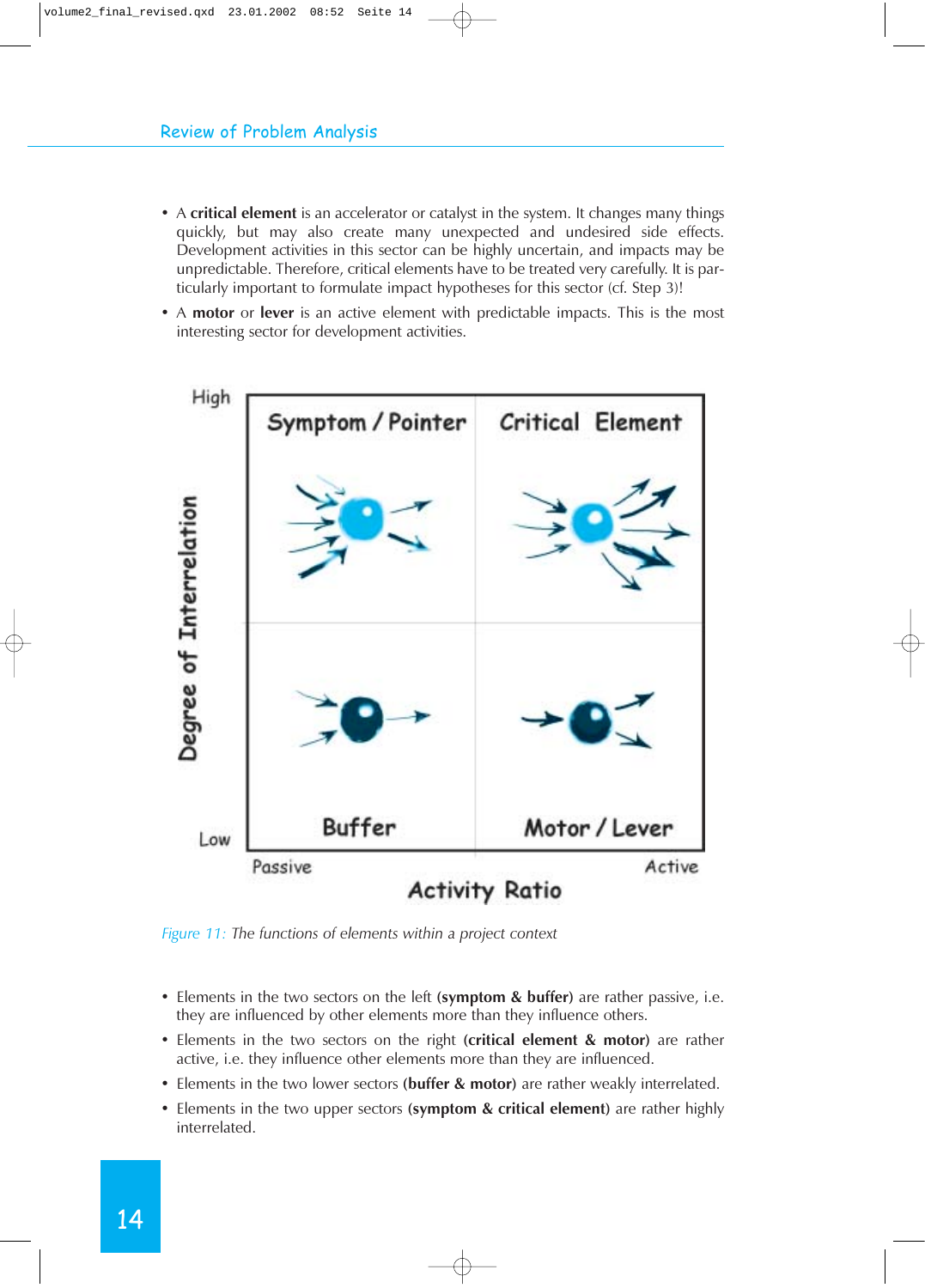### Review of Problem Analysis



Figure 12: PSA in a Southern African rangeland context

### Starting points for interpretation (Figure 12):

- Household income appears to be a symptom, which means it can be influenced by many other factors. It would be a good indicator for a change in the project context.
- Most **buffers** are  $-$  surprisingly for some people  $-$  the ecological elements, which means that influencing them would probably alleviate the respective problem (e.g. soil erosion) but not change the context as a whole.
- Social conflicts are a **critical element**. Trying to solve them directly might produce unpredictable positive and negative impacts. This element requires more detailed analysis before intervening.
- Motors or levers of the system are mostly social / institutional and economic elements. These seem to be promising points of "intervention" for a development project. However, there is a need for careful monitoring to determine whether and how these and all other elements of the project context would change over time.

Interpretation and conclusions based on the exercise are the subjects of an open discussion which automatically leads to Step 3, the formulation of impact hypotheses. For example, although soil erosion is characterised as a buffer in this case, some stakeholders may insist that it is a serious problem that needs to be addressed. The discussion should then focus on how to approach the problem. Erosion control may eventually be more effective if it is addressed through education and attempts to strengthen the innovative potential of the land users.

Step 2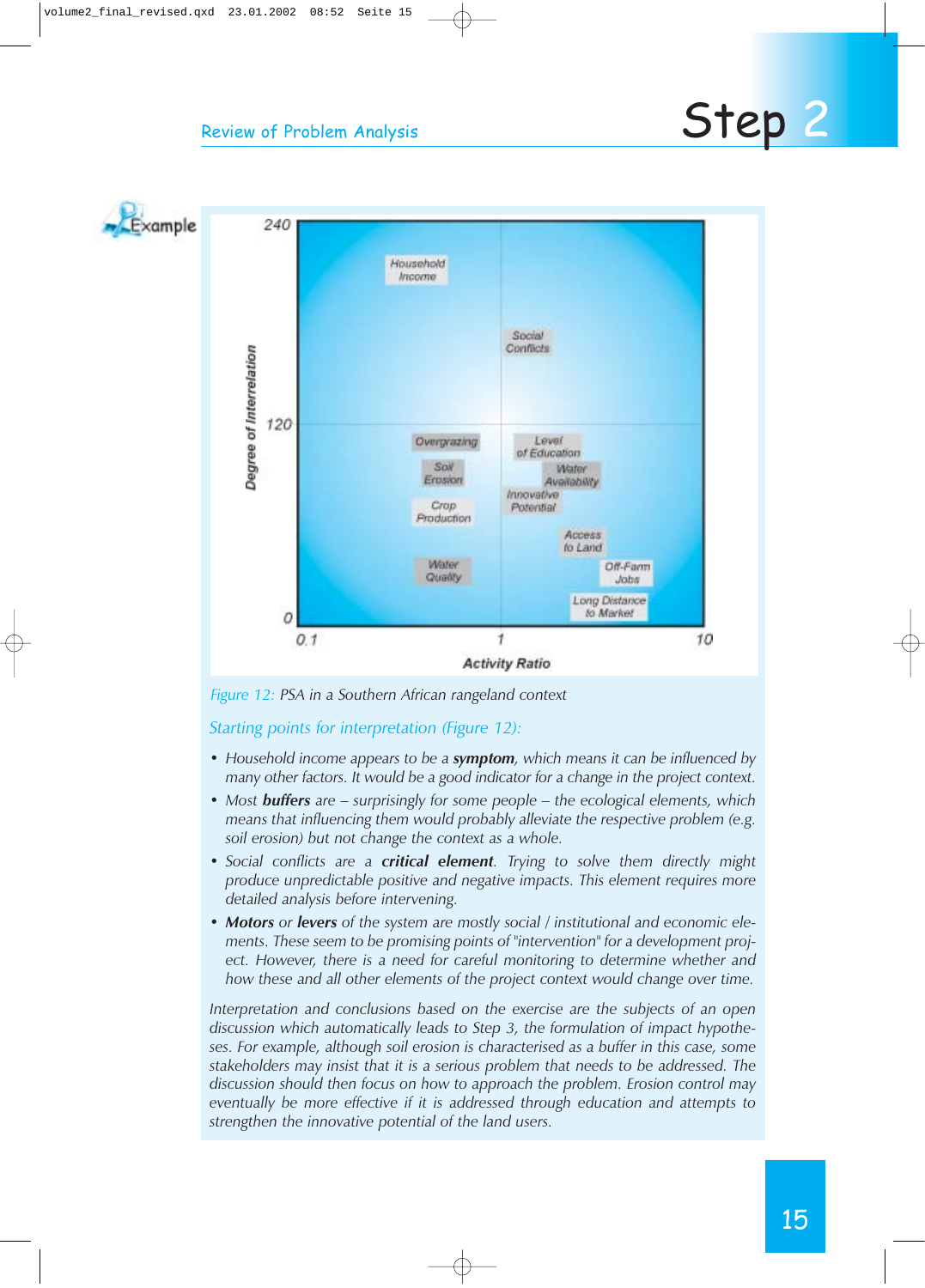### (8) Cross-checking the results

Even though the locations of the elements in the system of co-ordinates reflect the group's judgement and ratings, some results seem obvious while others may be surprising, and not everybody may agree. It must be kept in mind that the matrix and the system of co-ordinates reflect the participants' knowledge and perceptions. Therefore, there is no "right" or "wrong" way of looking at the context of a project as such, and nobody can claim to have a complete overview. Disagreements only indicate the need for further clarification and discussion. In this case, the group can cross-check the ratings again (strong, moderate, weak influence) and – if necessary and desirable – modify the matrix. Our experience indicates that this may change some details but rarely gives an entirely new picture of the system. However, the participants themselves must gain this experience in order to come to a common understanding. Disagreement should also be considered a pool of different development options for a project, which can then be treated as alternative scenarios.

## Bookshelf

- Messerli, P. 2000. The Application of Sensitivity Analysis to Evaluate Key Factors for Improving Slash-and-Burn Cultivation Systems on the Eastern Escarpment of Madagascar. Mountain Research and Development 20, No. 1: pp. 32–41.
- Ninck, A., Bürki, L., Hungerbühler, R., Mühlemann, H. **1988<sup>2</sup>.** Systemik Integrales Denken, Konzipieren und Realisieren: 219 p.; Zurich.

Vester, F. **1986**². Ballungsgebiete in der Krise. DTV: 151 p.

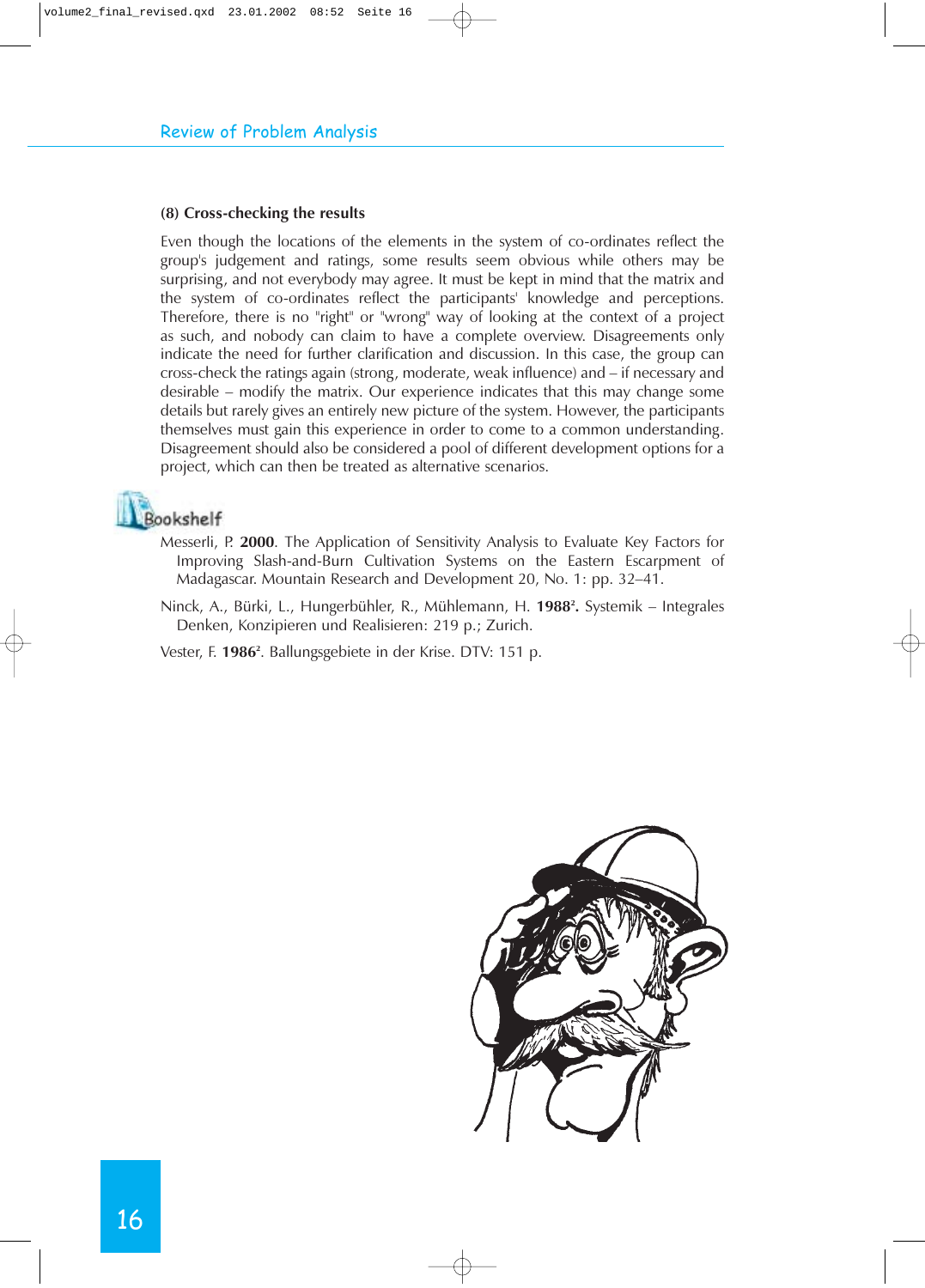# Step 3: Formulation of Impact Hypotheses

## Examples of Impact Hypotheses: Sustainable Land Management

Sustainable land management (SLM) can be considered one of the ultimate and therefore indirect impacts of rural development projects. Formulated as a project goal or purpose, the desired situation might be "land management is more sustainable". But there is a need to clarify what is meant by "SLM". Is it increased production, decreased resource degradation, increased wealth and social well-being? SLM can be described by several dimensions of sustainability: an institutional, a social (socio-cultural), an economic, and an ecological dimension. The subdivision into dimensions prevents important aspects of sustainability from being forgotten. For practical purposes, some dimensions may be merged later on, such as socio-economic, or social / institutional.



### **Example** Checklist 1: Fields of observation of sustainable land management

| Level                             |                                                                                                                        | <b>Dimensions of sustainability</b>                                                                                             |                                                                                                                   |                                                  |
|-----------------------------------|------------------------------------------------------------------------------------------------------------------------|---------------------------------------------------------------------------------------------------------------------------------|-------------------------------------------------------------------------------------------------------------------|--------------------------------------------------|
|                                   | <b>Institutional</b>                                                                                                   | Socio-cultural                                                                                                                  | <b>Economic</b>                                                                                                   | <b>Ecological</b>                                |
| (including<br>farm plot<br>level) | Household • Education and knowledge<br>• Access to natural resources<br>• Household strategies<br>$\bullet$            |                                                                                                                                 | • Household income,<br>assets and consumption<br>• Labour and workload<br>• Land management and<br>farming system | • State of<br>natural<br>resources<br>$\bullet$  |
|                                   | <b>Community</b> • Local leadership<br>• Local institutions<br>• Producer and self-<br>help organisations<br>$\bullet$ | • Gender issues<br>• Conflict manage-<br>ment<br>$\cdot$ Innovation<br>• Social & economic disparities<br>$\bullet$<br>$\ddots$ | • Markets, prices and credit<br>• Public property<br>$\bullet$<br>$\ddotsc$                                       | • Land use<br>• Water<br>resources               |
| <b>District</b>                   | • Education, training $\cdot$<br>and extension<br>• Land and water<br>rights, tenure<br>$\bullet$                      | Change in social<br>values<br>$\ddots$                                                                                          | • Employment opportuni-<br>ties / migration<br>• Infrastructure                                                   | $\bullet$ Land<br>cover<br>• Off-site<br>effects |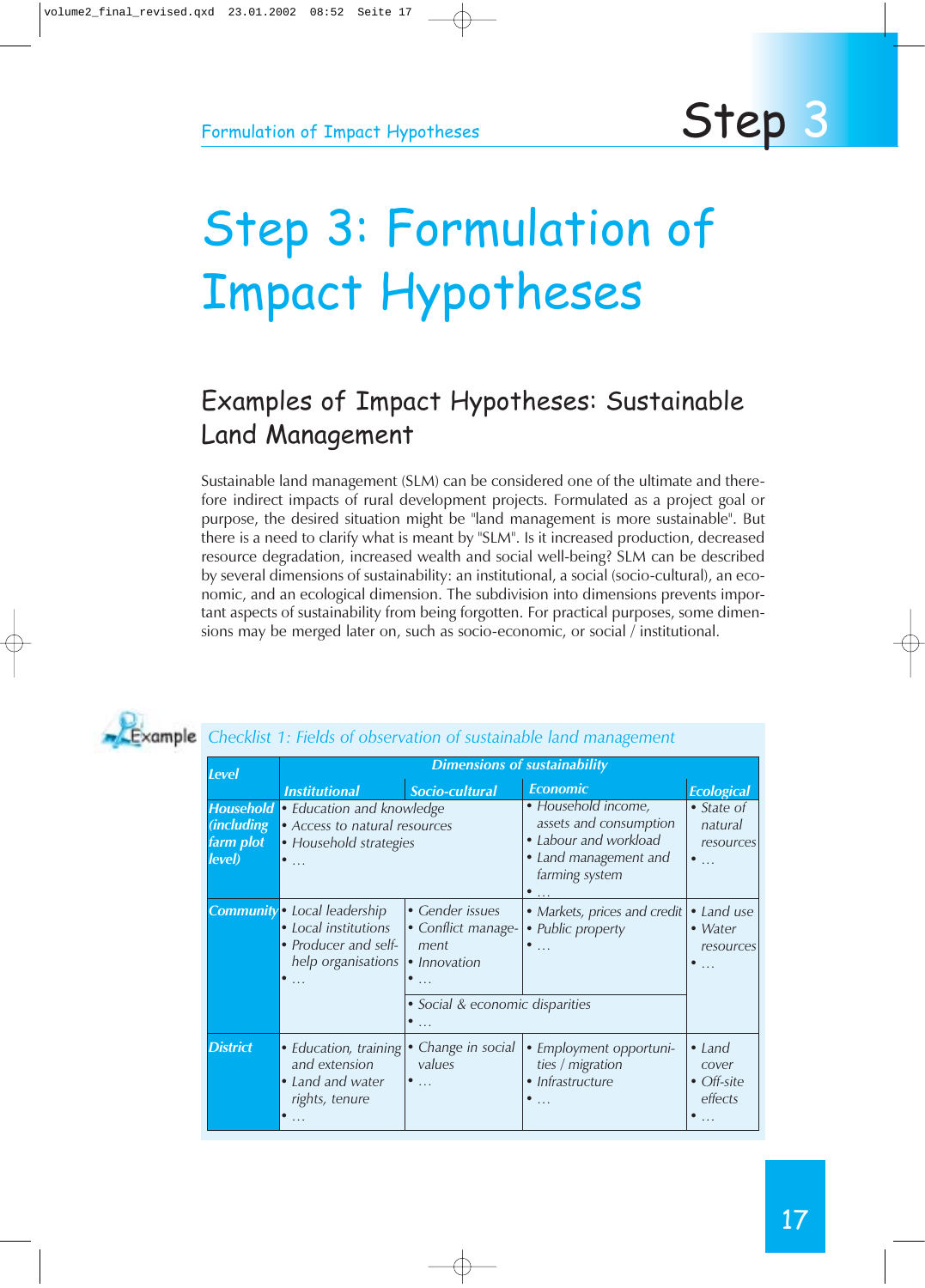In the framework above (Checklist 1), SLM is segregated into "fields of observation", classified according to dimensions of sustainability and spatial decision-making levels. Attribution to a particular dimension or level may vary according to the specific project context. Elements can be formulated neutrally (e.g. socio-economic disparities), as a problem (e.g. increased disparities) or as a desired scenario (e.g. decreased disparities). They can also be used in problem analysis (cf. Step 2).

A development project may support activities related to all dimensions of sustainability, e.g. to increase the economic and social well-being of the population, to strengthen local institutions, and to develop environmental protection practices. On the following pages, Checklist 1 (fields of observation in SLM) is used as a framework (cf. Figure 13) to present examples of impact hypotheses (Step 3, Checklists 2a–2c) and impact indicators (Step 4, Checklists 3a–3c, and 4a–4c). It must be kept in mind that the checklists contain examples of hypotheses and indicators. "Positive" and "negative" formulations are context- and stakeholder-specific, which means they must always be adapted to the situation they are used in.



Figure 13: Checklists 1 to 4: Examples of impact hypotheses & impact indicators (Steps 3 & 4)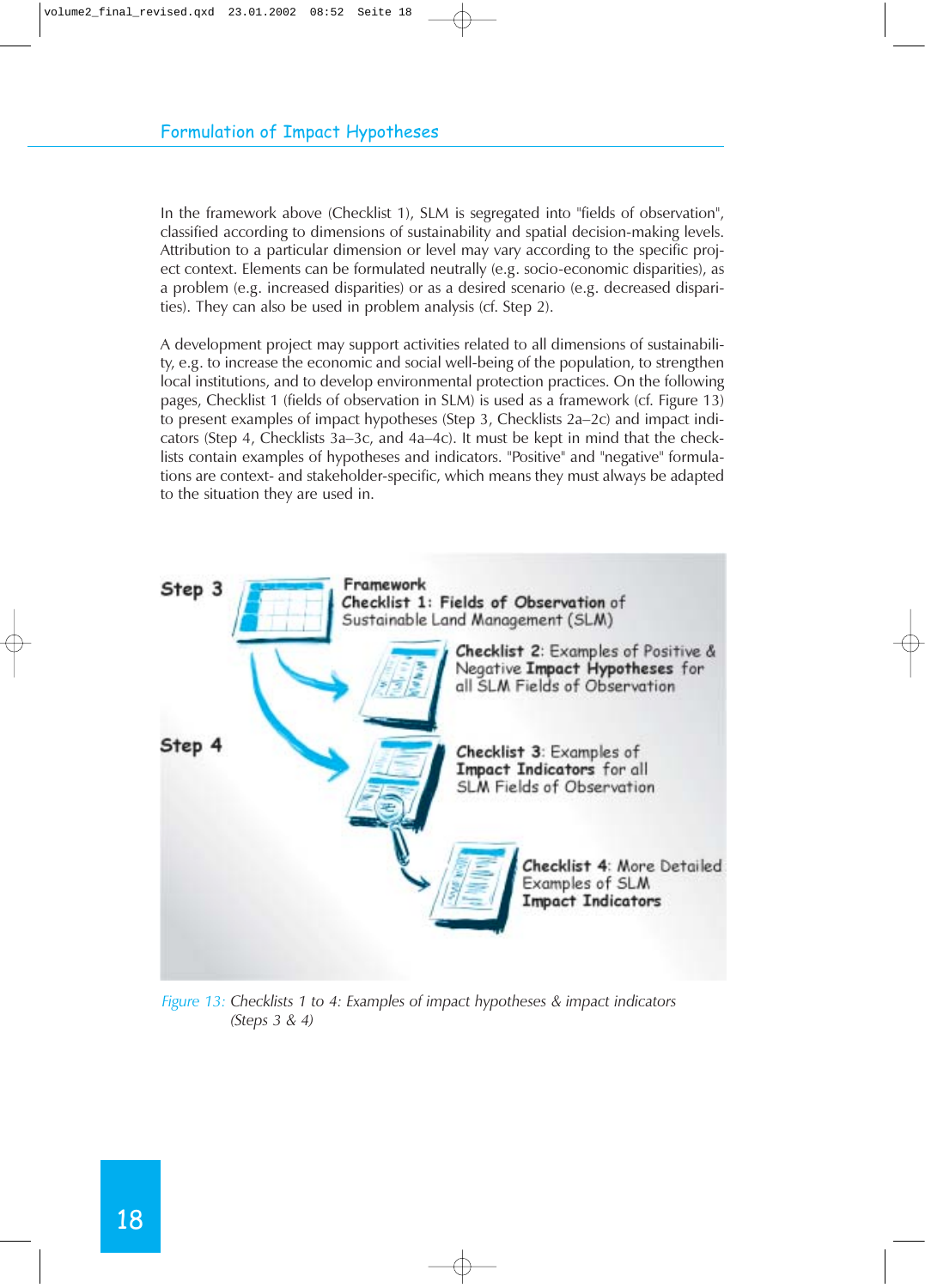

Checklist 2: Examples of positive and negative impact hypotheses for all SLM fields of observation

| <b>Checklist 2a: Household level (including farm plot level)</b> |                                                                                                                                                                             |                                                                                                                                   |  |  |  |  |  |
|------------------------------------------------------------------|-----------------------------------------------------------------------------------------------------------------------------------------------------------------------------|-----------------------------------------------------------------------------------------------------------------------------------|--|--|--|--|--|
| <b>Fields of</b><br>observation of SLM                           | <b>Positive impact hypotheses</b>                                                                                                                                           | <b>Negative impact hypotheses</b>                                                                                                 |  |  |  |  |  |
| Education and<br>knowledge                                       | Indigenous knowledge is recognis-<br>ed and strengthened                                                                                                                    | School leavers ignore local knowl-<br>edge and refuse farm work                                                                   |  |  |  |  |  |
| Access to natural<br>resources                                   | There is adequate and secure<br>access to natural resources for all<br>$HH - women$ and men                                                                                 | Giving attention to farmers caus-<br>es further marginalisation of<br>landless people                                             |  |  |  |  |  |
| Household (HH)<br>strategies                                     | HH give equal importance to pro-<br>duction and protection aspects                                                                                                          | Increasing market demand for<br>certain crops leads to over-<br>exploitation of land resources                                    |  |  |  |  |  |
| HH income, assets<br>and consumption                             | HH income increases; assets are<br>increasingly re-invested in conser-<br>vation-effective practices                                                                        | Increased HH income strengthens<br>men's dominance over women;<br>assets are spent for consumption<br>of alcohol and prostitution |  |  |  |  |  |
| Labour and work-<br>load                                         | Labour income for women and<br>men increases                                                                                                                                | Women's workload increases                                                                                                        |  |  |  |  |  |
| Land management<br>and farming system                            | New practices increasingly inte-<br>grate production and protection                                                                                                         | Production factors are used inef-<br>ficiently                                                                                    |  |  |  |  |  |
| State of natural<br>resources                                    | Soil fertility is maintained and<br>improved; soil degradation is<br>minimised; agro-biodiversity is<br>maintained; livestock rates are<br>adapted to the carrying capacity | Inadequate soil and water con-<br>servation technologies increase<br>soil degradation                                             |  |  |  |  |  |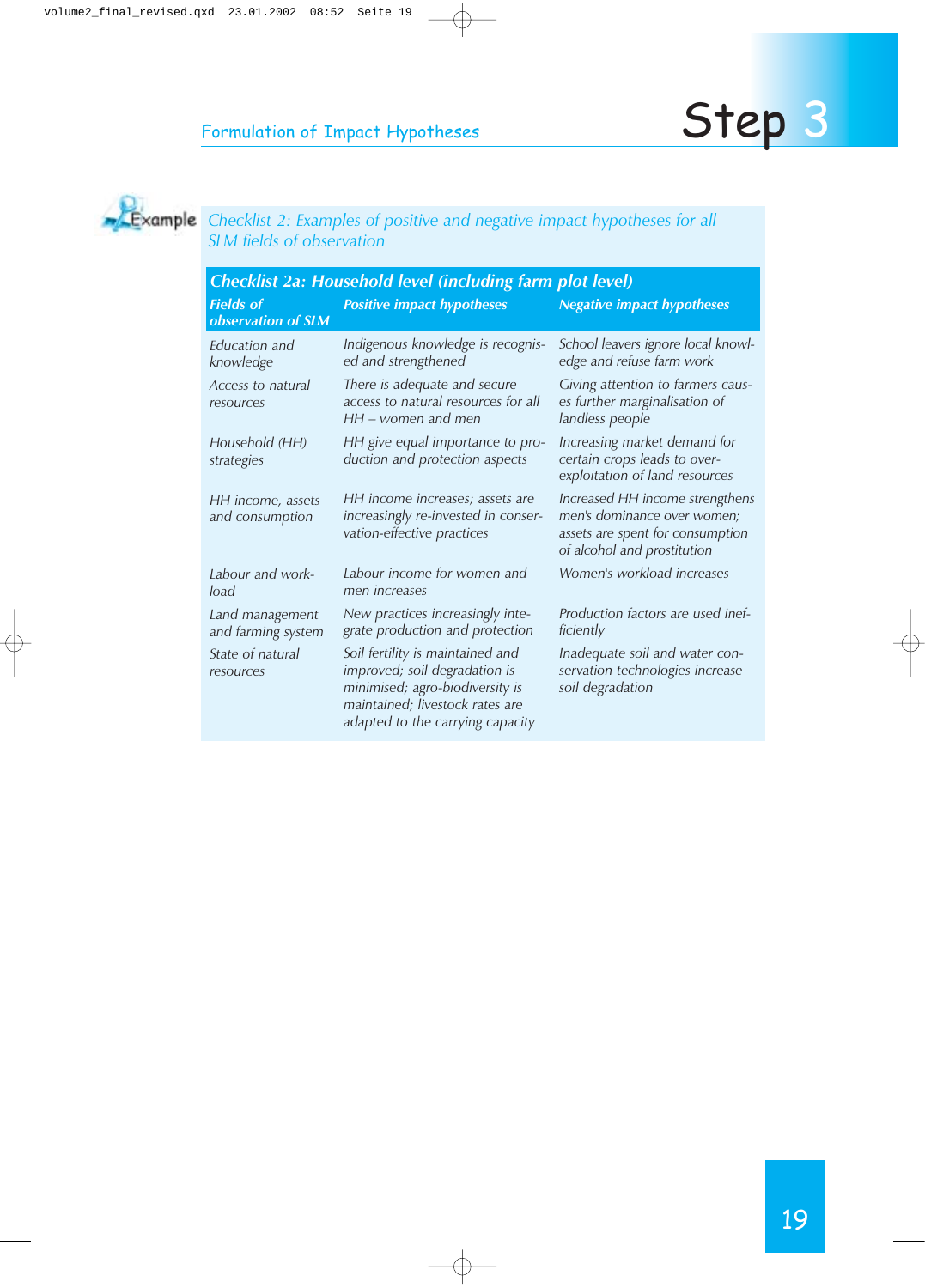

| <b>Checklist 2b: Community level</b>     |                                                                                                                                          |                                                                                       |  |  |  |
|------------------------------------------|------------------------------------------------------------------------------------------------------------------------------------------|---------------------------------------------------------------------------------------|--|--|--|
| <b>Fields of</b><br>observation of SLM   | <b>Positive impact hypotheses</b>                                                                                                        | <b>Negative impact hypotheses</b>                                                     |  |  |  |
| Local leadership                         | Local leadership permits access<br>to resources and regulations are<br>enforced                                                          | Conflicts among community<br>members increase due to nepo-<br>tism                    |  |  |  |
| Local institutions                       | Local institutions are actively<br>involved in resource protection                                                                       | Local institutions are an obstacle<br>to better land management                       |  |  |  |
| Producer and self-<br>help organisations | Land users increasingly organise<br>themselves                                                                                           | Self-help groups are inefficient<br>because of bad management                         |  |  |  |
| Gender issues                            | Women are increasingly organis-<br>ed and involved in decision-<br>making processes                                                      | Women face problems in the<br>family due to their commitments                         |  |  |  |
| Conflict manage-<br>ment                 | Local institutions / regulations for<br>conflict management are functional                                                               | Conflicts are used by influential<br>groups to maintain their position                |  |  |  |
| Social and economic<br>disparities       | Social and economic disparities<br>decrease                                                                                              | Profitable production encourages<br>influential stakeholders to appro-<br>priate land |  |  |  |
| Innovation                               | Experimentation and innovation<br>are recognised as integral parts of<br>the land management system;<br>innovators are socially accepted | Innovators are socially isolated                                                      |  |  |  |
| Markets, prices and<br>credit            | Products are sold at a profit and<br>necessary inputs are available                                                                      | Repair services for maintenance<br>of new technologies are not<br>available           |  |  |  |
| Land use                                 | Land use becomes more conser-<br>vation-effective, i.e. degradation<br>processes are controlled                                          | Reduced grazing on private land<br>triggers degradation of commu-<br>nal pasture land |  |  |  |
| Water resources                          | Sufficient water of adequate<br>quality is always available                                                                              | Water resources are not equally<br>available to all community mem-<br>bers            |  |  |  |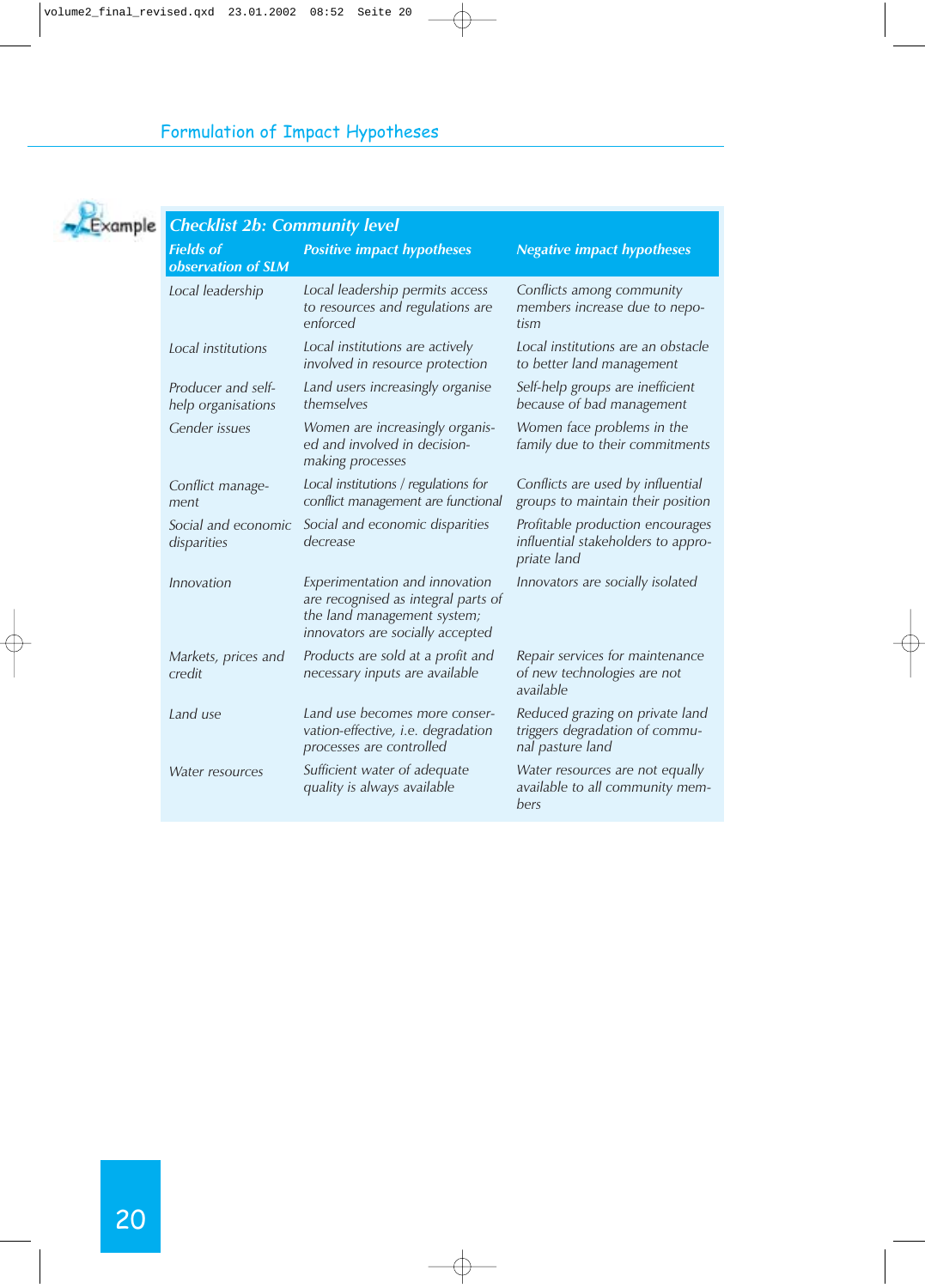

| <b>Checklist 2c: District level</b>       |                                                                                                                        |                                                                                                                               |  |  |  |  |
|-------------------------------------------|------------------------------------------------------------------------------------------------------------------------|-------------------------------------------------------------------------------------------------------------------------------|--|--|--|--|
| <b>Fields of</b><br>observation of SLM    | <b>Positive impact hypotheses</b>                                                                                      | <b>Negative impact hypotheses</b>                                                                                             |  |  |  |  |
| Education, training<br>and extension      | Extensionists, teachers, land users<br>and children are increasingly<br>trained in sustainable land<br>management      | Indigenous knowledge is margin-<br>alised by formal education                                                                 |  |  |  |  |
| Land and water<br>rights, tenure          | Rural population is increasingly<br>involved in decision-making<br>regarding land and water rights                     | By-laws are not enforced                                                                                                      |  |  |  |  |
| Change in social<br>values                | Social control and negotiation<br>mechanisms are maintained<br>despite changes in social values                        | The younger generation loses its<br>orientation and social roots                                                              |  |  |  |  |
| Employment oppor-<br>tunities / migration | Non-agricultural employment<br>opportunities improve                                                                   | Out-migration from the villages<br>(loss of indigenous knowledge)<br>increases due to more attractive<br>income opportunities |  |  |  |  |
| Infrastructure                            | Infrastructure (roads, markets,<br>transport, banking, etc.) im-<br>proves and supports sustainable<br>land management | Prostitution, diseases, drug<br>trafficking and crime spread<br>quickly                                                       |  |  |  |  |
| Land cover                                | Vegetative cover of the land<br>increases                                                                              | Farming expands to marginal<br>lands due to higher product<br>prices                                                          |  |  |  |  |
| Off-site effects                          | Off-site effects of resource degra-<br>dation decrease                                                                 | Floods affecting urban centres<br>increase due to reduced land<br>cover; water reservoirs are filled<br>with sediment         |  |  |  |  |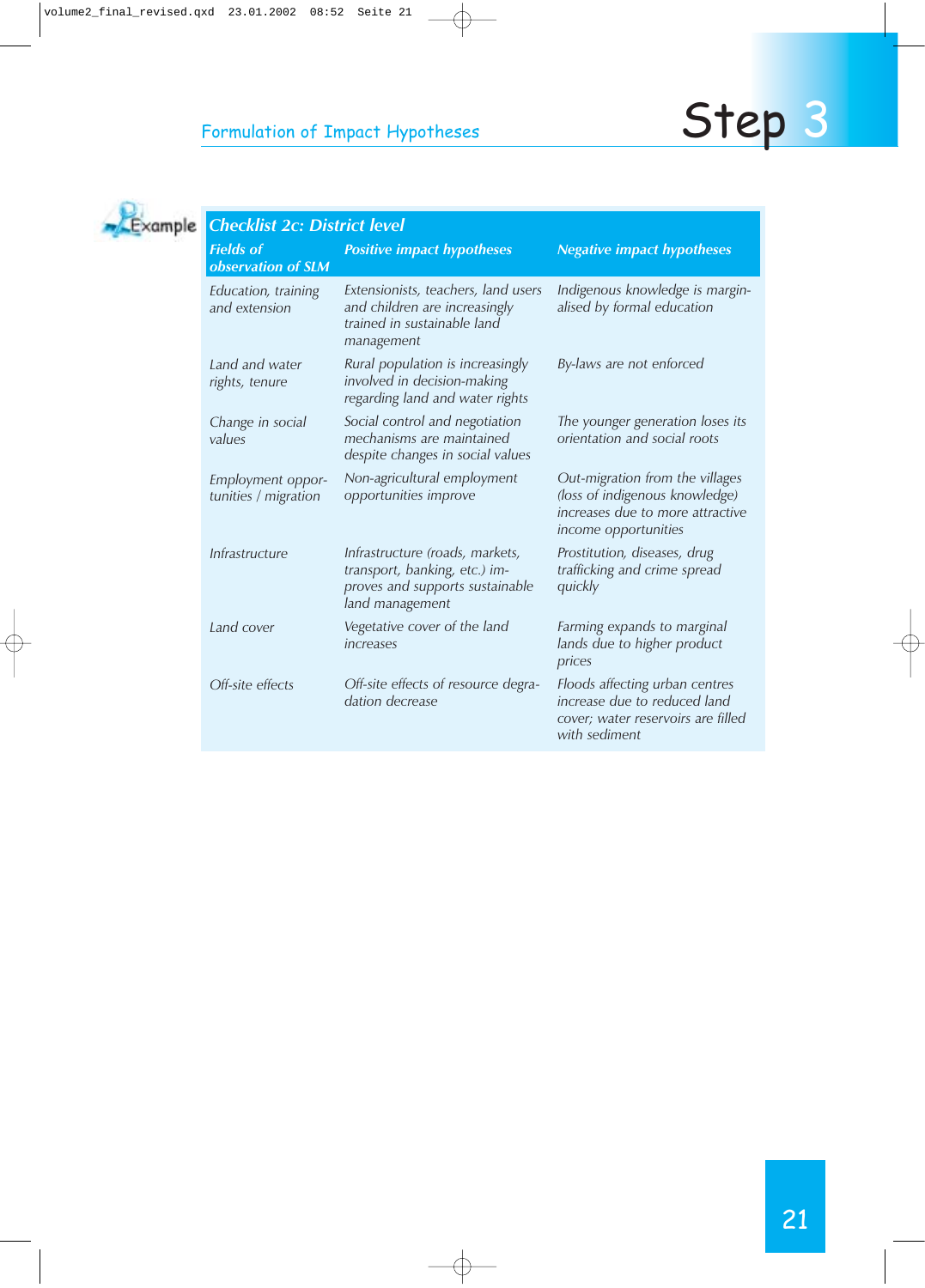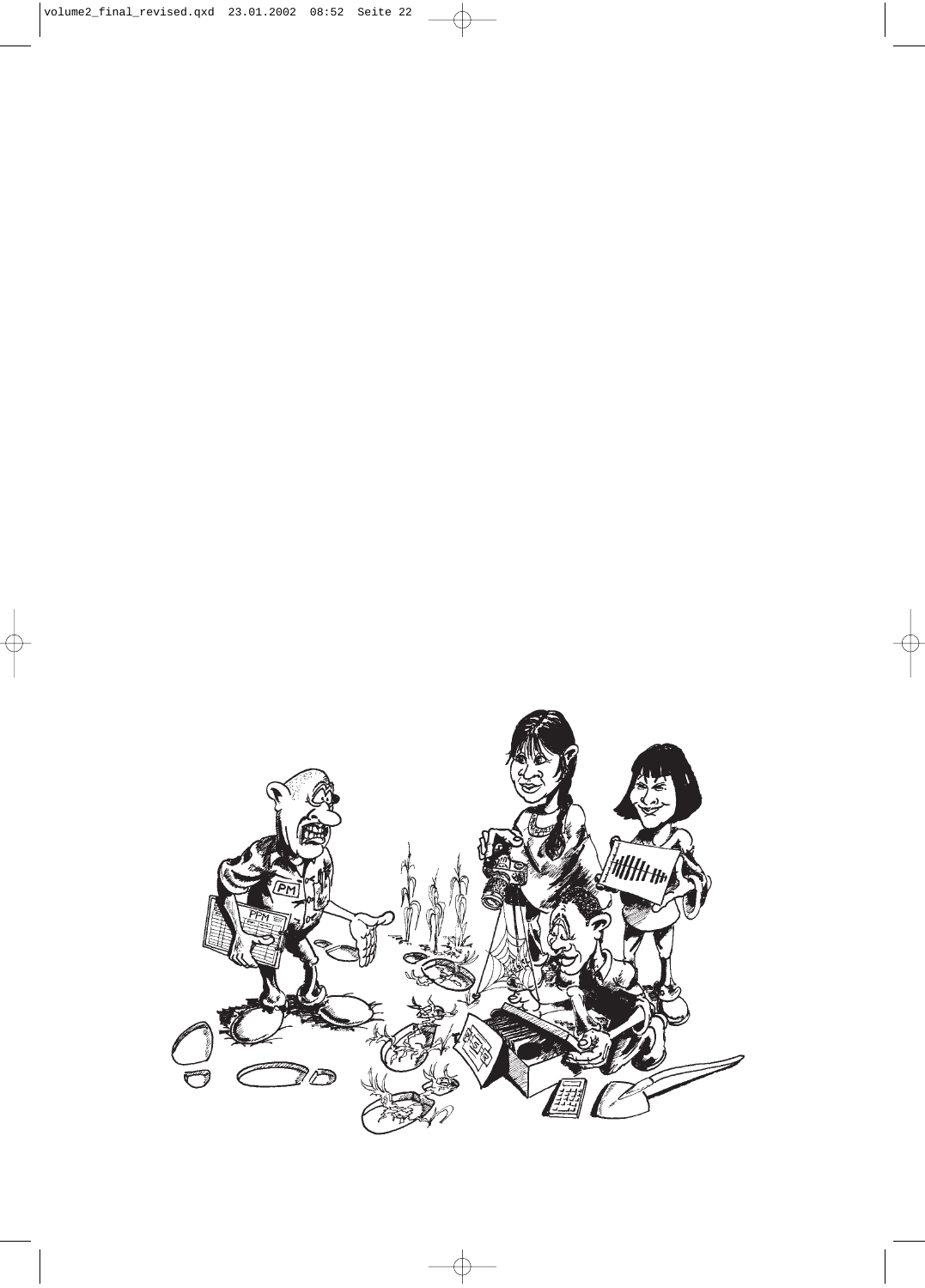# Step 4: Selection of Impact Indicators

Examples of Impact Indicators: Sustainable Land Management



**Example** Checklist 3: Examples of impact indicators for all SLM fields of observation

| <b>Checklist 3a: Household level</b>   |                                                                                                                                                                                                      |  |  |  |
|----------------------------------------|------------------------------------------------------------------------------------------------------------------------------------------------------------------------------------------------------|--|--|--|
| <b>Fields of</b><br>observation of SLM | <b>Impact indicators</b>                                                                                                                                                                             |  |  |  |
| Education and<br>knowledge             | % of school children / No. of school drop-outs (separate for boys<br>and girls), No. of people with school leaving certificate                                                                       |  |  |  |
| Access to natural<br>resources         | No. and size of plots managed by women and men, management of<br>communal land                                                                                                                       |  |  |  |
| Household (HH)<br>strategies           | HH structure, labour division, changes in perceptions and behaviour,<br>innovations                                                                                                                  |  |  |  |
| HH income, assets<br>and consumption   | HH income, male and female earnings, gross margins, clothing,<br>housing, nutrition, purchasing power, spending power, months of<br>food security, re-investment in new farm implements, seeds, etc. |  |  |  |
| Labour and workload                    | Labour division, labour income                                                                                                                                                                       |  |  |  |
| Land management &<br>farming system    | Labour income, change in farming system, adapted farming<br>practices, abandoned technologies, application rate of conservation-<br>effective practices                                              |  |  |  |
| State of natural<br>resources          | Soil fertility status, soil erosion, salinity, compaction, water availability<br>and water quality, biodiversity, plant growth, plant cover, pests &<br>diseases, No. and quality of animals         |  |  |  |

N.B. that the formulation of the impact indicators needs to be adapted to the specific project situation!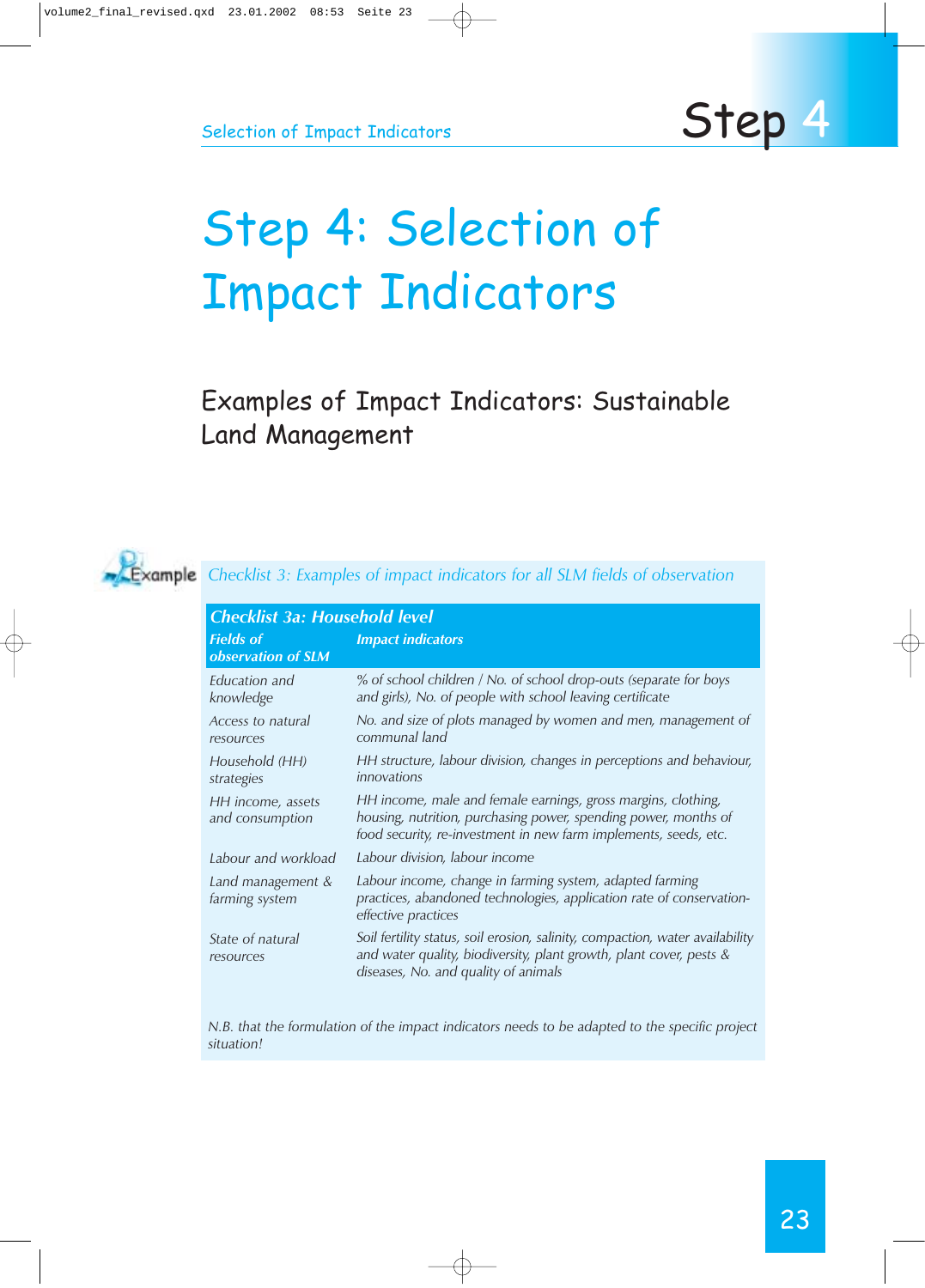

|                                        | <b>Checklist 3b: Community level</b>     |                                                                                                                                                                                         |  |  |  |
|----------------------------------------|------------------------------------------|-----------------------------------------------------------------------------------------------------------------------------------------------------------------------------------------|--|--|--|
| <b>Fields of</b><br>observation of SLM |                                          | <b>Impact indicators</b>                                                                                                                                                                |  |  |  |
|                                        | Local leadership                         | Access to natural resources by women / men, actions taken when<br>local by-laws are neglected                                                                                           |  |  |  |
|                                        | Local institutions                       | Active participation, survival rates of trees, conservation structures<br>maintained without incentive, representation of social strata                                                 |  |  |  |
|                                        | Producer and self-<br>help organisations | No. of farmers' associations, representation of social strata                                                                                                                           |  |  |  |
|                                        | Gender issues                            | % of women in decision-making institutions and meetings, % of<br>women with land titles; gender-specific access to credit, workload,<br>income                                          |  |  |  |
|                                        | Conflict management                      | Conflicts over natural resources, taboos with regulatory character,<br>binding local agreements                                                                                         |  |  |  |
|                                        | Social and economic<br>disparities       | Wealth, status of minorities, clothing, housing, % of landless people                                                                                                                   |  |  |  |
|                                        | Innovation                               | No. of innovative technologies, social status of innovators                                                                                                                             |  |  |  |
|                                        | Markets, prices and<br>credit            | Distance to markets, new shops and businesses, No. of credits,<br>interest rates                                                                                                        |  |  |  |
|                                        | Land use                                 | % of cropland, pasture, forest / bush land & other, visible signs of<br>resource degradation, deforestation rate, cultivation of marginal land,<br>overgrazing, abandonment of cropland |  |  |  |
|                                        | Water resources                          | No. of people suffering from water-borne diseases; No. of conflicts<br>over water resources, water colour, months when springs and rivers<br>have water                                 |  |  |  |
|                                        |                                          |                                                                                                                                                                                         |  |  |  |



| <b>E</b> Checklist 3c: District level<br><b>Fields of</b><br>observation of SLM |                                           | <b>Impact indicators</b>                                                                                                                       |
|---------------------------------------------------------------------------------|-------------------------------------------|------------------------------------------------------------------------------------------------------------------------------------------------|
|                                                                                 | Education, training<br>and extension      | District radio programmes with environmental messages, farmers'<br>and school children's environmental awareness                               |
|                                                                                 | Land and water<br>rights, tenure          | Environmental laws, regulations, land titles, land price, local taboos<br>with regulatory character, enforcement of regulations                |
|                                                                                 | Change in social<br>values                | Crime, conflicts between generations; social status of farmers                                                                                 |
|                                                                                 | Employment oppor-<br>tunities / migration | Unemployment rate, vacancies, in- & out-migration, No. of female<br>HH heads                                                                   |
|                                                                                 | Infrastructure                            | Access to markets, schools, services, credit, scholars per family, fre-<br>quency, price and reliability of transport, frequency of power cuts |
|                                                                                 | Land cover                                | % of crop, pasture, forest land                                                                                                                |
|                                                                                 | Off-site effects                          | Flash floods, sedimentation of dams, water quality, destruction of<br>roads and bridges                                                        |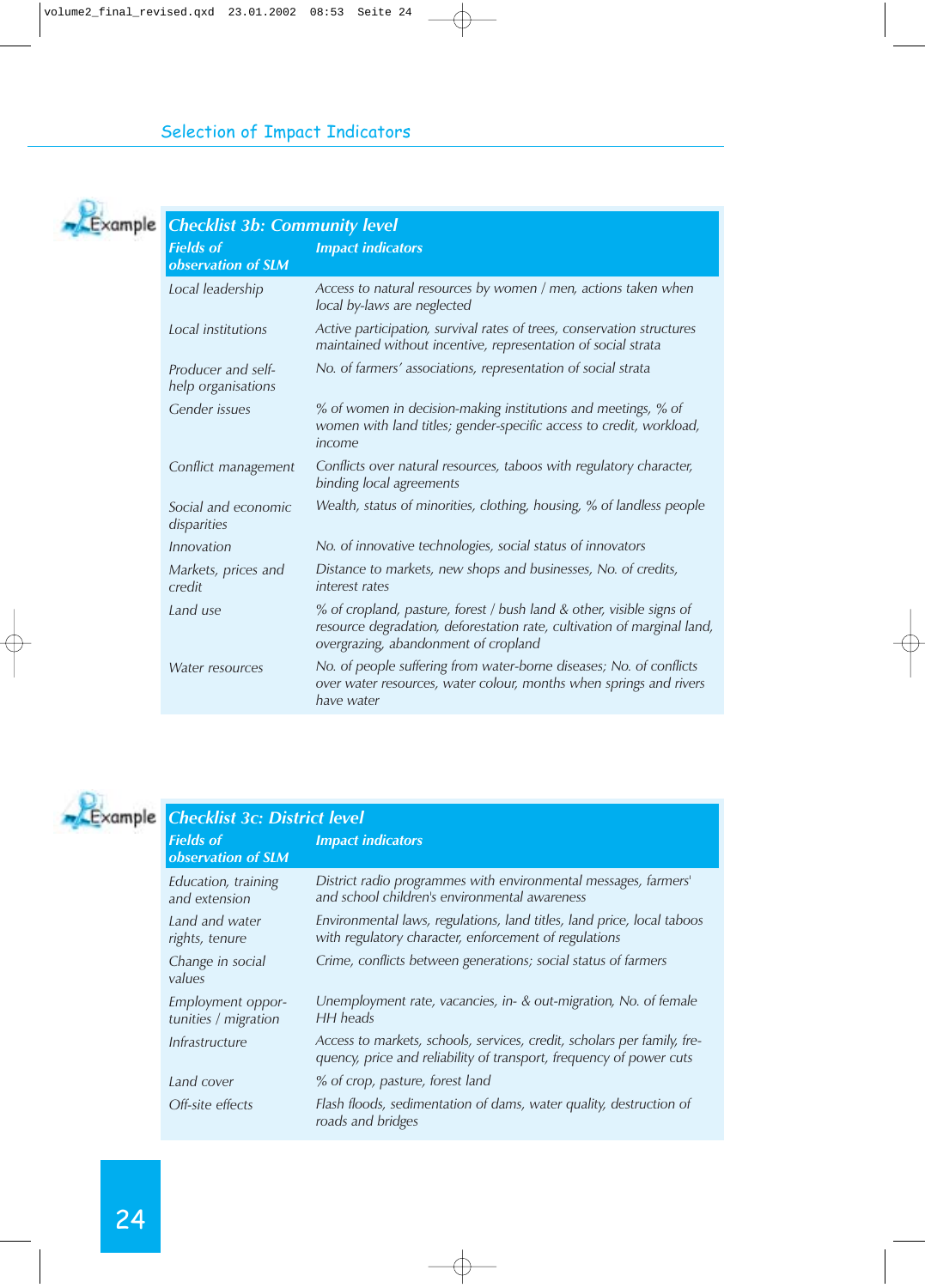

## **CExample** Checklist 4: More detailed examples of SLM impact indicators

| Checklist 4a: Institutional, socio-cultural, and economic aspects of SLM    |                                                                                                                                                                                                                                                                                                                                                                                                                                                                                                                                                                                             |  |  |
|-----------------------------------------------------------------------------|---------------------------------------------------------------------------------------------------------------------------------------------------------------------------------------------------------------------------------------------------------------------------------------------------------------------------------------------------------------------------------------------------------------------------------------------------------------------------------------------------------------------------------------------------------------------------------------------|--|--|
| <b>Institutional / socio-cultural aspects</b>                               |                                                                                                                                                                                                                                                                                                                                                                                                                                                                                                                                                                                             |  |  |
| Education and<br>knowledge                                                  | % of school children / No. of school drop-outs (separate for boys<br>and girls), No. of people with school leaving certificate, % of illiter-<br>ate people per social strata, No. of women and men with further<br>education & training, success rate (people trained with certificate),<br>No. of people applying their training, No. of people instructed by<br>those who received training (self-dissemination)                                                                                                                                                                         |  |  |
| Access to resources<br>(natural, financial, agri-<br>services, information) | No. of households (HH) with owned, rented and leased land, land<br>holding size per social strata (e.g. poor farms, wealthy farms), use of<br>credits, use of production inputs                                                                                                                                                                                                                                                                                                                                                                                                             |  |  |
| Institutions, organisa-<br>tional capacity,<br>management                   | No. of planned development activities carried out, rate of uncom-<br>pleted workdays, duration of administrative procedures, transparen-<br>cy of administrative procedures, application of laws and by-laws<br>(e.g. tax recovery, declared and sanctioned violations), public repu-<br>tation of institutions, No. of binding / respected local agreements on<br>resource use, No. of groups applying sanctions in case of violation of<br>regulations, No. and % of functional organisations, No. of groups<br>initiating self-help activities independent of external assistance        |  |  |
| Gender issues                                                               | % of female HH heads, % of women in decision-making meetings,<br>% of women with access to land, % of women in land user groups,<br>% of women with access to extension services, % of women with<br>access to credit, average daily workload of men and women, female<br>and male earnings                                                                                                                                                                                                                                                                                                 |  |  |
| <b>Economic aspects</b>                                                     |                                                                                                                                                                                                                                                                                                                                                                                                                                                                                                                                                                                             |  |  |
| Household income,<br>micro-economy                                          | Net HH income, alternative income options, % of agricultural prod-<br>ucts sold on markets, gross / net margins of individual (men's,<br>women's) production system components, internal rate of return,<br>purchasing and spending power, No. of (truck) loads with products<br>arriving at local markets, No. of merchants coming to markets,<br>quantity of produce offered on markets, fluctuation of market prices,<br>No. of people with bank accounts, No. of houses with corrugated<br>iron roofs, No. of people with status symbols (e.g. radio, TV, bicycle,<br>motorcycle, etc.) |  |  |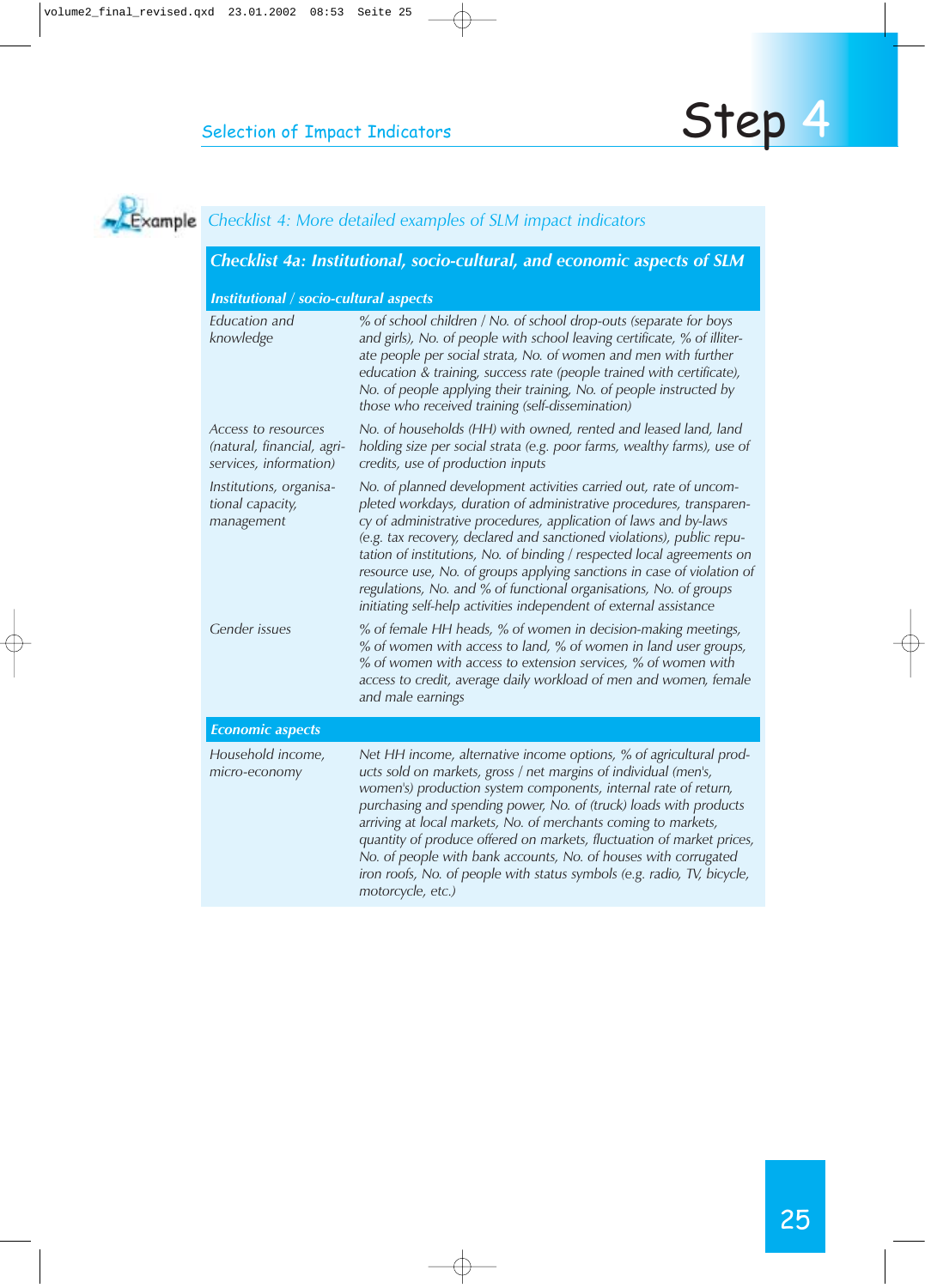It is not possible to define "sustainable land management" globally. But it is possible to develop a vision of land management at the **local level** in terms of what is **more** or **less** sustainable, compared to previous years. This vision must be jointly developed with stakeholders, e.g. when planning a project. Since different actors have diverse perceptions of what they think is sustainable, it is not easy to select indicators of sustainability (e.g. environmental health). In contrast to this, indicators of unsustainability (poverty, overgrazing, symptoms of resource degradation, etc.) are usually easier to identify. But it must be kept in mind that the absence of indicators of unsustainability alone does not mean that land management is sustainable. It is therefore important to use both types of indicators.

- Indicators of environmental health describe a vision of greater sustainability of land management. They help formulate goals and indicate the directions to take.
- Indicators of unsustainable land management suggest that something is going wrong and serve as an **early warning system**. They show the need to confront problem issues and spend time to find the reasons as well as potential solutions.

Indicators represent a complex reality. For example, crop yield may be taken as an indicator of soil fertility. However, yield is influenced by many other factors, such as pests and diseases, rainfall variability, etc. Therefore, single indicators cannot represent a project context sufficiently. Only a set of indicators will provide plausible information on whether land management is moving towards or away from sustainability.



| <b>Checklist 4b: Land use and farm management aspects of SLM</b> |                                                                                                                                                                                                                                                  |                                                                                                                                                                                                                                                                                                                                                |  |  |  |  |
|------------------------------------------------------------------|--------------------------------------------------------------------------------------------------------------------------------------------------------------------------------------------------------------------------------------------------|------------------------------------------------------------------------------------------------------------------------------------------------------------------------------------------------------------------------------------------------------------------------------------------------------------------------------------------------|--|--|--|--|
|                                                                  | Land use types Environmental health indicators                                                                                                                                                                                                   | <b>Indicators of unsustainability</b>                                                                                                                                                                                                                                                                                                          |  |  |  |  |
| Woodland                                                         | Afforestation, high variety of non-<br>timber forest products                                                                                                                                                                                    | Rate of deforestation, illegal cutting                                                                                                                                                                                                                                                                                                         |  |  |  |  |
| Cropland                                                         | Appropriate tillage practices, good<br>crop stand, crop rotation, integrated<br>pest management, integrated soil<br>and water conservation                                                                                                       | Monoculture, inappropriate crop<br>rotation, soil-borne parasitic weeds<br>and nematodes, termites and leaf-<br>eating ants, aggressive weed<br>(Imperata, Cyperus), decreasing<br>length of fallow period, absence of<br>conservation activities, abandonment<br>of cropland, cultivation of marginal<br>land (steep land with shallow soils) |  |  |  |  |
| Pasture land                                                     | Dense plant cover, high variety of<br>species                                                                                                                                                                                                    | Overgrazing, rangeland degradation,<br>bare soil, trampled area, poor plant<br>cover, change in species composi-<br>tion, increase of unpalatable species                                                                                                                                                                                      |  |  |  |  |
| Farm manage-<br>ment                                             | Good efficiency of farm resource<br>management, high gross margins,<br>increasing degree of organisation<br>(farmers' organisations), high return<br>on labour, good input use efficiency,<br>application of conservation-effective<br>practices | Rapid changes in farming system,<br>low gross margins, absence of farm-<br>ers' organisations, low return on<br>labour, low input use efficiency, no<br>application of conservation-effective<br>practices                                                                                                                                     |  |  |  |  |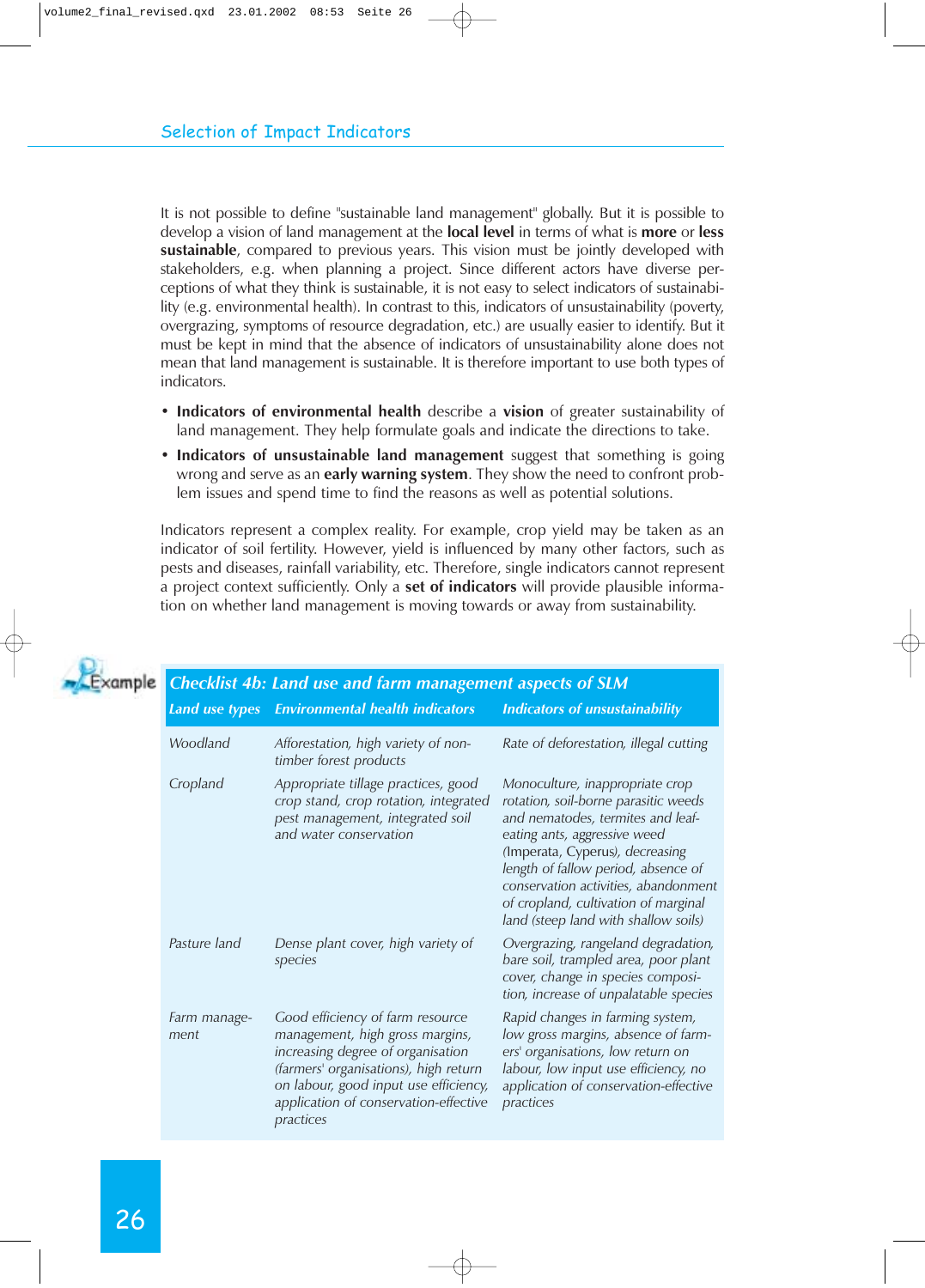

### Checklist 4c: Ecological aspects of SLM (natural resources)

|                 | <b>Resources Indicators</b>                                                                                  | <b>Environmental health</b><br><b>scenarios</b>                                                                                                                          | <b>Scenarios of unsustainability</b>                                                                                                                                                               |
|-----------------|--------------------------------------------------------------------------------------------------------------|--------------------------------------------------------------------------------------------------------------------------------------------------------------------------|----------------------------------------------------------------------------------------------------------------------------------------------------------------------------------------------------|
| Soils           | Soil fertility,<br>nutrient status<br>(organic matter,<br>acidity), toxicity                                 | Dark, deep topsoil (humus),<br>good drainage, high soil<br>biological activity, earth-<br>worm casts, high earth-<br>worm density, high crop<br>yield, high root density | Light, pale soil colour, indicator<br>plants, yellow & red colour of<br>plant leaves, small plants, poor<br>soil drainage, no earthworms,<br>low yield, low root density,<br>limited rooting depth |
|                 | Creeping soil ero-<br>sion: reduced top-<br>soil depth (reduced<br>water and nutrient<br>retention capacity) |                                                                                                                                                                          | On-site: smoothened soil sur-<br>face, accumulations, light soil<br>colour, exposed plant roots,<br>increased seeding rate. Off-site:<br>brown rivers, sedimentation of<br>water reservoirs        |
|                 | Severe soil erosion,<br>loss of entire topsoil                                                               | No indications of<br>unsustainability                                                                                                                                    | Erosion rills, gullies and large<br>concentrated accumulations                                                                                                                                     |
|                 | Wind erosion                                                                                                 |                                                                                                                                                                          | Dust storms, mobile dunes, accu-<br>mulations behind wind breaks                                                                                                                                   |
|                 | Salinity & alkalinity                                                                                        |                                                                                                                                                                          | Salt, colour of plant leaves,<br>level of salinity in water                                                                                                                                        |
|                 | Compaction                                                                                                   |                                                                                                                                                                          | Crust formation, increased<br>runoff, less infiltration, difficult<br>to plough                                                                                                                    |
| Water           | Water availability                                                                                           | Sufficient water                                                                                                                                                         | Water shortage: depletion of<br>groundwater table, drying wells,<br>dying trees, increase of unpalat-<br>able species, excess water,<br>increasing runoff, flash floods                            |
|                 | Water quality                                                                                                | Good water quality, good<br>hygiene, clear colour, no<br>odour                                                                                                           | Algae, bad odour, brown<br>colour, minimal variety of fish<br>in rivers, human diseases                                                                                                            |
| Vege-<br>tation | Biodiversity                                                                                                 | Great variety of species                                                                                                                                                 | Minimal variety of species, high<br>% of unpalatable species<br>(pasture land)                                                                                                                     |
|                 | Biomass and<br>nutritive value                                                                               | Crop residues and dung<br>remain on the field as<br>fertilisers                                                                                                          | Low crop yield and biomass,<br>high yield variability, use of<br>crop residues and dung as fuel                                                                                                    |
|                 | Plant growth                                                                                                 | Uniform plant growth, tall &<br>dense stands, green, good<br>crop                                                                                                        | Low plant height & cover, pests<br>and diseases, light green or yel-<br>low / purple colour of plant<br>leaves, stunted corn, non-<br>homogeneous ground cover                                     |
| Animals         | Quantity                                                                                                     | Reasonable herd size, suffi-<br>cient draught power                                                                                                                      | Overstocking: low grass cover<br>on pasture land, encroachment<br>on cropland                                                                                                                      |
|                 | Quality                                                                                                      | Good livestock appearance,<br>good productivity                                                                                                                          | Malnutrition & diseases, high<br>mortality, low productivity, fod-<br>der shortage                                                                                                                 |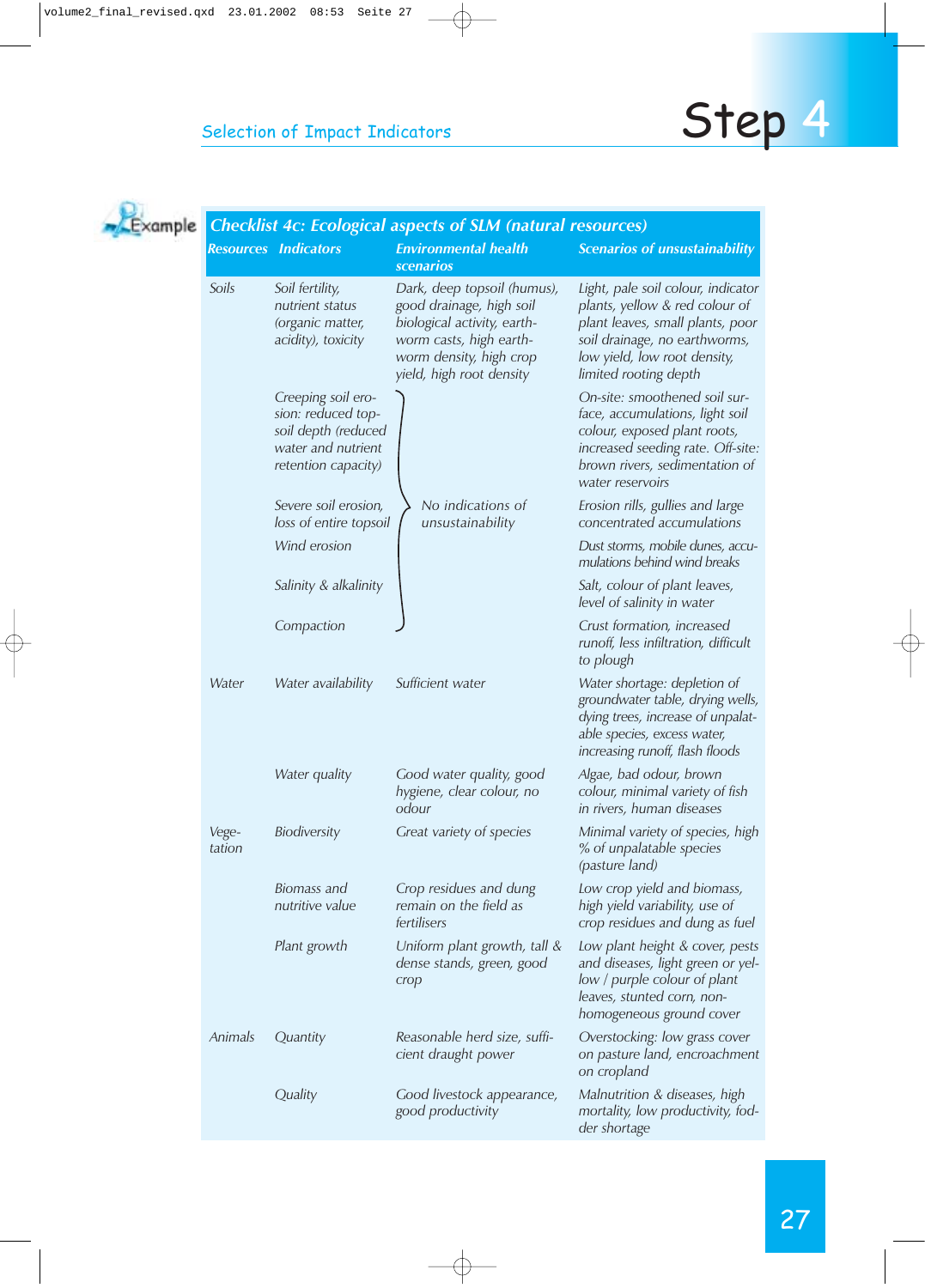

- Bellows, B. 1996. Indicators of sustainability. Workbook for the SUNREM CRSP. Washington State University / University of Wisconsin, USA.
- Douglas, M. 1997<sup>2</sup>. Guidelines for the monitoring and evaluation of better land husbandry. The Association for Better Land Husbandry: 28 p.
- Dumanski, J., Gameda, S., Pieri, C. 1997. Indicators of land quality and sustainable land management. Annotated bibliography. The World Bank, Agriculture and Agri-Food Canada: 157 p.
- Kirsch-Jung, K.P., Görgen, M., Nill, D. (eds.) 2000. Mesurer les effets des projets. Suivi d'impact et calcul de rentabilité économique. Contributions de trois ateliers sur la Gestion des Ressources Naturelles. GTZ, OE 45: 266 p.
- Maître, A., Kuan, E. 1997. La experiencia de PASOLAC con la metodología de la evaluación participativa por beneficiarios en la medición de la adopción de prácticas de conservación de suelos y agua. PASOLAC, PRM, PROFRIJOL. Memoria de taller de estudios de adopción. Managua.
- Pieri, C., Dumanski, J., Hamblin, A., Young, A. 1996. Land quality indicators. World Bank discussion paper No. 315. Washington D.C.
- Romig, D.E., Garlynd, M.J., Harris, R.F. 1996. Farmer-based assessment of soil quality: a soil health scorecard. In: Doran, J.W., Jones, A.J. (eds.) Methods for assessing soil quality. Soil Sc. Soc. Am. Spec. Publ. 49: pp. 39–60.

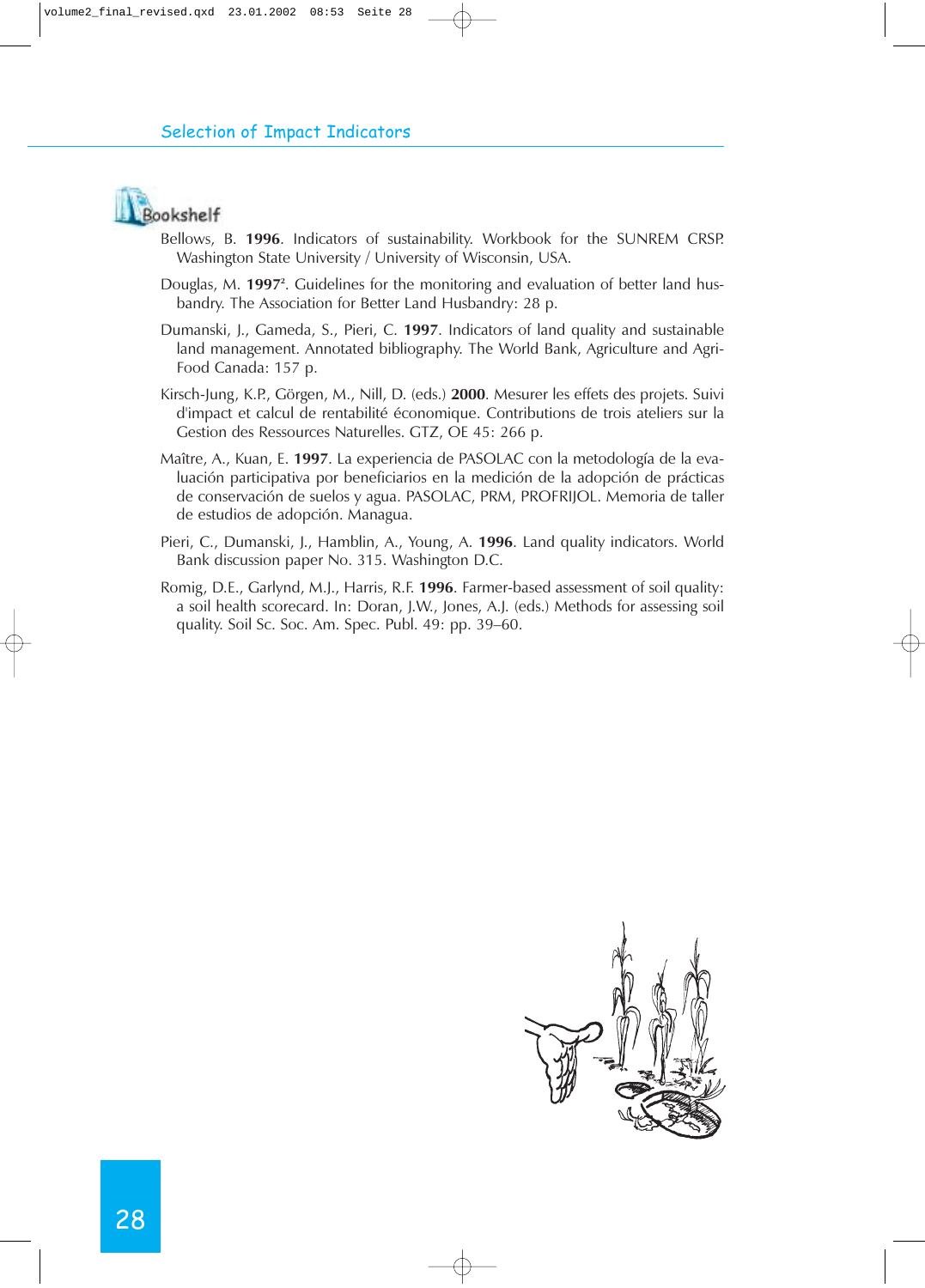# Step 5: Development and Application of Impact Monitoring Methods

**Interview & Discussion:** Provides insight into details of visible and invisible changes, their causes, consequences, etc.; Covers predominantly socio-economic and selected biophysical aspects

### **Participatory Transect Walk** & Observation:

Provides insight into details of visible and touches on some invisible changes; Highlights spatial interrelations; Covers predominantly biophysical and selected socio-economic aspects

Photo-Monitoring: Provides an overview of visible changes; Covers several biophysical and economic aspects

Figure 14: Triangulation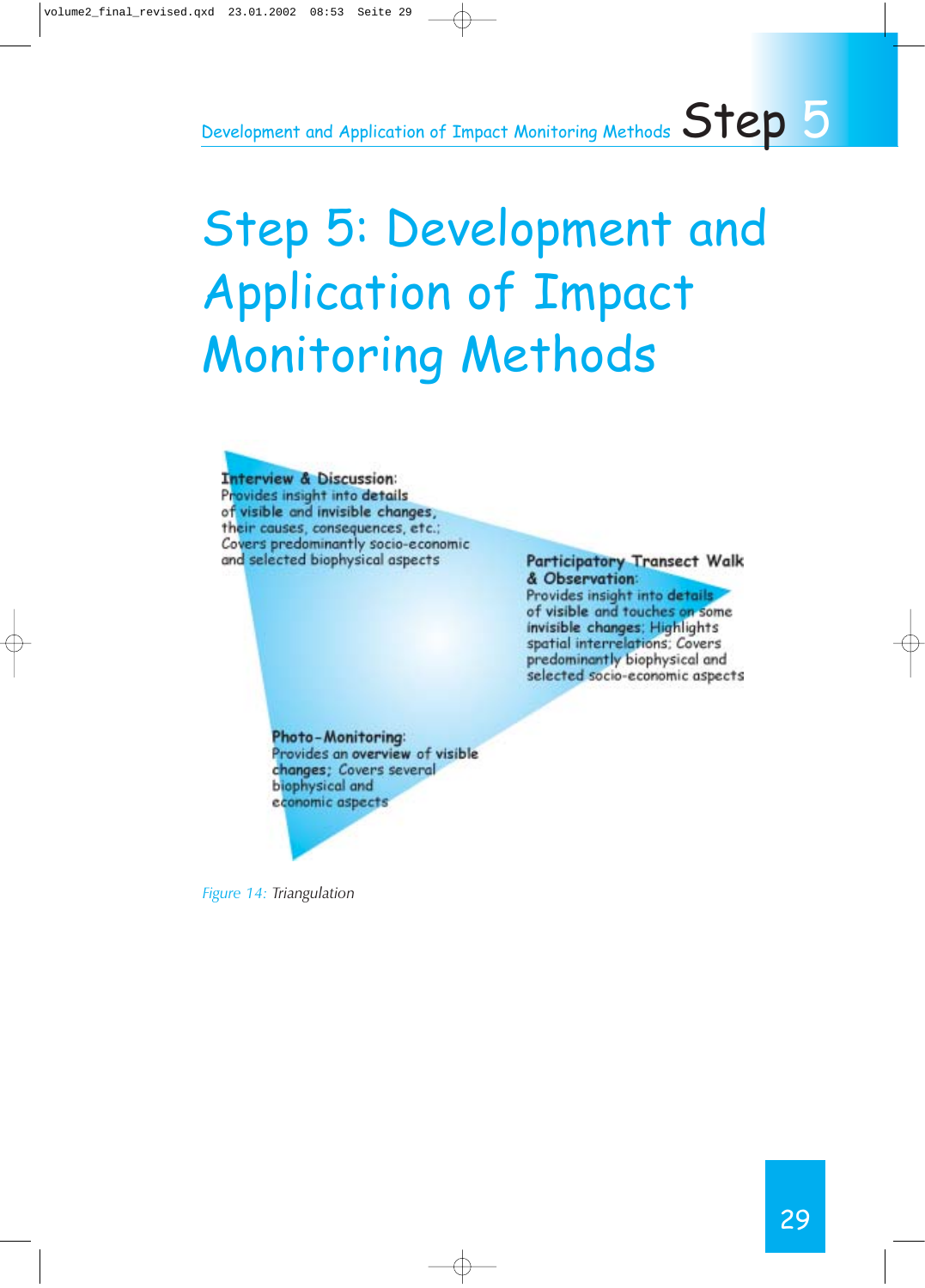### Interview and Discussion

### Objective and Brief Description of the Method

Interview and discussion as participatory tools cover quite a wide range of indicators. They usually produce qualitative results and also serve as a cross-check on quantitative results, for example from structured interviews or biophysical measurements. The tools are used best in combination with complementary approaches and methods (triangulation) to ensure a quality of information appropriate for decision-making. They involve a shift of orientation in development cooperation, giving much more emphasis to indigenous knowledge systems. This is a shift from:

- dominance by Northern countries to facilitation, promoting assumption of responsibilities by local stakeholders (actors) for designing, monitoring and assessing their own development projects
- ready-made solutions to strategic diversity
- individual perception to group interests
- measurement to comparison
- data analysis to social interaction
- one-way data abstraction to mutual communication and learning

### Procedure / Steps

- (1)Local stakeholders have to be informed about the intentions of outsiders; procedures and the objectives of IMA activities have to be explained (even if the objectives are to be determined by local stakeholders). Participatory methods are two-sided processes: there is a need to get information from / about local people (for their own benefit!) who also want to know about outsiders. This forms the basis for a process of "mutual learning". It is not only results that count; reflection on processes is also important. 'Participatory' means involvement of all relevant social groups. Make a special effort to ensure that underprivileged groups are not neglected.
- (2)Identify key persons who can provide advice, assist in applying some methods, and give valuable background information. This might also stimulate continuation of IMA by local stakeholders after projects have been phased out.
- (3)Start by getting an overview of local circumstances first (e.g. participatory transect walk) before concentrating on specific issues. Don't start applying methods without a concept or an analytical framework into which the information can fit.
- (4)Projects are more likely to be on the right track and results are more likely to be reliable if an appropriate mix of tools is applied in an analytical framework. Crosschecking is inevitable: as participatory methods are rather subjective, results have to be verified by different approaches (triangulation). Avoid standardised procedures, use the best possible judgement at all times. Only the specific situation can give hints about follow-up; stakeholders should decide how to go ahead.
- (5)Repeat methods with different groups if they seem suitable.
- (6)Discuss and determine where information will be stored and how to ensure access to it.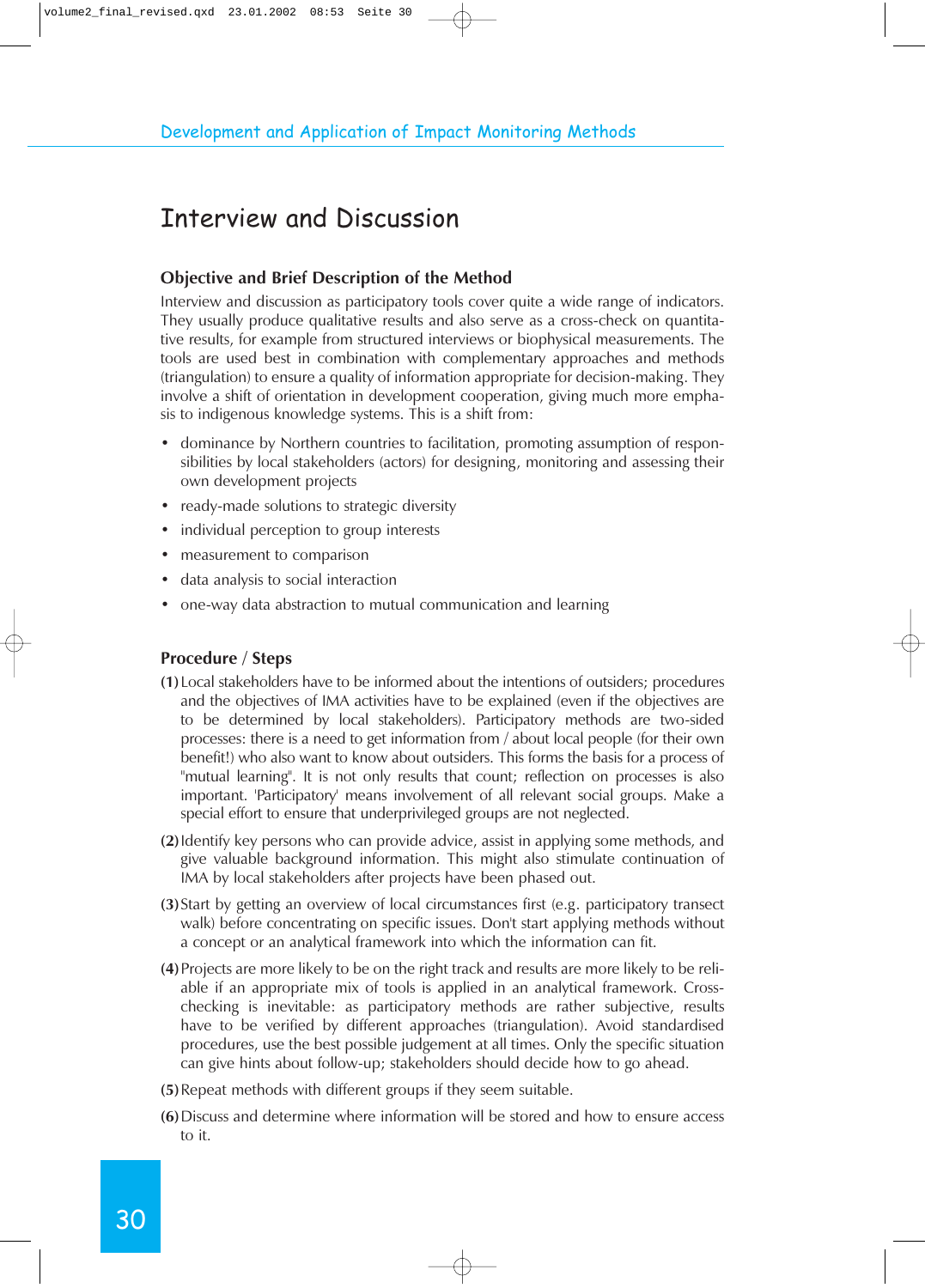| <b>Potentials of the method</b>                                                                                                                                                                                                                                                         | <b>Limitations of the method</b>                                                                                                                                                                                                                                                                                                                                                                                                                                                                                                                                                                                                                                                                           |
|-----------------------------------------------------------------------------------------------------------------------------------------------------------------------------------------------------------------------------------------------------------------------------------------|------------------------------------------------------------------------------------------------------------------------------------------------------------------------------------------------------------------------------------------------------------------------------------------------------------------------------------------------------------------------------------------------------------------------------------------------------------------------------------------------------------------------------------------------------------------------------------------------------------------------------------------------------------------------------------------------------------|
| • can be used in all project phases<br>• comparatively cost-effective, rapid,<br>qualitative appraisals<br>• integrates local / indigenous and exter-<br>nal knowledge<br>• allows in-depth investigation<br>• hidden aspects can be discovered that<br>are not obvious at first glance | • statistical evaluation is not necessarily ensur-<br>ed; need for verification by other methods<br>• depends a lot on the behaviour, attitudes,<br>values and beliefs of the surveyor; therefore,<br>quality control is necessary to avoid abuse<br>and to maintain certain professional ethics<br>• methods have to be accepted and must be<br>applicable by local stakeholders<br>• exaggerated, standardised and routine use of<br>participatory methods will "saturate" people<br>• even if the tools / methods are allegedly par-<br>ticipatory, there must be reflection about<br>what ends are really served by the results:<br>solution of locally perceived problems or<br>project staff reports |

| <b>Investments and prerequisites</b> |                                                                                                                                                                                     |
|--------------------------------------|-------------------------------------------------------------------------------------------------------------------------------------------------------------------------------------|
| Essential equipment                  | • memo-block, cards, pens                                                                                                                                                           |
|                                      | • materials found at the site (stones, seeds, etc. for visualisation)                                                                                                               |
| Desirable equipment                  | • measuring instruments                                                                                                                                                             |
|                                      | tapes, cameras                                                                                                                                                                      |
| Labour requirements                  | • survey team composition depends on the situation                                                                                                                                  |
|                                      | • well-trained, experienced and sensitised staff                                                                                                                                    |
|                                      | • several observers / interviewers would give a more objective<br>picture                                                                                                           |
|                                      | • assistants are useful for some methods (e.g. semi-structured<br>interviewing: someone who takes notes)                                                                            |
|                                      | • local stakeholders on the team facilitate access to and accep-<br>tance by a local community                                                                                      |
|                                      | • it is essential that both women and men be on the team                                                                                                                            |
| Time expenditure                     | little preparation time for the development of an analytical<br>framework, but relatively time-intensive repeated visits and<br>interviews. Local time schedules must be respected. |



## Bookshelf

- Albrecht, H., Bergmann, H., Diederich, G., Großer, E, Hoffmann, V., Keller, P., Payr, G., Sülzer, R. 1989. Agricultural Extension, Volume 1, Basic Concepts and Methods. In: Rural Development Series, TZ-Verlagsgesellschaft; Rossdorf.
- Bollinger, E., Reinhard, P., Zellweger, T. 1992. Agricultural Extension. Guidelines for extension workers in rural areas. Beratungszentrale Lindau (LBL), Direktion für Entwicklungszusammenarbeit und Humanitäre Hilfe (DEH); Bern.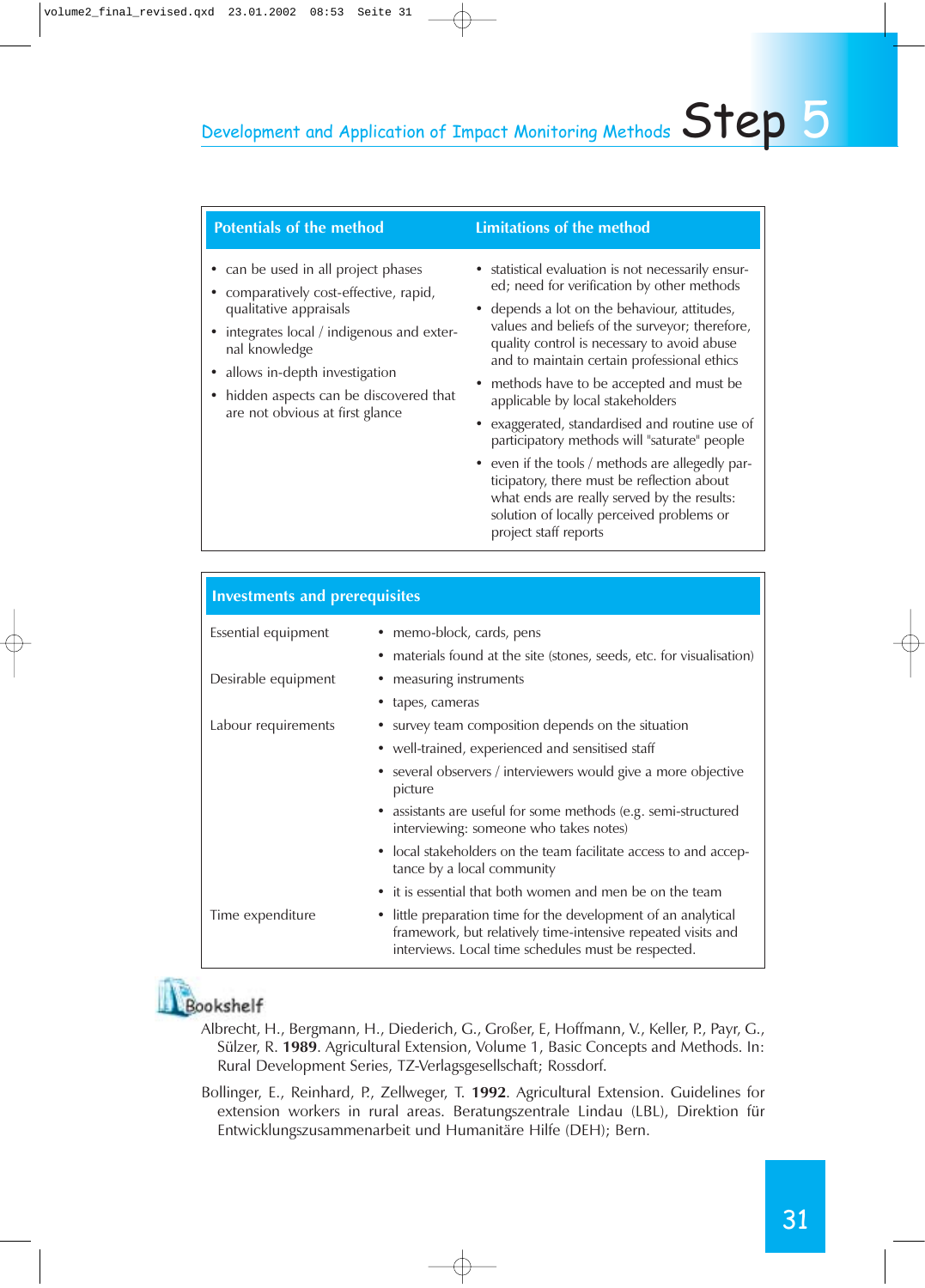- Chambers, R., Pacey, A., Thrupp, L.A. (eds.) 1989. Farmers First. Intermediate Technology Publication; London.
- FAO 1990. The Community's Toolbox. The Ideas, Methods and Tools for Participatory Assessment, Monitoring and Evaluation in Community Forestry. Community Forestry Field Manual 2. FAO Regional Wood Energy Development Programme in Asia, Bangkok. FAO; Rome.
- Pretty, J.N., Guijt, I., Thompson, J., Scoones, I. 1995. Participatory Learning & Action. A Trainer's Guide. IIED Participatory Methodology Series; London.
- Schönhuth, M., Kievelitz, U. 1994. Participatory Learning Approaches Rapid Rural Appraisal; Participatory Appraisal; An Introductory Guide. Ed. GTZ. Schriftenreihe No. 248.
- Van Veldhuizen, L., Waters-Bayer, A., De Zeeuw, H. 1997. Developing Technology with Farmers. A Trainer's Guide for Participatory Learning. Zed Books; London.
- Werner, J. 1993. Participatory development of agricultural innovations. Procedures and methods of on-farm research. GTZ/SDC, Schriftenreihe der GTZ, No. 234: 251 p.; Eschborn.

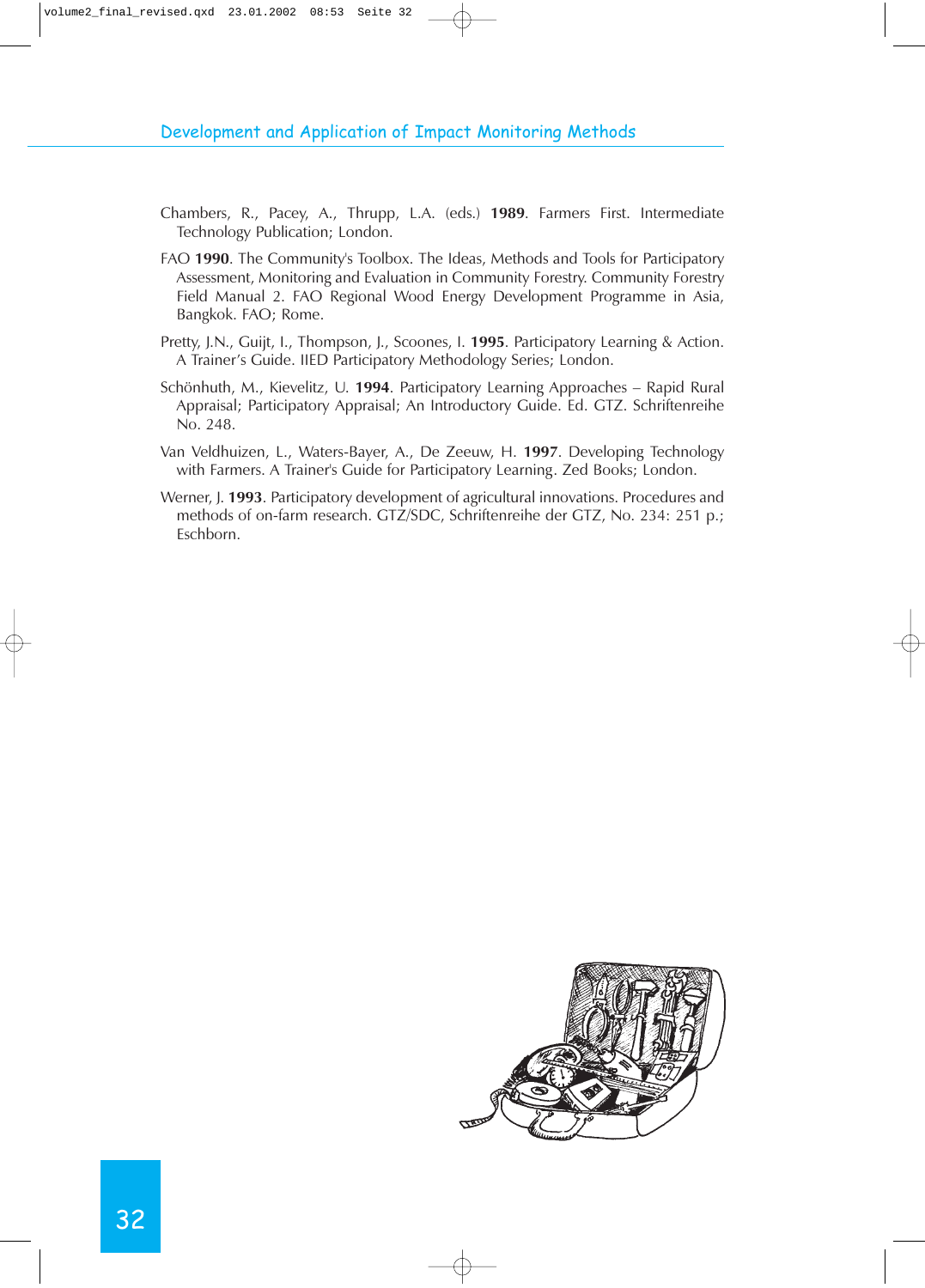## Photo-Monitoring

### Objective and Brief Description of the Method

Development projects are implemented to improve selected components of a context, for example to achieve better living conditions, improve training and education for rural people, to achieve better production and resource protection, etc. Many of these changes are visible, and photo-monitoring (PM) is a good method for recording these visual changes.

### Procedure / Steps

### (1) Preparatory work

- Clarify the **reasons** for PM: In the present case, the purpose of PM is to monitor changes in order to assess the impact of a project. Photos encompass visible changes in the context, not only the direct and indirect impacts of the project activities in question, but also the influence of other factors (other projects, national policies, etc.). Photos alone do not constitute proof, but they can trigger a fruitful discussion among project stakeholders about changes.
- Clarify the **objects** of PM: The objects of PM correspond with **visible** impact indicators (cf. Step 4). Rural development projects should contribute, for example, to higher household income and living standards, which can be seen in terms of better housing and clothing, more children going to school, better means of private and public transport, etc. Similarly, if land use has changed and land management has improved, this should be visible in the form of improved crop stands, controlled soil degradation, conservation measures, etc.



Figure 15: Photo-monitoring – overview and detail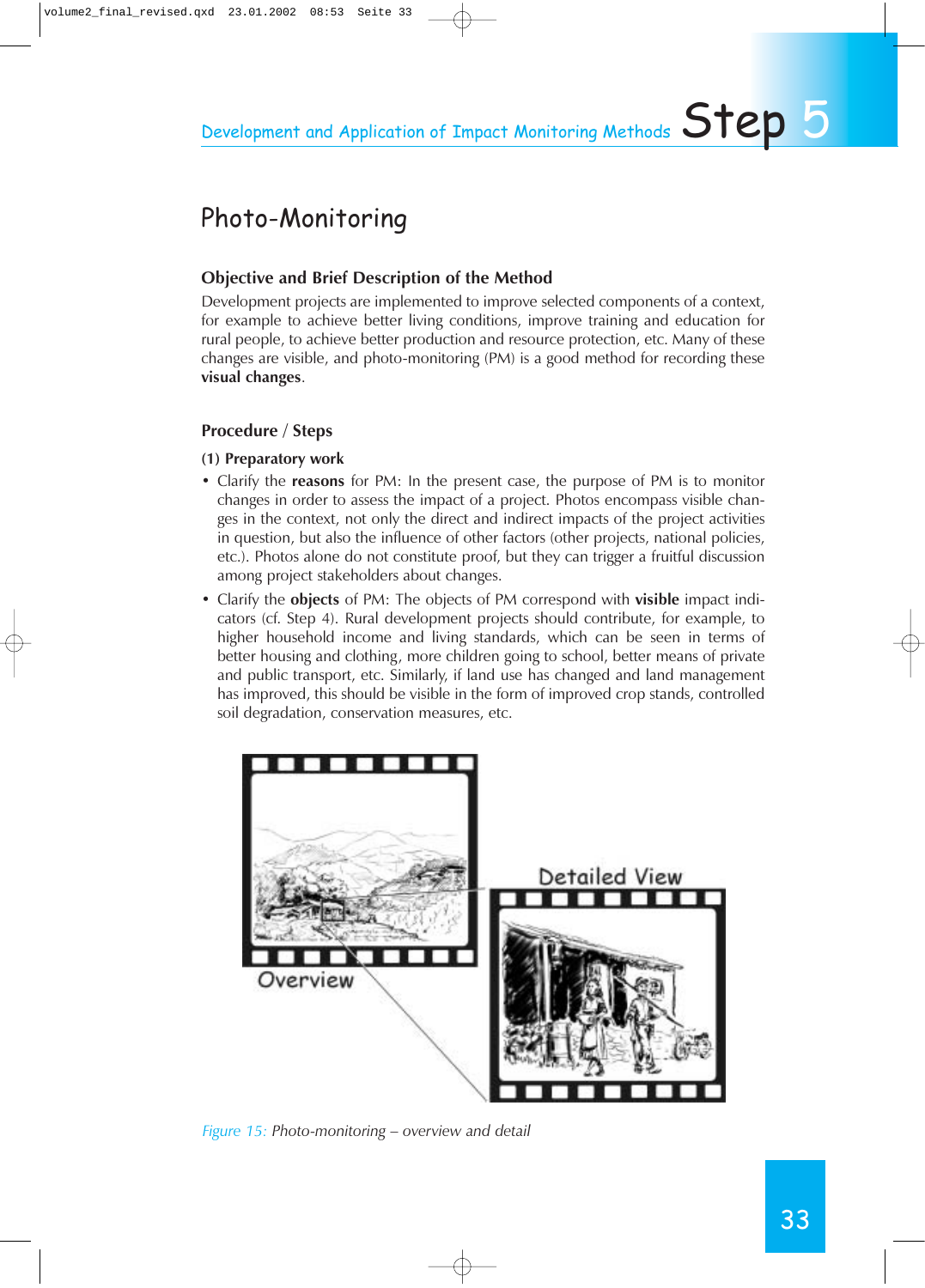- Determine the **locations** of PM: The examples of "better housing and clothing" and "better land management" constitute quite different photographic objects which require different types and scales of photography (Figure 15):
	- Overviews, showing a large part of the project area, e.g. the land use of a valley, an entire slope, a village, etc.
	- Detailed views, showing important particulars in the area, such as people, houses, rooms, agricultural technologies, constructions, means of transport, etc.

This scenario refers to locations and indicators where visible changes can be expected (systematic monitoring). Additional photos should be taken whenever and wherever remarkable changes occur (occasional monitoring).

- Determine the **timing** of PM for each location: The timing depends on the indicators of change seen in the photos. For example: Quality of housing can be documented at any time. People can be documented every year, but always during the same activities or weekdays. Agricultural production can be documented shortly before or during harvest. Soil degradation can be documented shortly after the onset of the rains when vegetation cover is low.
- Determine the responsibilities for PM and its documentation.
- Plan discussion and **interpretation** of the photographs with stakeholders.
- It becomes clear that only those locations where changes are expected can be determined in advance (systematic monitoring). Any occurrence of new indicators or unexpected events and changes (occasional monitoring) requires an adaptation of the locations and the timing.

### (2) Field work

Slides are the preferred film material, because they are more appropriate for oral presentations during stakeholder meetings. Prints of any size can also be produced from slides. Field work begins by finding the best standpoint (photo-viewpoint) to take pictures in accordance with the impact indicators (chosen in Step 4). In order to be able to take subsequent photos from the same spots in the future, the standpoints must be identified clearly. The best way to do this is to choose standpoints near a noticeable landmark or benchmark, such as a tree, the edge of a building, etc. Alternatively, standpoints can also be permanently marked in the field by (iron) poles, piles of stones, and the like. However, these "landmarks" might be removed. A third option is finding the standpoint with a global positioning system (GPS) or compass bearings, which requires additional equipment, training and experience. In any case, the definite standpoints and the directions of view of all photos are indicated on a map (Figure 16). A good sketch is a minimum requirement if there is no map available. Additional details such as the date and time of day, film and photo No., name of the location, focal length, etc. are documented on the field form (see below).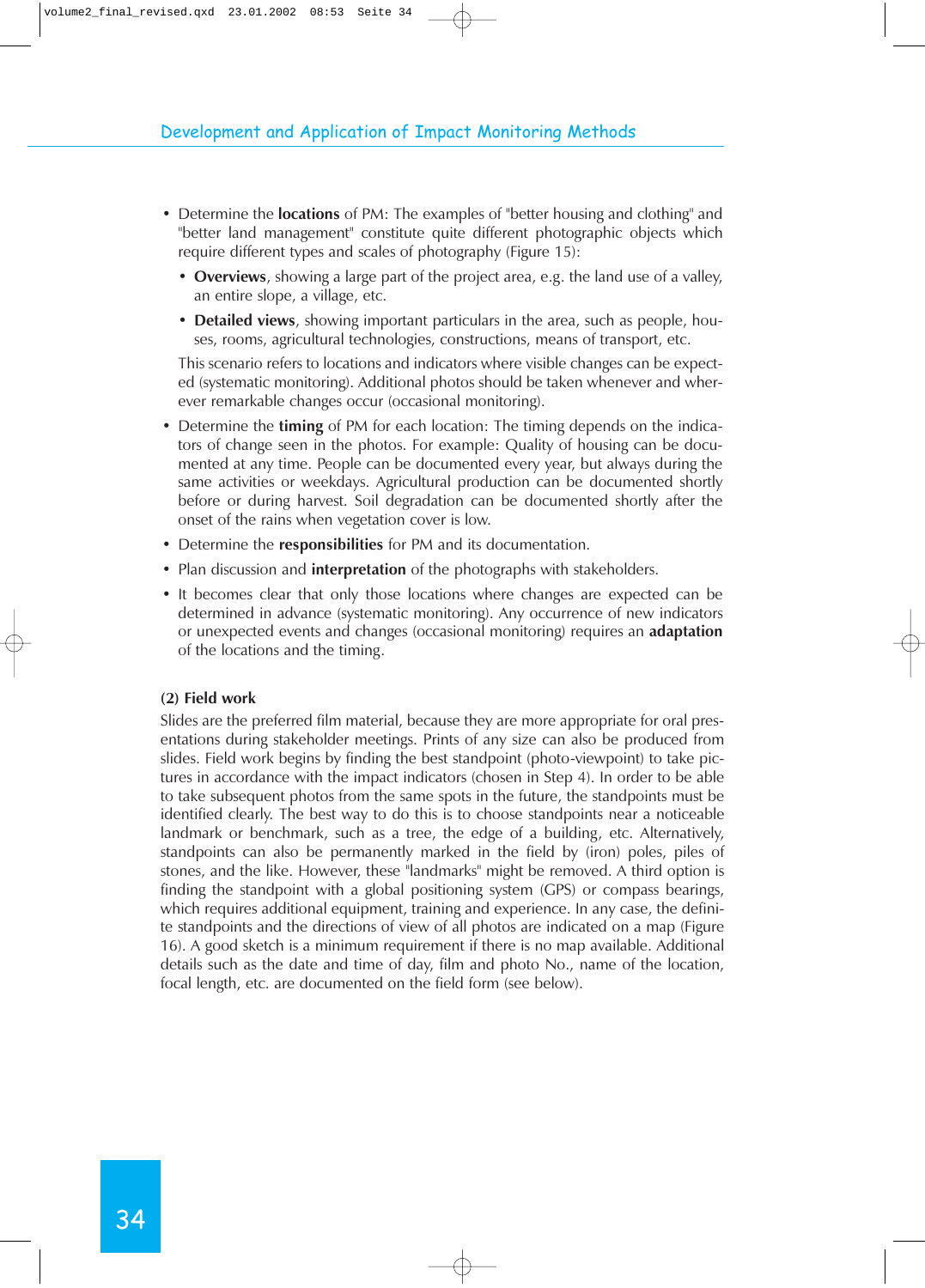## Development and Application of Impact Monitoring Methods **Step 5**



Figure 16: Photo-monitoring – map of standpoints

While detailed views (a house, a room, a person, a conservation measure, etc.) may require only one photo at a time, overview photos may comprise a sequence of adjacent pictures (Figure 17) made one after another by choosing a slightly different angle for each photo.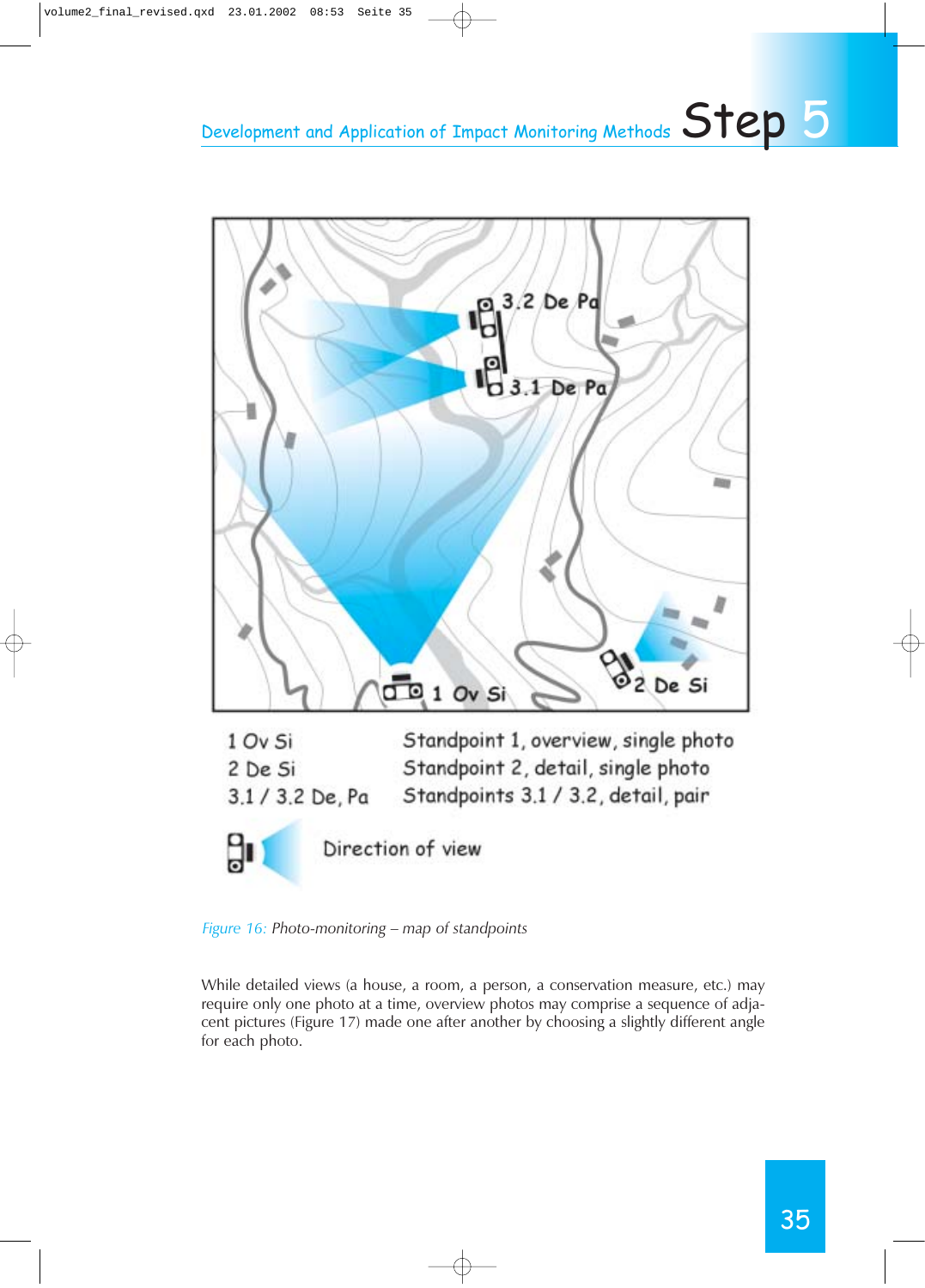

Figure 17: Photo-monitoring – photo sequence

In case a three-dimensional view and partially quantitative interpretation is desired, pairs of photographs of the same object are taken (Figure 18). Both photos are made from two adjacent standpoints, i.e. from the endpoints of an approximately 30-m-long "baseline". This line is preferably located on the slope opposite the object. The same object is thus taken from two slightly different angles, which allows a 3-dimensional view with the help of a stereoscope. The baseline, and its endpoints (standpoints) and the direction of view, are also indicated on the map (Figure 16), and further details are documented on the field form.



Figure 18: Photo-monitoring – taking a pair of photos (stereo photos)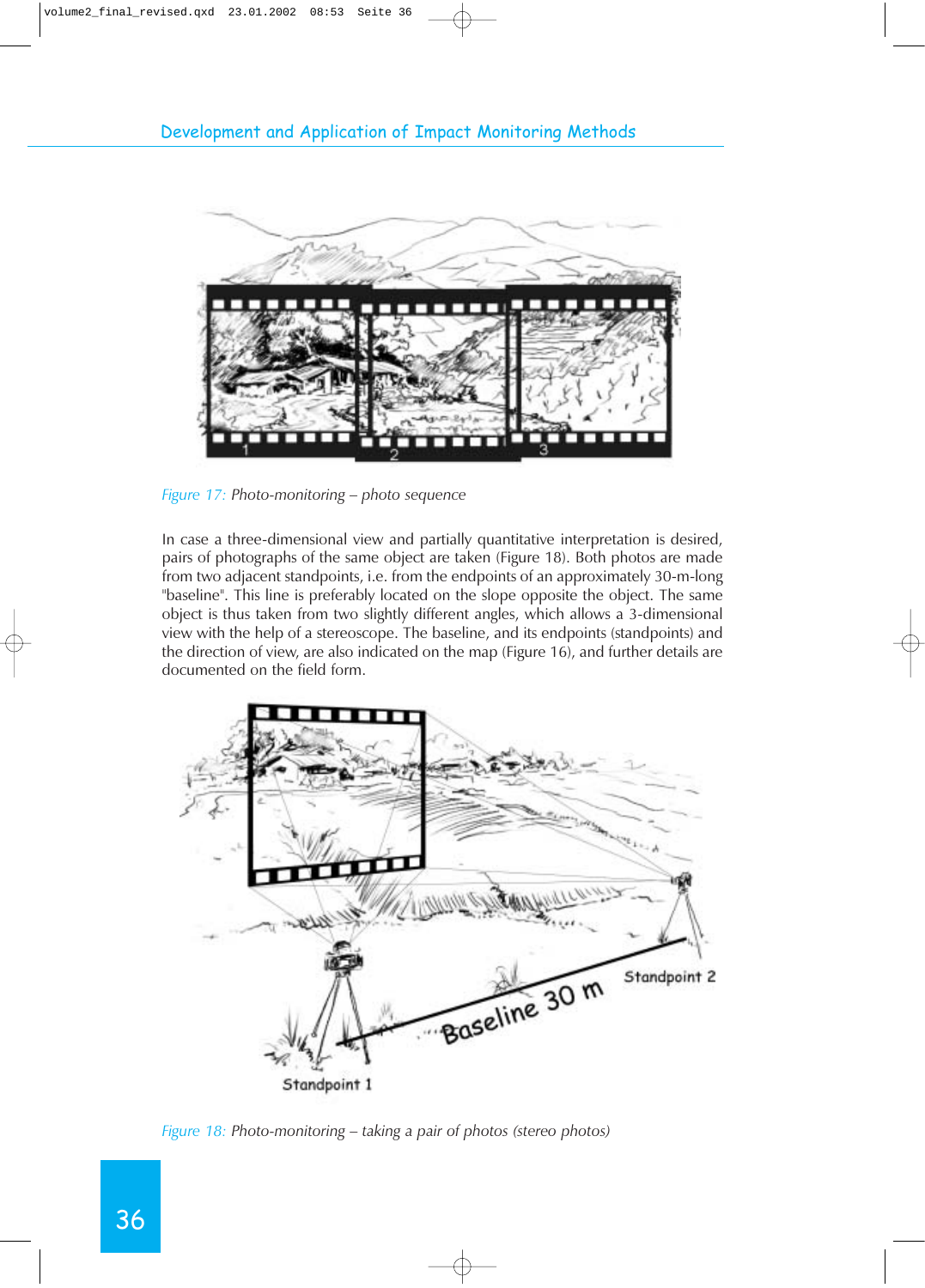|                    |                     | Name of area / village:  |             |                       |                                |                        |                             | <b>Photographer:</b>                      |
|--------------------|---------------------|--------------------------|-------------|-----------------------|--------------------------------|------------------------|-----------------------------|-------------------------------------------|
| <b>Film</b><br>No. | <b>Photo</b><br>No. | <b>Type of</b><br>photo* | <b>Date</b> | <b>Time</b><br>of day | <b>Focal</b><br>length<br>(mm) | Stand-<br>point<br>No. | Direc-<br>tion of<br>view** | Description of subject, other information |
|                    | $\mathbf{1}$        |                          |             |                       |                                |                        |                             |                                           |
|                    | $\overline{2}$      |                          |             |                       |                                |                        |                             |                                           |
|                    | $\mathfrak{Z}$      |                          |             |                       |                                |                        |                             |                                           |
|                    | $\overline{4}$      |                          |             |                       |                                |                        |                             |                                           |
|                    | 5                   |                          |             |                       |                                |                        |                             |                                           |
|                    | 6                   |                          |             |                       |                                |                        |                             |                                           |
|                    | $\overline{7}$      |                          |             |                       |                                |                        |                             |                                           |
|                    | 8                   |                          |             |                       |                                |                        |                             |                                           |
|                    | 9                   |                          |             |                       |                                |                        |                             |                                           |
|                    | 10                  |                          |             |                       |                                |                        |                             |                                           |
|                    | 11                  |                          |             |                       |                                |                        |                             |                                           |
|                    | 12                  |                          |             |                       |                                |                        |                             |                                           |

\* Type of photo:  $Ov =$  Overview;  $De =$  Detailed view;  $Si =$  Single photo;  $Se =$  Photo sequence;  $Pa =$  Pair of photos

\*\* Direction of view: North, Northeast, East, etc. or any other description (towards main road, etc.)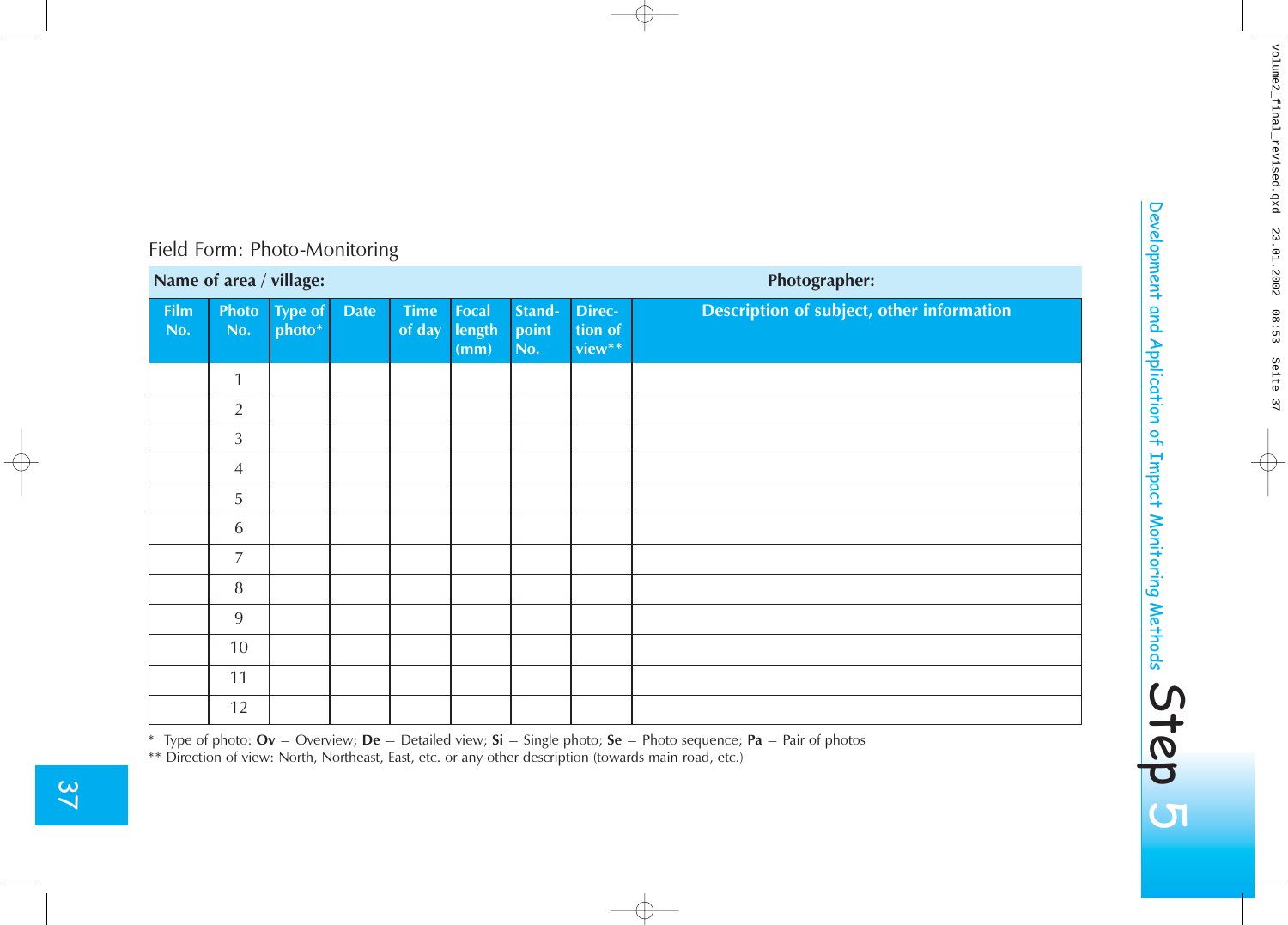### (3) Documentation

Slides and photographs should be kept in files together with maps, field forms and other notes and materials. Reactions and interpretations when the pictures are discussed with the stakeholders are part of the impact assessment (cf. Step 6), which can be done together with the presentation of results obtained through other monitoring methods. The entire outcome of such discussions will be stored together with other IMA data and information.

### Potentials of the method

### Limitations of the method

- comprehensive and fast method
- restricted to visual changes; should be used together with other monitoring methods
- professional manpower or sophisticated equipment would improve the quality but are not necessary (reflex camera desirable, but pocket camera can also be used)

| <b>Investments and prerequisites</b> |                                                                                                                                                                   |  |  |  |
|--------------------------------------|-------------------------------------------------------------------------------------------------------------------------------------------------------------------|--|--|--|
| Essential equipment                  | camera                                                                                                                                                            |  |  |  |
|                                      | • field forms                                                                                                                                                     |  |  |  |
|                                      | - 100–200 ASA film                                                                                                                                                |  |  |  |
| Desirable equipment                  | • reflex camera (35-mm camera, changeable lenses, filters, tri-<br>pod and cable release) (Costs of sophisticated equipment are<br>estimated at US\$ 1,200-2,200) |  |  |  |
|                                      | • filing cabinet for slides and photos                                                                                                                            |  |  |  |
|                                      | • light box for examination of negatives or slides                                                                                                                |  |  |  |
|                                      | • large-scale topographic maps or altimeter and compass                                                                                                           |  |  |  |
|                                      | • (pocket) stereoscope is needed only for pairs of photos<br>(stereo photos)                                                                                      |  |  |  |
| Labour requirements                  | • people with basic experience in photography                                                                                                                     |  |  |  |
| Time expenditure                     | • time input depends on the number of sites and distance to<br>sites                                                                                              |  |  |  |



Bosshart, U. 1997. Photo-Monitoring. Centre for Development and Environment, University of Bern: 44 p.; Bern.

Swiss Agency for Development and Cooperation 1992. Photography in project work. Uses and limits in photo-observation: 50 p.; Bern.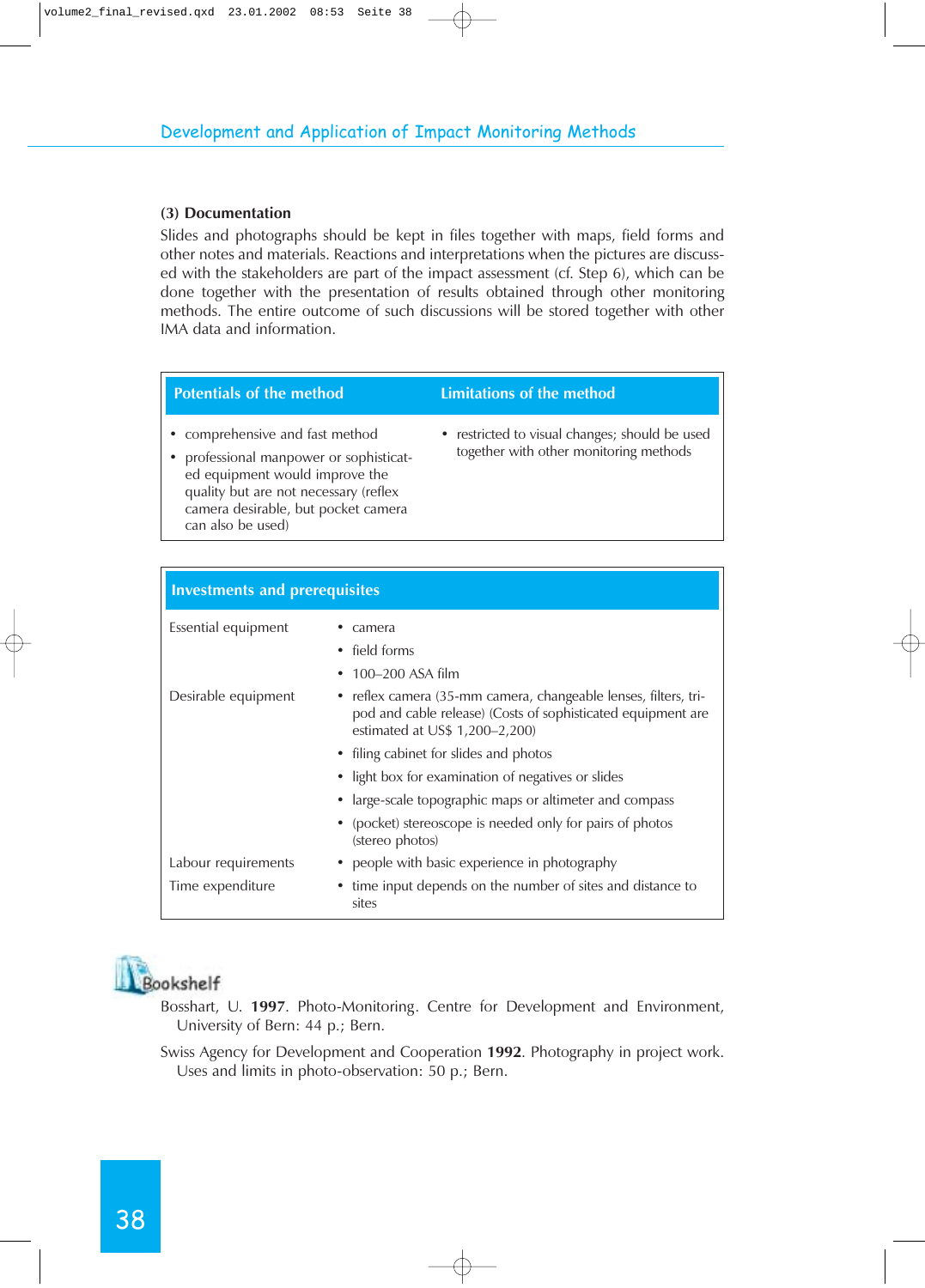## Participatory Transect Walk and Observation

### Objective and Brief Description of the Method

A participatory transect walk is conducted by a team to observe and talk about issues of local importance. The area under study is systematically traversed by experts (outsiders) and local informants (insiders). The team is preferably composed of people representing different disciplines – biophysical and socio-economic – in order to cover a wide range of topics during the walk. The walk follows a specific route, e.g. from the highest to the lowest point, from north to south, etc. Everything mentioned by the informants and everything observed and questioned by the outsiders is discussed and noticed. The walk supplements "official" information (reports, secondary literature, etc.) with subjective and lateral observations and experiences. This method can be used for a qualitative approach as well as for a rapid semi-quantitative assessment.

The participatory transect walk is a particularly good chance to get an overview of visible resource degradation as a sign of unsustainable land management: Which degradation processes prevail, when do they occur, and where are areas of particular hazards (hot spots)? Such visible signs are a starting point for further informal discussions with local and other stakeholders on the spot, and consequently for understanding different perceptions of the same issue. Socio-economic topics are already subject to interviews and discussions, but may also be taken up during the walk.

### Procedure / Steps

(1)Local key informants are asked to form an observation team together with outsiders.

- (2)A route is identified by the group.
- (3)If possible, the team develops its own norms for group behaviour (team contracts).
- (4)The transect walk is planned (definition of the subjects, methods used). To identify signs of unsustainable land management, for example, the attached field form (see below) will give initial hints about what to look at. Discussions prior to and during the walk may give further clues about observable symptoms and indicators.
- (5)The timing of the walk depends on the subject. For example, soil erosion can best be observed at the beginning of a rainy season, crop pests and diseases during the cropping period, crop yield before harvesting, water problems during dry and rainy seasons, etc.
- (6)During the transect walk, new findings are considered and pursued if they seem to be important to the overall subject.
- (7)Different land units (slope, level terrain, forest, cropland, natural sites, village, etc.) and problem areas (erosion hazards, water problems, malaria, etc.) are distinguished. During the walk, relevant observations are marked on the map and accompanied by extended remarks and descriptions in a field book. Sketches of the area enhance detailed observation more than photos. Like photographs, sketching can be used to visualise impressions or changes after a certain period of time.
- (8)Symptoms of unsustainable land management, for example, will be observed within their topographic sequence, with a continual search for possible interrelations or causes of degradation up- and downslope, or up- and downstream.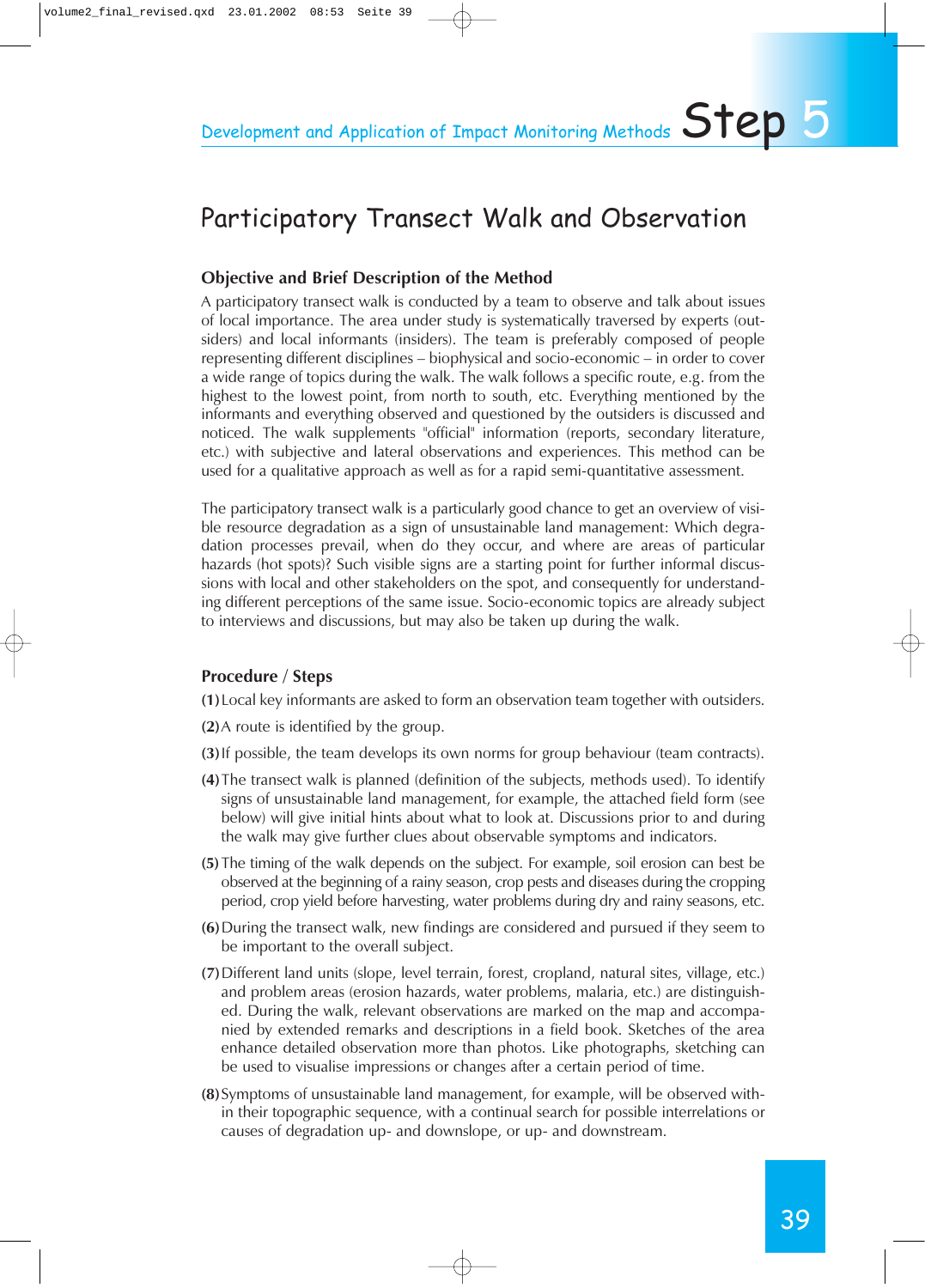(9)Information is shown on a general transect map. Sketches, photos and notes can be used to reflect on the mapping and for discussions with others who did not see the location. Sketches can be used on the same day, while photos may take longer to be developed. In view of the long-term nature of IMA, field maps may need to be redrawn on clean paper while the field impressions are still vivid, preferably on the evening of the field day.

| <b>Potentials of the method</b>                                                                                                                                                                                                                 | <b>Limitations of the method</b>                                                                                                                                                                              |
|-------------------------------------------------------------------------------------------------------------------------------------------------------------------------------------------------------------------------------------------------|---------------------------------------------------------------------------------------------------------------------------------------------------------------------------------------------------------------|
| • provides a good overview and a rather inten-<br>sive impression of a new location<br>• closely considers the local knowledge base<br>• all local land users can participate<br>• important new issues arise which may have<br>been overlooked | • subjective information; mapping re-<br>veals only what is visible to the person<br>who applies the method<br>• quantitative statements, in particular,<br>must be supported by additional<br>investigations |
| • provides basically qualitative results, but<br>some indicators can be quantified                                                                                                                                                              |                                                                                                                                                                                                               |
| • signs of unsustainable land management can<br>be mapped within a topographic sequence,<br>which reveals spatial interrelations of bio-<br>physical and socio-economic processes                                                               |                                                                                                                                                                                                               |

| <b>Investments and prerequisites</b> |                                                                                                                                            |  |  |  |  |  |
|--------------------------------------|--------------------------------------------------------------------------------------------------------------------------------------------|--|--|--|--|--|
| Essential equipment                  | • field book, pens<br>• clip board<br>• topographic maps, sketch maps                                                                      |  |  |  |  |  |
| Desirable equipment                  | • compass, altimeter<br>• large sheets of paper<br>• camera, binoculars<br>• metre, measuring tape                                         |  |  |  |  |  |
| Labour requirements                  | • spade, soil auger<br>• field pH meter<br>• depending on the subject: 1–3 persons, with background in<br>both social and natural sciences |  |  |  |  |  |
| Time expenditure                     | one person or team needs approximately one day for de-<br>tailed mapping of $3-4$ km <sup>2</sup>                                          |  |  |  |  |  |



Germann, D., Gohl, E., Schwarz, B. 1996. Participatory impact monitoring. Booklets 1–4. Gate/GTZ.

Pretty, J.N. 1990. Rapid catchment analysis for extension agents. Notes on the 1990 Kericho workshop for the Ministry of Agriculture, Kenya. IIED; London.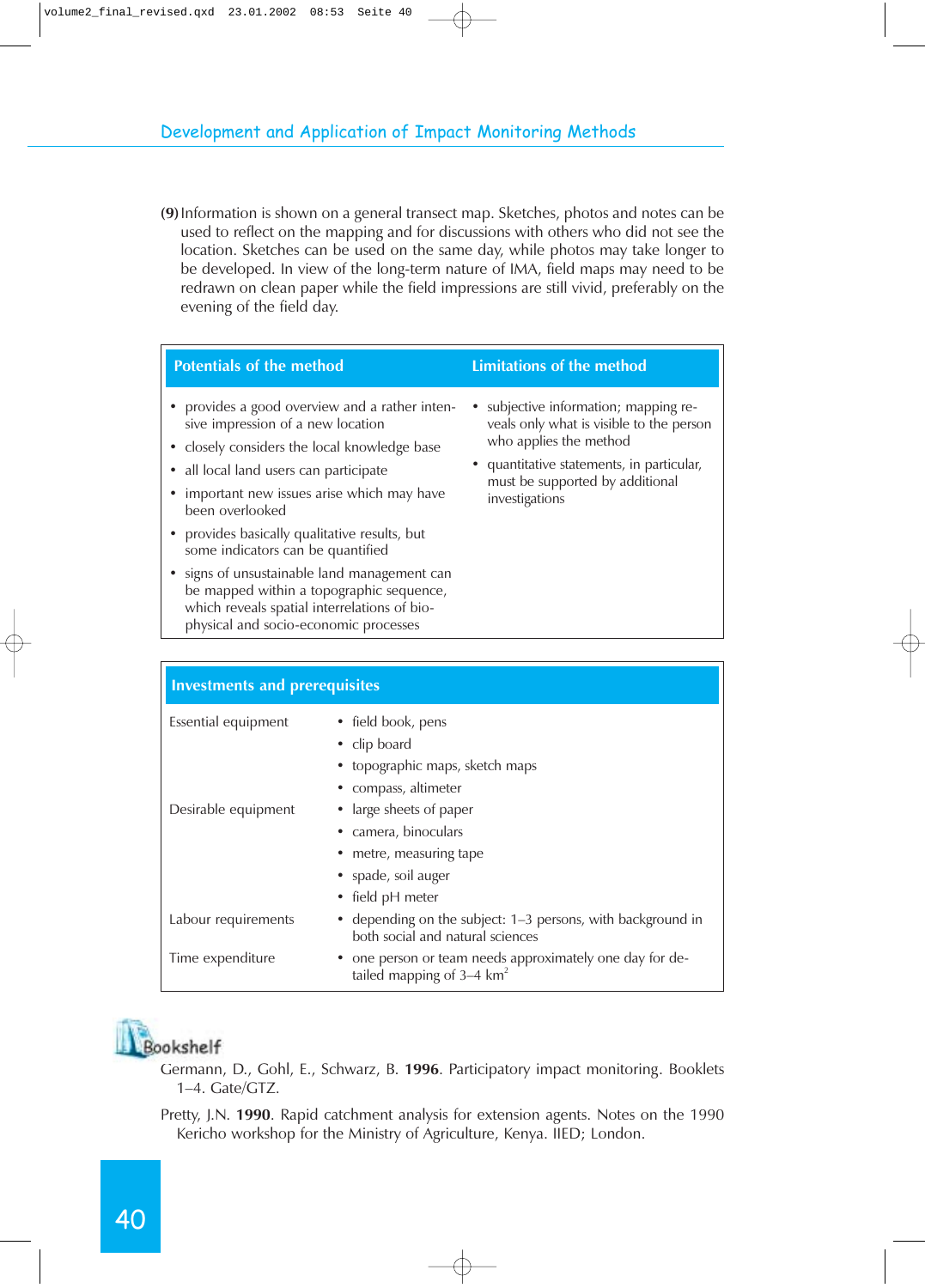## Field Form: Participatory Transect Walk and Observation

### Checklist: Signs of unsustainable land management

| <b>Signs of unsustainable</b> | <b>Indicators</b>                                                                          |                           |
|-------------------------------|--------------------------------------------------------------------------------------------|---------------------------|
| land management               | (what to observe)                                                                          | $\boldsymbol{\mathsf{X}}$ |
| Soil fertility decline        | changing colour of plant leaves                                                            |                           |
|                               | reduced plant cover / production                                                           |                           |
|                               | salt on soil surface                                                                       |                           |
|                               | abandonment of cropland                                                                    |                           |
|                               | soil colour changes                                                                        |                           |
|                               | decreasing root density                                                                    |                           |
|                               | poor soil drainage                                                                         |                           |
|                               | compaction: crust thickness, strength (break by hand)                                      |                           |
|                               | indicator plants                                                                           |                           |
|                               |                                                                                            |                           |
| Degradation of plant          | changing colour of plant leaves (yellow)                                                   |                           |
| resources (possibly as a      | pests and diseases                                                                         |                           |
| consequence of soil /         | low plant ground cover (estimation in %)                                                   |                           |
| water degradation)            | low variety of plants / high variety of weeds (species composition)                        |                           |
|                               |                                                                                            |                           |
| Soil erosion by water         | exposed plant roots (cm)                                                                   |                           |
|                               | rills, gullies and accumulations (No., density, volume)                                    |                           |
|                               | reduced topsoil depth (spade or drill)<br>change in soil colour indicates subsoil exposure |                           |
|                               | increasing runoff, periodic flash floods (time)                                            |                           |
|                               | sedimentation of reservoirs, deposition visible during low water table                     |                           |
|                               | water turns brown                                                                          |                           |
|                               | increased seeding rate                                                                     |                           |
|                               | increasing stone cover (topsoil already washed away)                                       |                           |
|                               |                                                                                            |                           |
| <b>Wind erosion</b>           | dust storms, mobile dunes (pegs as reference points)                                       |                           |
|                               | nutrient depletion (incl. acidity), toxicity (pH)                                          |                           |
|                               |                                                                                            |                           |
| Declining water quality and   | water has brown colour (soil erosion)                                                      |                           |
| quantity                      | algae                                                                                      |                           |
|                               | bad odour                                                                                  |                           |
|                               | months of water shortage                                                                   |                           |
|                               | diminishing groundwater table                                                              |                           |
|                               | drying up of wells, springs and rivers                                                     |                           |
|                               | dying trees                                                                                |                           |
|                               | more unpalatable weeds – fewer fodder species                                              |                           |
|                               |                                                                                            |                           |
| Degradation of animal re-     | changing No. of livestock per household or village                                         |                           |
| sources (possibly as a conse- | malnutrition / shortage of fodder                                                          |                           |
| quence of plant degradation)  | animal diseases                                                                            |                           |
|                               |                                                                                            |                           |
| Land use changes              | increasing % of cropland                                                                   |                           |
|                               | deforestation                                                                              |                           |
|                               | shortening fallow period                                                                   |                           |
|                               | pasture turned into cropland                                                               |                           |
|                               |                                                                                            |                           |

... list of indicators should be supplemented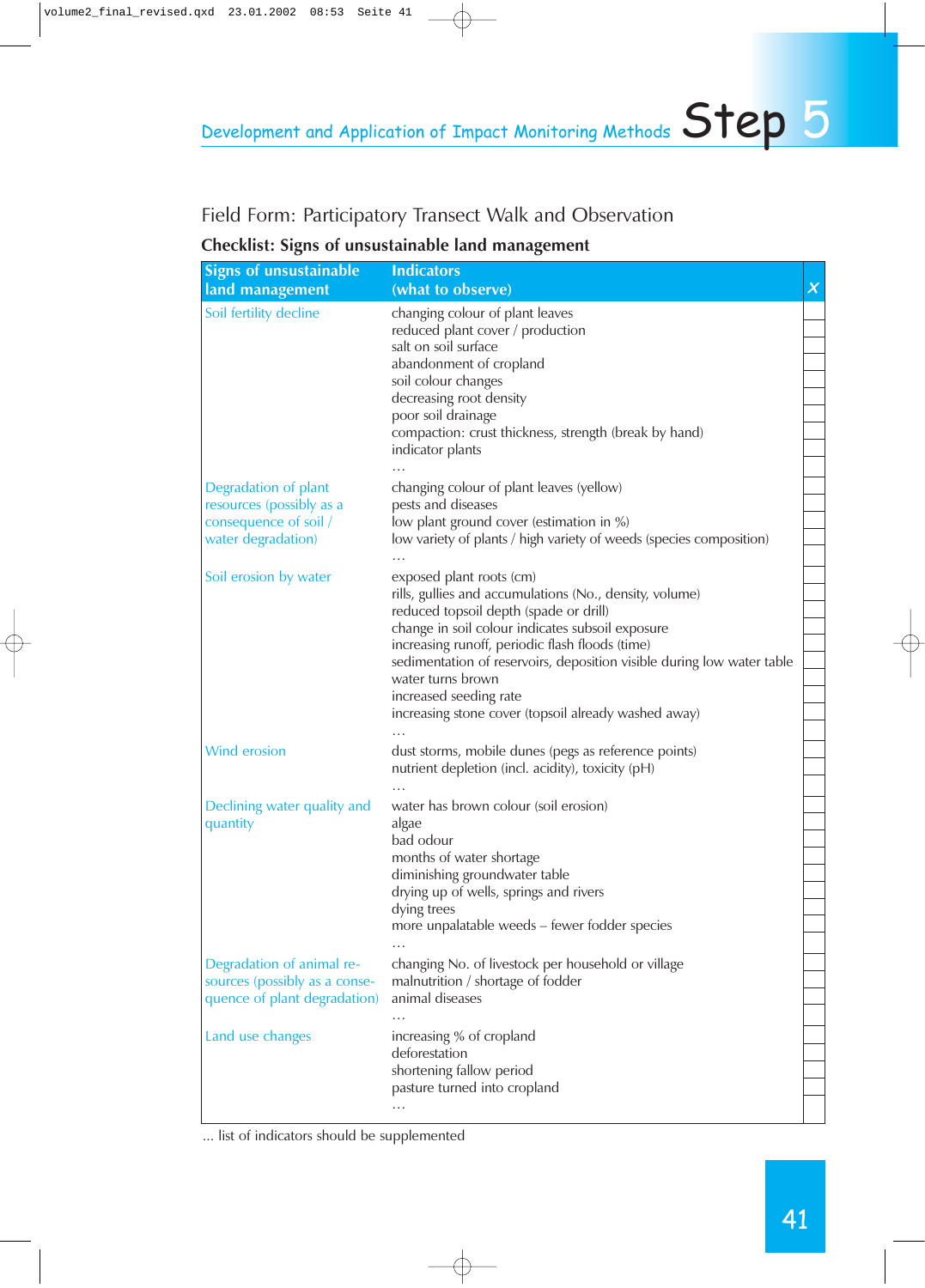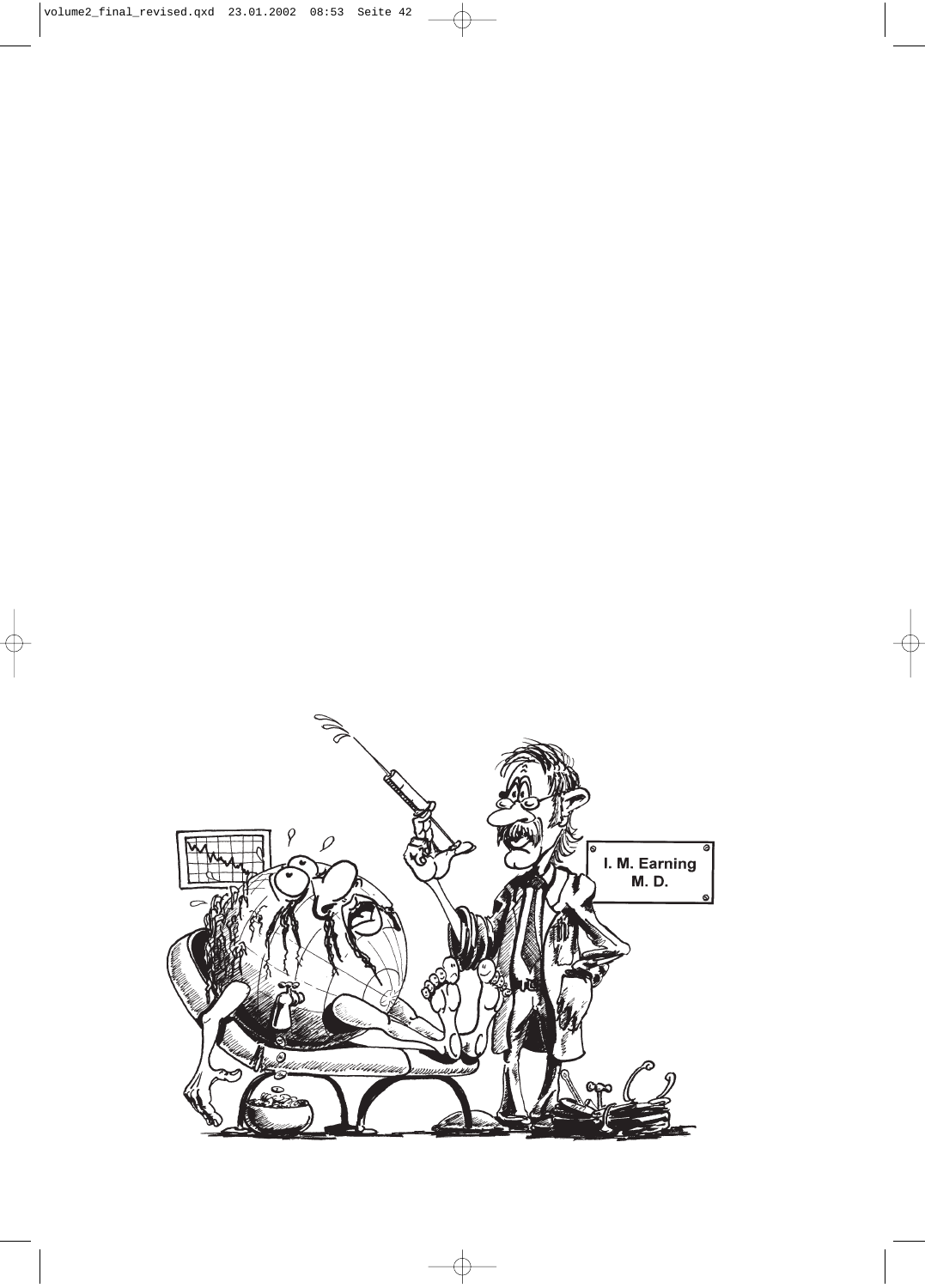# Step 6: Impact Assessment



**Example** As an alternative to the spider diagram, changes in the context can also be visualised as an impact profile.

|                        | <b>Impact indicators</b><br><b>Rating</b>                    |                 |                              |                 |             |                |
|------------------------|--------------------------------------------------------------|-----------------|------------------------------|-----------------|-------------|----------------|
|                        |                                                              | <b>Very bad</b> | $\overline{2}$<br><b>Bad</b> | <b>Moderate</b> | <b>Good</b> | 5<br>Very good |
| economic               | Crop yield (maize)                                           |                 |                              |                 |             |                |
|                        | Household income                                             |                 |                              |                 |             |                |
|                        | Women's labour income                                        |                 |                              |                 |             |                |
| social / institutional | % of farmers adapting new<br>technologies without incentives |                 |                              |                 |             |                |
|                        | Household decision-making                                    |                 |                              |                 |             |                |
|                        | Boys and girls with school<br>leaving certificate            |                 |                              |                 |             |                |
|                        | % of farmers experimenting<br>with cropping practices        |                 |                              |                 |             |                |
| ecological             | Soil erosion (rills and gullies)                             |                 |                              |                 |             |                |
|                        | Soil fertility status                                        |                 |                              |                 |             |                |
|                        | Occurrence of pests &<br>diseases                            |                 |                              |                 |             |                |

Initial scoring: Scoring after 10 years: